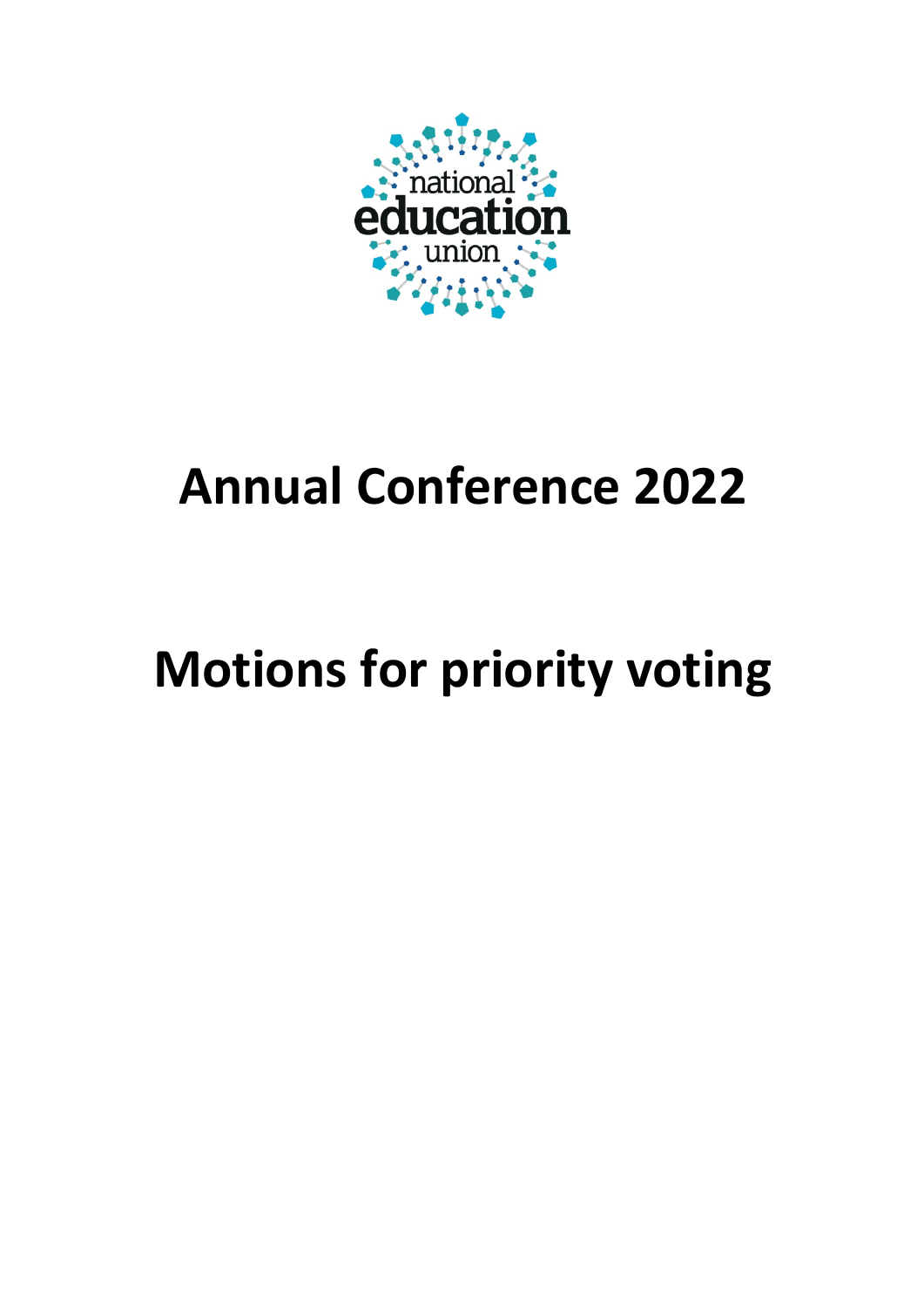The Conference Committee have reviewed all motions submitted. Similar motions have been composited, and all motions have been arranged into sections.

Districts should now choose the six motions, regardless of section, they consider the most important, and that they feel should be debated. The time allocated to each section of the agenda will be calculated based on the results of the vote.

Districts should arrange quorate meetings to select priority motions. These can be in-person or virtual.

District votes are weighted, based on membership numbers.

Motions from the equalities and sector conferences are included for information but aren't numbered. This is because they are automatically prioritised, so cannot receive districts' votes.

Please use Survey Monkey to record your district's votes: https://www.surveymonkey.co.uk/r/PFSHQD5

Please email *david.kimber@neu.org.uk* if you have any questions

The 2022 Standing Orders are also included for information.

### **The closing date for districts to submit their votes is 14 February.**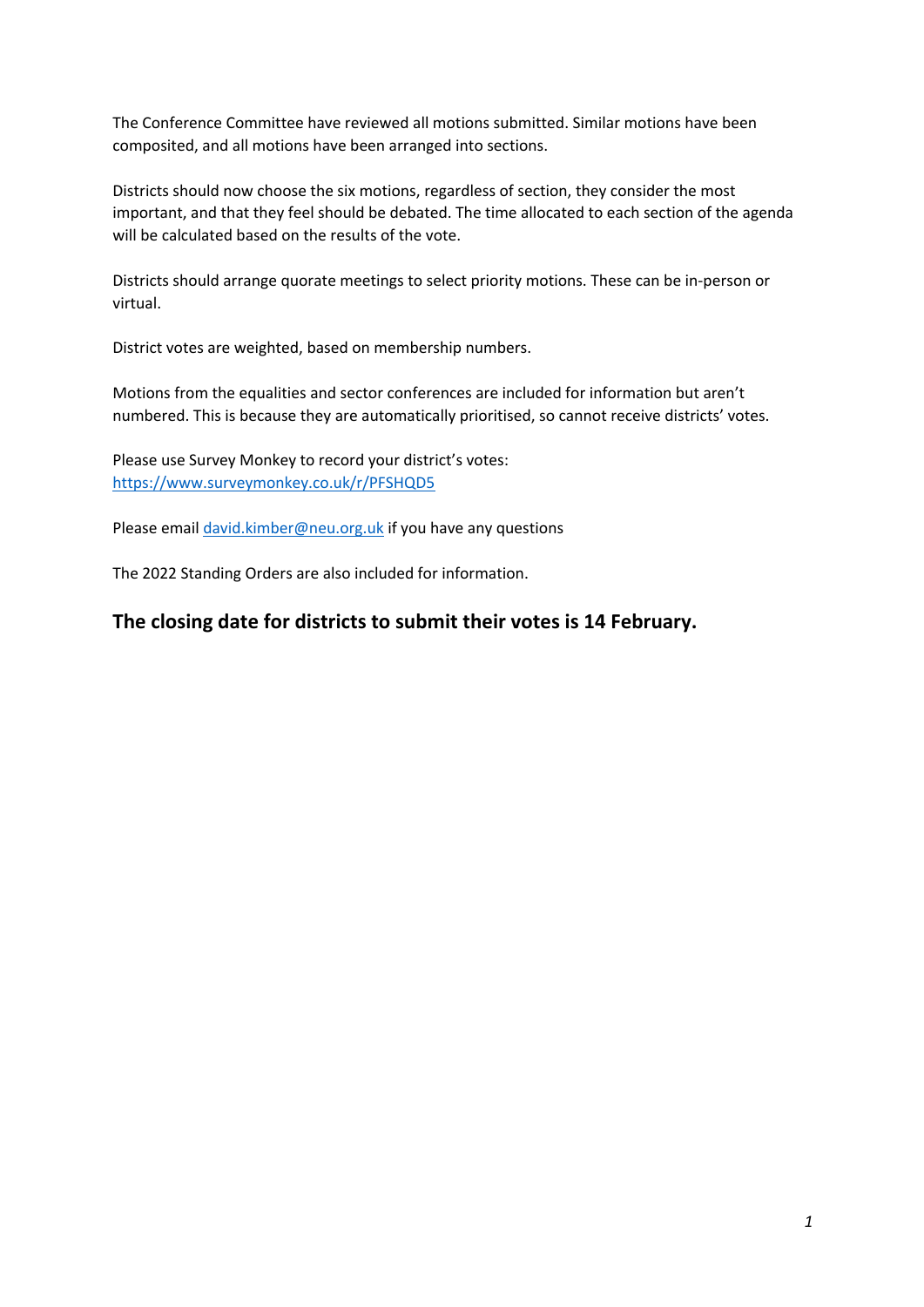## Assessment, Curriculum and Accountability

## 1 Secondary Assessment (Composited)

Conference welcomes the findings from the Independent Assessment Commission (IAC).

Conference believes the case for replacing GCSEs and A-levels with a single coherent 14-18 qualification is compelling. This is due to students remaining in education and training until aged 18, the renewed importance of continuous teacher assessment during the COVID-19 pandemic and the fact that many other nations are now moving away from high-stakes testing.

Conference also believes that using assessment information from Year 6 SATs in English and mathematics, to set arbitrary targets for attainment in all GCSE subjects, is incoherent.

Conference re-asserts its belief that students should be offered both academic and vocational forms of education; such qualifications should be of equal status and standing.

Conference instructs the Executive to build on the IAC and develop a policy proposal that includes:

- 1. Developing a single 14-18 qualification that includes both academic and vocational options
- 2. Ensuring the qualification can transfer with the student across different institutions
- 3. A more balanced approach to assessment that includes valid forms of summative assessment including continuous assessment: project-based assessments and exams with careful guidance around task management in terms of workload impact**.**
- 4. Recognising the need for supporting SEN students with the process of assessment at all levels of the qualification
- 5. Support for schools and colleges to move to the International Baccalaureate

### **Somerset; North Yorkshire; Isle of Wight; Staffordshire; Haringey; Lincolnshire; Portsmouth; City of Preston**

## 2 GCSE and A Levels

Conference notes:

- 1. That in 2020 and 2021 terminal high stakes examinations did not take place for GCSEs and A-Levels, and that the 2020 results algorithm fiasco clearly showed the unfairness, bias, and discrimination of the current assessment system.
- 2. Government assertions that numbers of students receiving top-grades will fall this year, irrelevant of how well the cohort do, emphasising the absurdity of the current system.
- 3. Plans to end most BTECS and replace them with untried T Levels, which will introduce an unnecessary division between 'academic' and 'vocational', affecting access to higher education.
- 4. Studies show that moderated teacher assessment is at least as accurate as examinations in assessing ability.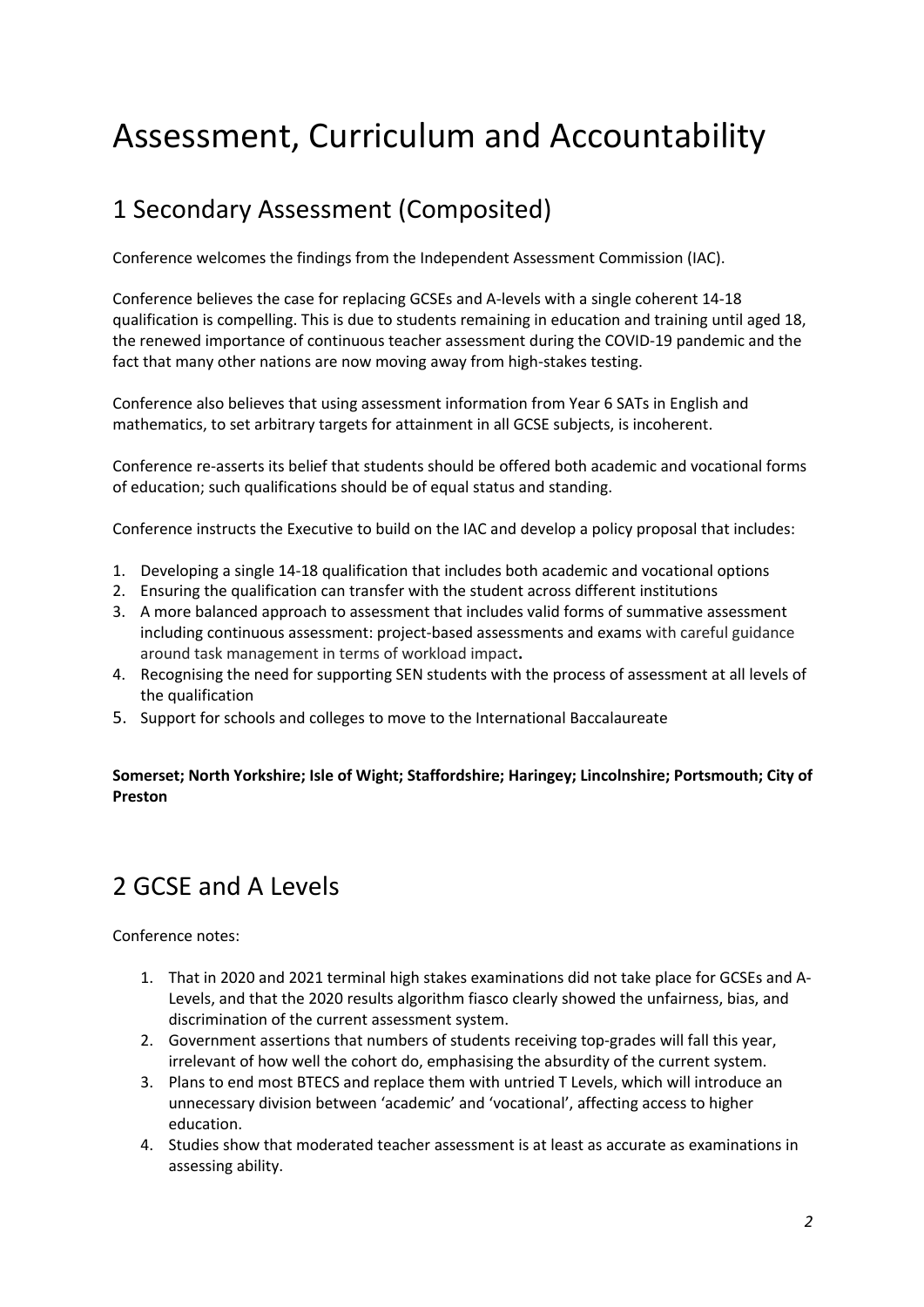Conference believes that:

- i. The norm-referenced assessment system holds our students back, rations success and ensures failure.
- ii. The current examination system discriminates against many groups of children, particularly those with SEND, has cultural and class biases and the one-size-fits-all approach leaves many of our students behind.
- iii. The sterile Exam Factory education system, with unmanageable content levels and high stakes examinations, exacerbates a mental health crisis amongst students as well as stifling creativity.
- iv. The Tomlinson Report (2004) made proposals which could have brought about a fairer system which could form the basis of a genuinely pupil-centred education system, with an emphasis on a creative, engaging pedagogy which meets the needs of all learners and the society that we live in.

Conference instructs the Executive to:

- a. Campaign for fundamental reform to assessment and qualifications at 16 and 18 that engages with members, parents, and politicians
- b. Commission and produce articles, pamphlets and other materials calling for:
	- I. An end to norm-referenced GCSEs and A-Levels and replacing them with criteriabased assessments
	- II. The end of high stakes terminal assessment qualifications and for a fairer system, with more creativity
	- III. A reduced dependence on formal examinations
	- IV. Better integrated vocational courses and a diversity of assessment methods, in particular moderated teacher assessment
- c. Host member and public facing events to engage, promote and publicise our alternative vision for curriculum and assessment.
- d. Seek the support of other education unions, political parties and academics.

**Redbridge; Warwickshire; Halton; North Somerset; Bradford; Stockton; Coventry**

## 3 Building back better demands an inclusive curriculum for all

Conference notes:

- 1. The school environment does not reflect the diversity of children's backgrounds in the school curriculum
- 2. The dearth of research and information on the contributions, recognition and appreciation of Black and Global Majority cultures in the British Curriculum
- 3. The Welsh Government have completed a curriculum review, titled 'Black, Asian and Minority Ethnic Communities Contributions and Cynefin Framework in the New Curriculum Working Group', but this has not happened in England
- 4. The Hamilton Commission said, "The current national curriculum fails to reflect important aspects of young Black students' histories and cultures." It also encouraged all schools to use the NEU Anti-Racist Framework.

Conference believes that the national curriculum should be informed by: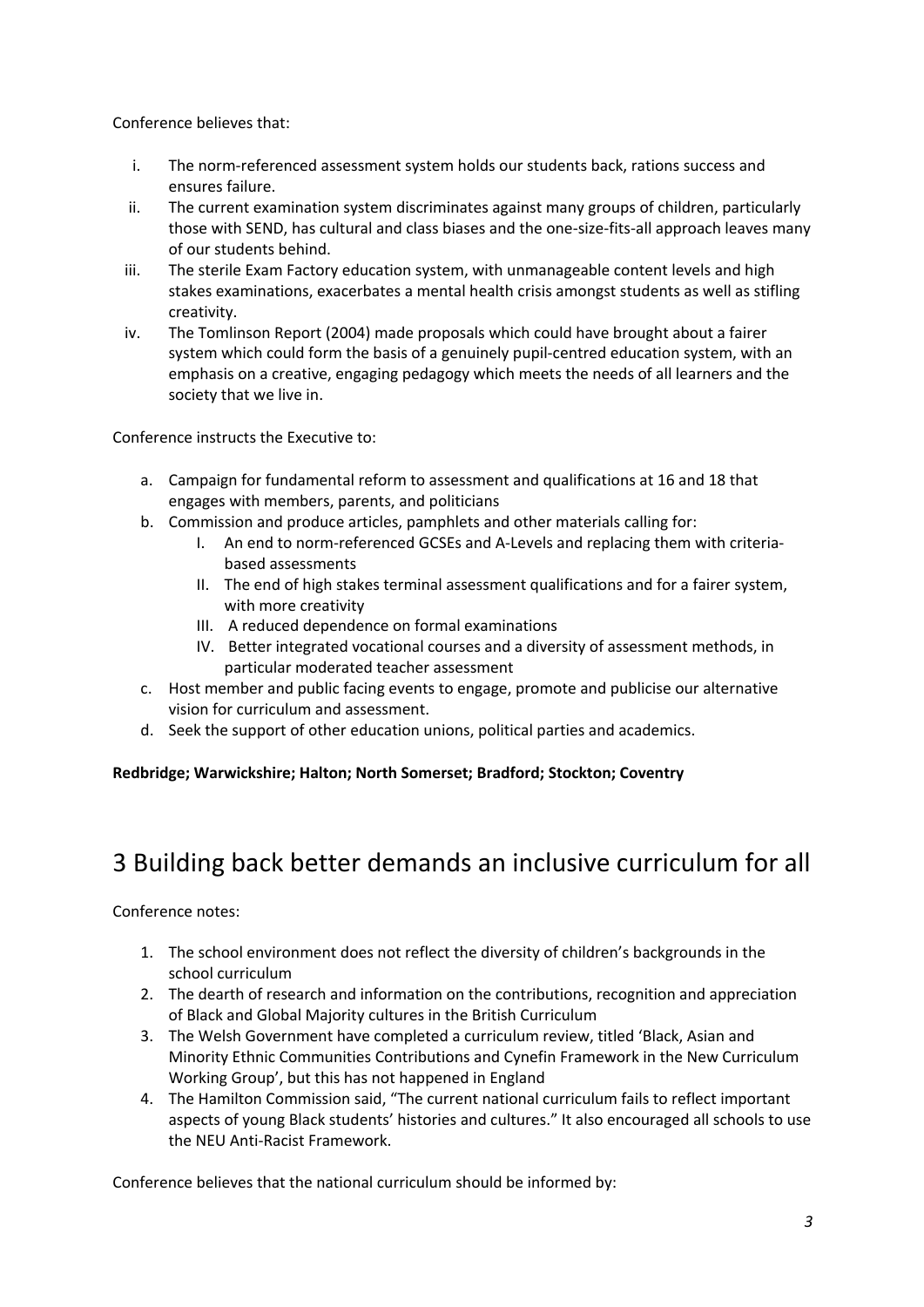- i. the aims and scope of education, embracing culturally inclusive classrooms, reflecting all our children's backgrounds equally.
- ii. the inclusion of Black perspectives, history, achievements and contributions in the whole curriculum and not just some aspects of history

Conference further believes that the Union is best placed to provide directions for the development and implementation of these.

Conference therefore instructs the Executive to:

- a. Prioritise a campaign for curriculum review in England with a specific report, similar to the one from Wales, on Black perspectives.
- b. Lobby the Government to make it mandatory for all schools to use materials and resources that respect the holistic nature of Black contribution to society.
- c. Fund further research that examines the relationship between school, exclusions, cultural identity and teaching and learning.
- d. Fund a repository electronic portal/microsite for curriculum resources. Use the portal or microsite to publicise what is being done in schools to achieve an inclusive and diverse curriculum in order to gain wide public support.
- e. Work with examination bodies so that appropriate inclusive resources and assessments are developed and used within the education system and the curriculum.
- f. Run systematic and thorough CPD for members to promote better understanding of the materials.

**Liverpool; Hackney; Hertfordshire; Norfolk; Cheshire West and Chester**

### 4 Assessment system fit for the future

Conference believes:

- 1. That the culture of high stakes assessment and narrowing of the curriculum has created an unsustainable stress on both our educators and students
- 2. That now is the time to develop a new assessment system fit for the  $21^{st}$  century which allows all students to achieve their potential, does not penalise students with SEND and will utilise a variety of methods to give children opportunities to show what they have learnt and be future ready.

Conference notes the preliminary findings of the New Era Assessment Commission are that the current GCSE system is not fit for purpose.

Conference instructs the Executive to:

i. Build on New Era assessment findings to develop a range of alternative methods of assessment which are robust, fit for purpose and reduce workload for Primary, Secondary and Post-16 settings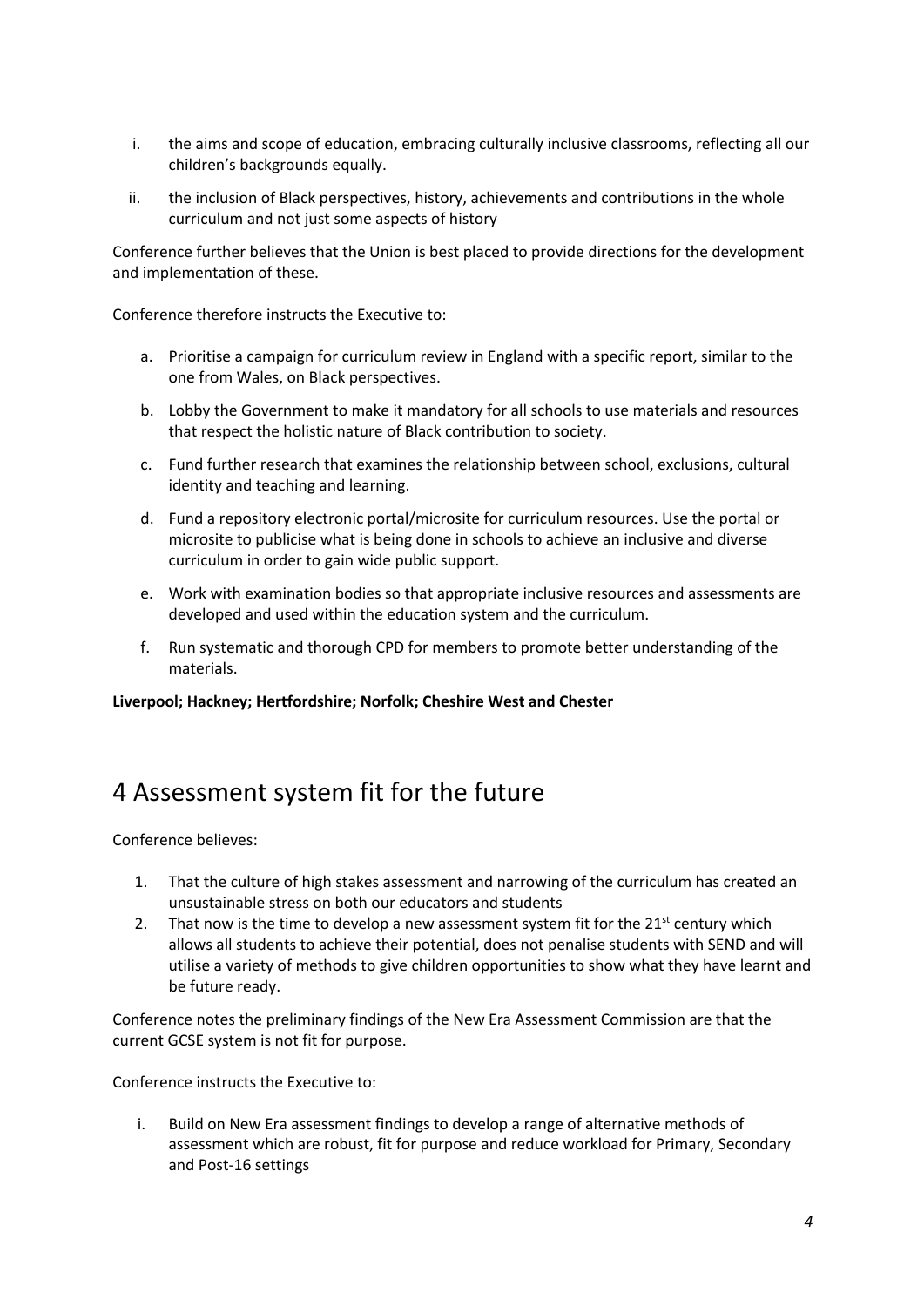- ii. Set up a working party to investigate and develop assessment methods, which includes a majority of lay members who are representative of our membership
- iii. Campaign with relevant organisations to ensure that all children have the right to access a balanced and broad curriculum.

### **County Durham**

## 5 OFSTED (Composite)

Conference notes:

- 1. That Ofsted has been in existence for 30 years.
- 2. The National Audit Office concluded in 2017 that 'Ofsted does not know whether its school inspections are having the intended impact: to raise the standards of education and improve the quality of children's and young people's lives.'
- 3. Ofsted has never published any research to prove that its judgements on schools accurately reflects the quality of education provided. Analysis finds that Ofsted discriminates against schools in deprived areas - awarding 'outstanding' grades to four times more secondary schools with better off pupils than schools with worse off pupils. Conversely, it grades five and half times as many secondary schools with worse off students as failing.
- 4. Ofsted's latest inspection framework purports to rectify the mistakes of the past four inspection frameworks through its focus on the curriculum. NEU members report that the current framework does not lessen workload and stress. Nor does it support more secure inspection judgements.
- 5. An NEU member survey found 56% of members spend over half of their working time in Ofsted preparation before an inspection. 80% of members agree that Ofsted should either be abolished outright or radically reformed.
- 6. A recent 'You Gov' poll found that two thirds of parents do not consider Ofsted reports when choosing their child's school.

Conference believes:

- i. Ofsted drives teachers away from the profession even earlier in their careers. This particularly affects schools in deprived areas which find it most difficult to attract teachers and leaders.
- ii. Ofsted has caused immense damage to education staff working in schools and colleges, to the pupils they teach and to standards of education in England.

Conference instructs the Executive to:

- a. Establish an independent, NEU supported commission on Ofsted to report on the quality and reliability of its inspection judgements, its effects on the education profession and on pupils
- b. Campaign for the creation of a new system of collaborative support and accountability. One that will work with the profession to improve standards of education by giving teachers and leaders professional respect and agency whilst holding schools properly to account for the education they provide.

### **Bedford; Executive**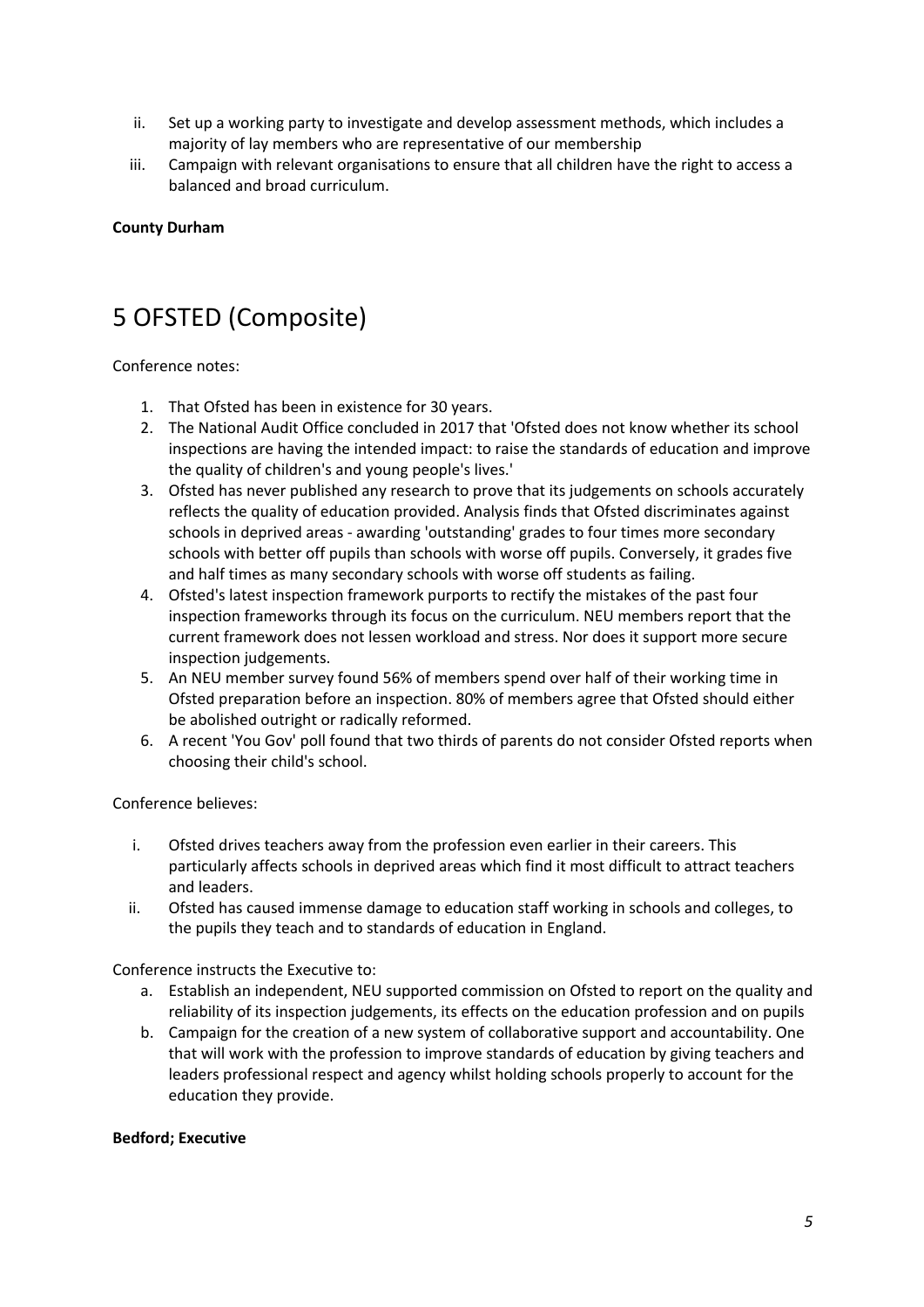## Bargaining and negotiation

## 6 Support staff conditions

Conference believes:

- 1. Support staff play an essential part in schools and are increasingly in need of the support of a union
- 2. Support staff are increasingly being asked to take on extra tasks, often beyond the roles for which they are employed without further remuneration or training, despite being often the lowest paid staff and poorly supported by employment rights.

Conference instructs the Executive to:

Campaign for National Conditions of Service for support staff which:

- i. Defines their role clearly within the school
- ii. Offers a clear career progression
- iii. Protects them from working long hours without a break
- iv. Protects them from unreasonable demands, often at short notice
- v. Offers a secure method of complaint within a school
- vi. Offers access to professional development

### **Lincolnshire**

## 7 Workload and a national contract for education

Conference believes that:

- 1. Deterioration in staff pay and conditions and the resulting deterioration in students' learning conditions should be a source of grave concern for all concerned about the future of our society
- 2. Teacher recruitment and retention problems directly impact on students' education
- 3. While strong union groups, supported by branches and national union can make gains, lasting improvements have not been achieved at a national level
- 4. The Union should call on Government to negotiate a 'National Contract for Education', binding on all employers, as happens in most other OECD countries
- 5. We can achieve a unified national contract through a combination of national campaigns and demands on politicians alongside protracted struggle at workplace, local and national level, winning and embedding improvements at each stage and building the confidence of members to raise their expectations
- 6. The Value Education, Value Educators campaign is well placed to unite the workforce, to develop workplace organisation and lay the basis for future campaigning on workload
- 7. Employer level ballots for sustained strike action will allow the Union to pursue action to make employer-by-employer gains, spreading success and building our strength for wider action in the future.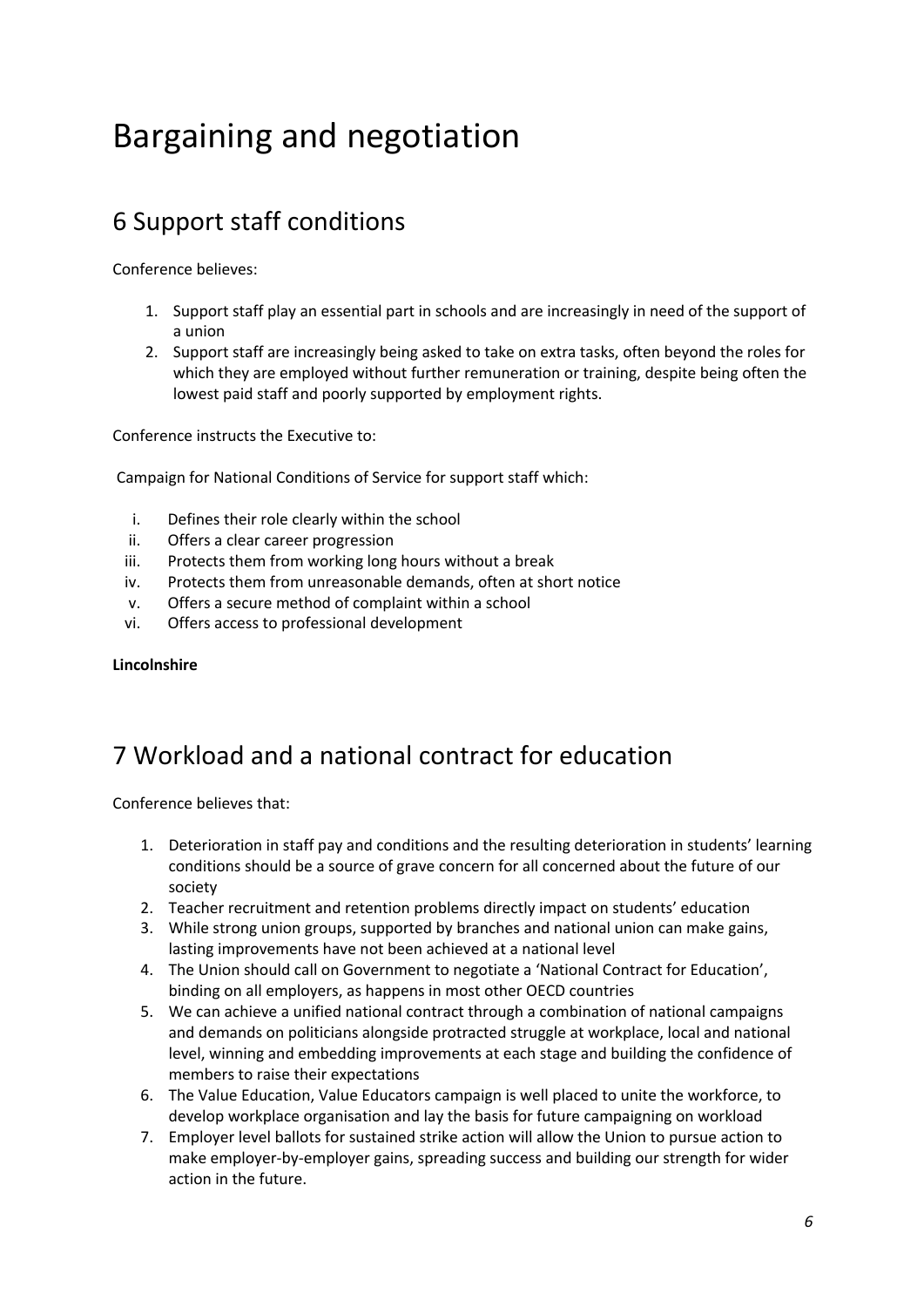Conference instructs the Executive to:

- i. Continue the Value Education, Value Education strategy as part of a campaign on pay, PRP and workload
- ii. Prepare a programme of national and regional briefings on this work supported by appropriate materials
- iii. Report on the successes of union branches in winning area-wide or MAT-wide ballots and share the results with district officers, reps and members
- iv. Produce a paper on the effectiveness of different industrial action approaches, including national action, disaggregated ballots and coordinated campaigns of workplace and local action to force up terms and conditions
- v. Draw up a plan and timetable to take forward a campaign to win at school, MAT and Local Authority levels including training for reps and district officers
- vi. Approach other unions, particularly NASUWT, but also NAHT, ASCL, UNISON and GMB to seek their support for key aspects of this campaign.

### **North Yorkshire; Denbighshire; Vale of Glamorgan; Tower Hamlets and the City; Oldham; Haringey; Birmingham; North Somerset; Sheffield; Stockton**

## 8 Pay

Conference notes:

- 1. By giving teachers 0% in 2021/22 the Government has exacerbated more than a decade of falling real terms pay
- 2. A teacher on MPS 6 in England outside London is now £520p/m and a UPS3 teacher in Inner London £889p/m worse off, in real terms than in 2010
- 3. The rise in National Insurance alongside significant rises in fuel and housing prices and continuing inflation increase the pressure on pay packets even further
- 4. Starting salaries in Scotland are 7% higher than in England following a concerted pay campaign by the EIS
- 5. Performance Related Pay (PRP) and inadequate funding is hitting women teachers hardest as they are more likely to be doing TLR duties without payment and have slower progression up the pay scales
- 6. That the STRB system has failed to deliver for teachers and is not fit for purpose with the Government not even presenting evidence for its case for 0% in 2021/22
- 7. The root cause of failure to maintain pay levels is unacceptably low school funding, which damages educational provision for children as well as our members' standard of living.

Conference welcomes:

- i. The campaign set out by the Executive to build member engagement over pay including lobbying MPs, contacting the STRB and preparations for an industrial action ballot.
- ii. Joint badged pay material with sister unions, and the NASUWT in particular.
- iii. Continuing work being done to improve bargaining results with employers and the moves from a number of academy chains to scrap PRP.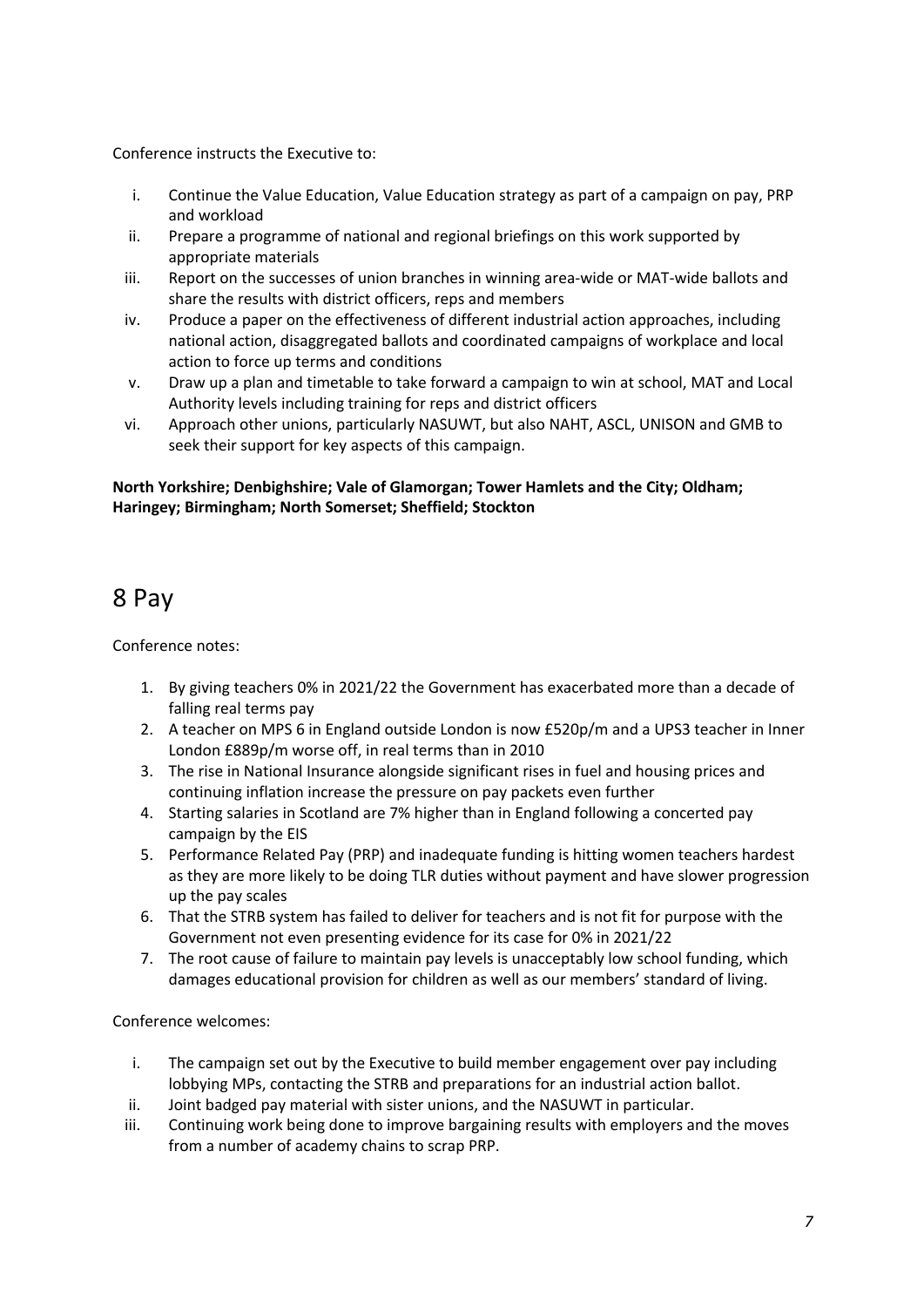Conference instructs the Executive to:

- a. Mobilise members to campaign for a 7% pay rise for all teachers including, when most effective, a national industrial action ballot
- b. Use this campaign to expose and push for the replacement of the STRB with free collective bargaining.
- c. Unite with other unions in the public and private sector as all workers need a pay rise.
- d. Support branch-based bargaining to expose pay polices disadvantaging women, Black, LGBT+ and disabled members expanding the abolition of PRP.

### **Warwickshire; Hackney; Oxfordshire; Lambeth; Haringey; Birmingham; North Somerset; North Tyneside; Sheffield**

## 9 Subject leadership in schools (Composite)

Conference believes that within primary schools, but increasingly in other school settings too, it is not uncommon for staff to hold multiple roles. Whilst we are not opposed to this, Conference notes that:

- 1. Often no additional time is given, and the level of work expected within the 1265 hours, is not possible
- 2. Where time is given, it is insufficient to the demands of leading a subject effectively
- 3. Often no additional payment or TLR is offered for leadership, especially outside of a core subject
- 4. Additional pressures are placed on members of staff as subject leaders during OFSTED
- 5. Often, staff members are forced into subject leadership against their will in a subject that is not in their skill set and without adequate CPD
- 6. What is asked of members is not proportionate e.g. History & Geography are put together as humanities while others lead one subject, and
- 7. This is increasingly an issue for teachers on the Upper Pay Range (UPR) who are often told that they must lead a subject as part of their duties as a UPR teacher
- 8. The Union produced some detailed guidance regarding these issues in Autumn 2019, but that because of the pandemic many members are not aware of its existence.

Conference further believes that:

- i. Teachers who are responsible for a subject should receive an appropriate TLR payment AND time to complete duties in relation to their subject.
- ii. Members should be given appropriate support, guidance and CPD opportunities to lead a subject effectively.
- iii. Members should not be expected to prepare unnecessary paperwork in relation to subject leadership nor take part in mock 'deep dives'.
- iv. This issue further highlights the inadequacy of Ofsted and the current inspection framework.

Conference instructs the Executive to:

a. Survey members to find out how widespread this problem is so that we can use empirical evidence when challenging schools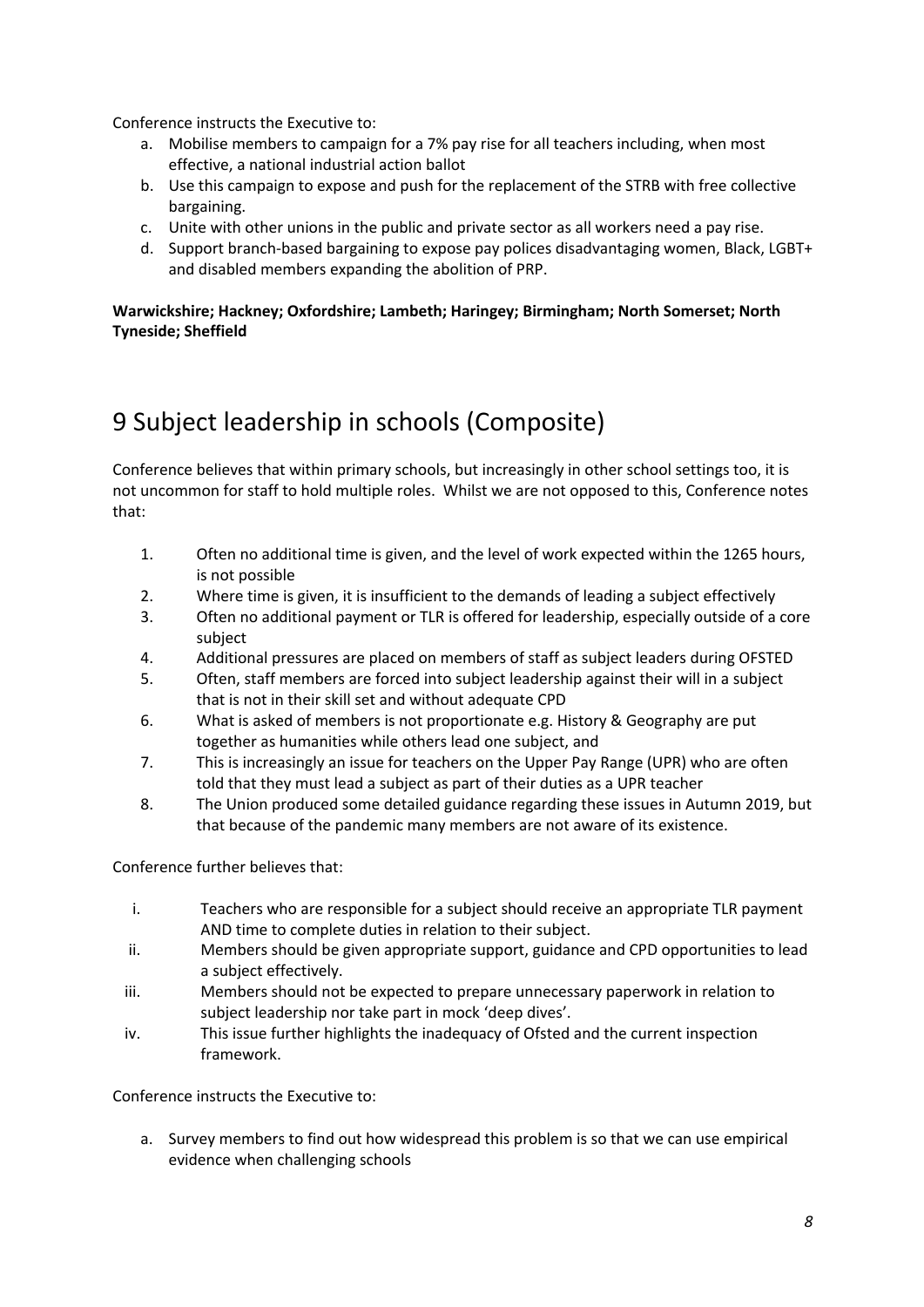- b. Update member information to provide the option of identifying as a subject leader (both TLR paid and unpaid)
- c. Campaign that all members who are expected to lead a subject/area should, as a minimum, be given adequate time to do this on top of statutory PPA
- d. Develop guidance for schools on subject/area leadership, and what members should expect to receive from their schools as subject leaders
- e. Campaign that all members who are leading a subject/area should be properly remunerated for this role.

### **Kirklees; Oxfordshire**

### 10 SEN

Conference notes with concern the ongoing transformational change of Special Educational Needs (SEN) in Northern Ireland and the workload pressures attached. These concerns remain ongoing as the plan to transform SEN are unfolding, including the SEN Strategic Development Programme, the new SEN Framework and various independent reviews of SEN Provision and Support.

Conference believes that:

- 1. Colleagues are becoming increasingly aware of the workload implications with regards to paperwork including the:
	- i. Recording of data
	- ii. Duplication of documentation to different bodies
	- iii. Handling of GDPR
	- iv. Technology referral processes and the lack of standardised documentation
	- v. Growing role of the SENCO and the administration burdens to complete documentation
	- vi. Delayed implementation of the new Pupil Learning Plans (PLP) and
	- vii. Training that needs to be further developed.
- 2. Action is needed to protect teaching staff in their roles as teachers
- 3. Agreed resource allocation is immediately needed as per educational establishment
- 4. A review is needed to look at the reasons behind the growing numbers of SEN pupils in NI and allocation of funding
- 5. There is cause for concern around the growing number of Learning Support Centres attached to mainstream schools and the quality of the staff training.

Conference further notes the current work being undertaken and the Union's involvement in current reviews/working groups.

Conference instructs the Executive to research and consider the increase in workload for SEN staff and generate documentary evidence to produce policy options for NEU members in NI.

### **Northern Ireland**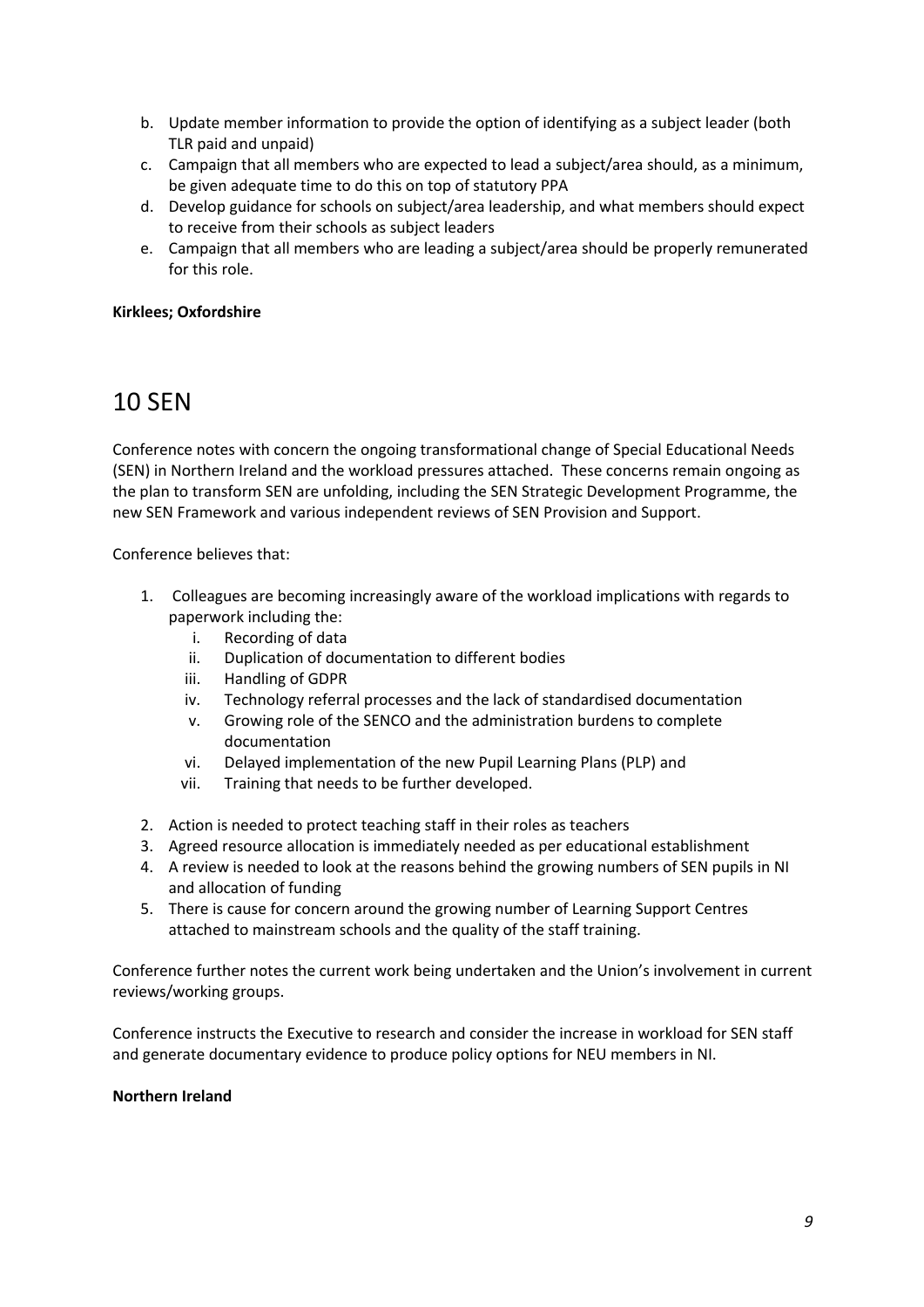## 11 Pay issues for members in the independent sector

Conference notes:

- 1. Pay and conditions for members working in the state sector are mostly governed by a single book of rules. For teachers, this is Conditions of Service for School Teachers in England and Wales otherwise known as "the Burgundy Book." For support staff, it is the Local Government Terms and Conditions, known as the "Green book"
- 2. Teachers and support staff members working in the independent sector are not covered by either document
- 3. While headline pay amounts may at first appear to be similar, too often when contracts are examined, sections of a member's pay and conditions can be found to be far less favourable. Sick leave, sick pay, maternity pay, paternity pay, and adoption leave can all be for less favourable amounts and be paid out for shorter durations
- 4. Some independent schools count only continuous employment at that particular school for the purposes of calculating entitlement to maternity leave and pay.

Conference believes this is unfair.

Conference instructs the Executive to highlight such issues to members and to campaign to encourage independent employers to treat "the Burgundy" and "Green" books as the minimum standard for a good employer.

### **Newcastle-upon-Tyne**

## 12 Valuing educators, valuing support staff

Conference believes that:

- 1. Support staff in schools and colleges are vital to support both the learning and develop of students and the smooth running of our institutions. It is criminal that they are so often undervalued, underpaid and unappreciated as the consummate professionals that they are.
- 2. Support Staff are at the heart of our schools and communities. They are the glue that holds our settings together. More now than ever we need our vital, valued and visionary support staff to utilise their professional skills to support our schools, colleges and children.

Conference notes that schools across the country are in financial crisis. They have reduced supplies, cut extracurricular activities and unfortunately now have nothing left to cut. This means the only option schools have to balance the budget is to look at redundancies. Invariably, this disproportionately impacts upon support staff members. This has a knock-on effect of increasing workload for teachers and puts schools under immense pressure with regards to supporting children, including those with SEND.

Conference instructs the Executive to:

- i. Research how Support Staff are valued, developed and retained
- ii. Look at the impact of losing support staff on schools, teachers and children with SEND
- iii. Collaborate with sister unions to create a campaign for fair pay for all support staff.

### **County Durham**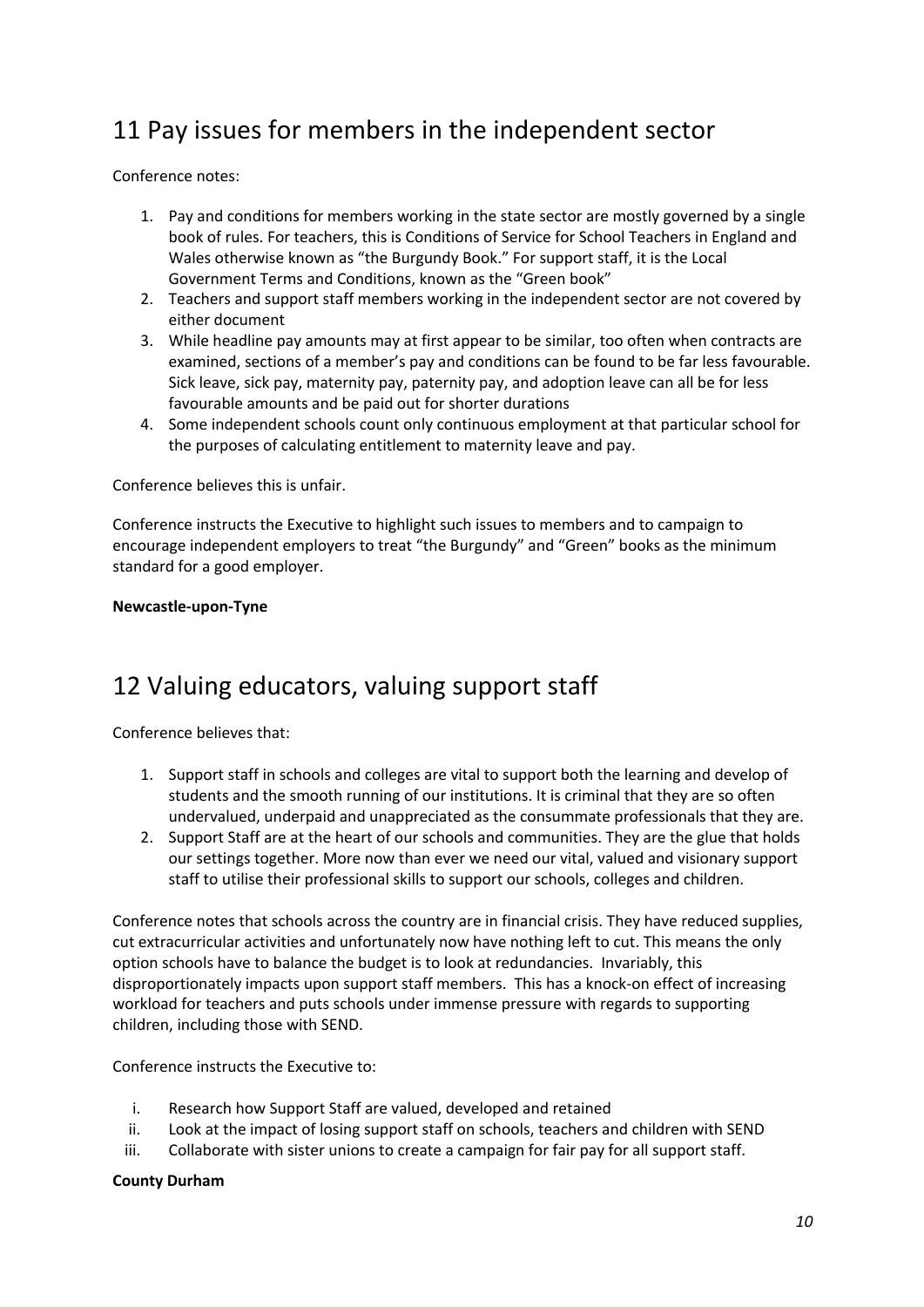## 13 Supporting Early Career Teachers

Conference notes:

- 1. Covid has taken away a lot of the training experience from Early Career Teachers (ECT) and they should be provided the additional support they need to be able to succeed in an already difficult and demanding profession
- 2. Nationally, teacher retention rates remain low.

Conference believes that abandoning our newest colleagues is unacceptable, and although everyone in education deserves increased support, those new to the profession require us to take action as a matter of urgency.

Conference instructs the Executive to:

- i. Demand a reduction in ECT timetables to allow them to have the time and support to develop the practice which they missed out on due to Covid 19 restrictions.
- ii. Ensure additional support is provided to early careers educators who missed out on classroom experience during Covid 19
- iii. Develop bespoke CPD and union training events to encourage early career educators to engage with the local, regional and national structures of the Union
- iv. Demand ECT mentors have training and ample release time from teaching to enable them to support and guide mentees
- v. Work with the New Professionals and Young Workers (NPYW) National Council to ensure the Union can offer the support and guidance needed in a post Covid 19 environment.

### **County Durham**

## 14 Pay claim

Conference believes that the 2021/2022 pay freeze for teachers and the 1.75% pay rise offer for support staff is unacceptable.

Conference further believes that the Union should submit a national pay claim backed by industrial action.

Conference notes:

- 1. The Consumer Price Index (CPI) rise of 4.2% (Oct 2021) and the imposition of 1.25% rise in National Insurance contributions from April 2022
- 2. The Institute of Fiscal Studies (IFS) reports an 8% fall in teachers' pay (2014-2021).

- i. Submit a claim to the STRB to restore real terms pay to 2014 levels for teachers within two years, with a 2022 pay award of 10%
- ii. Support the same claim for support staff
- iii. Campaign to align academy pay to the national pay award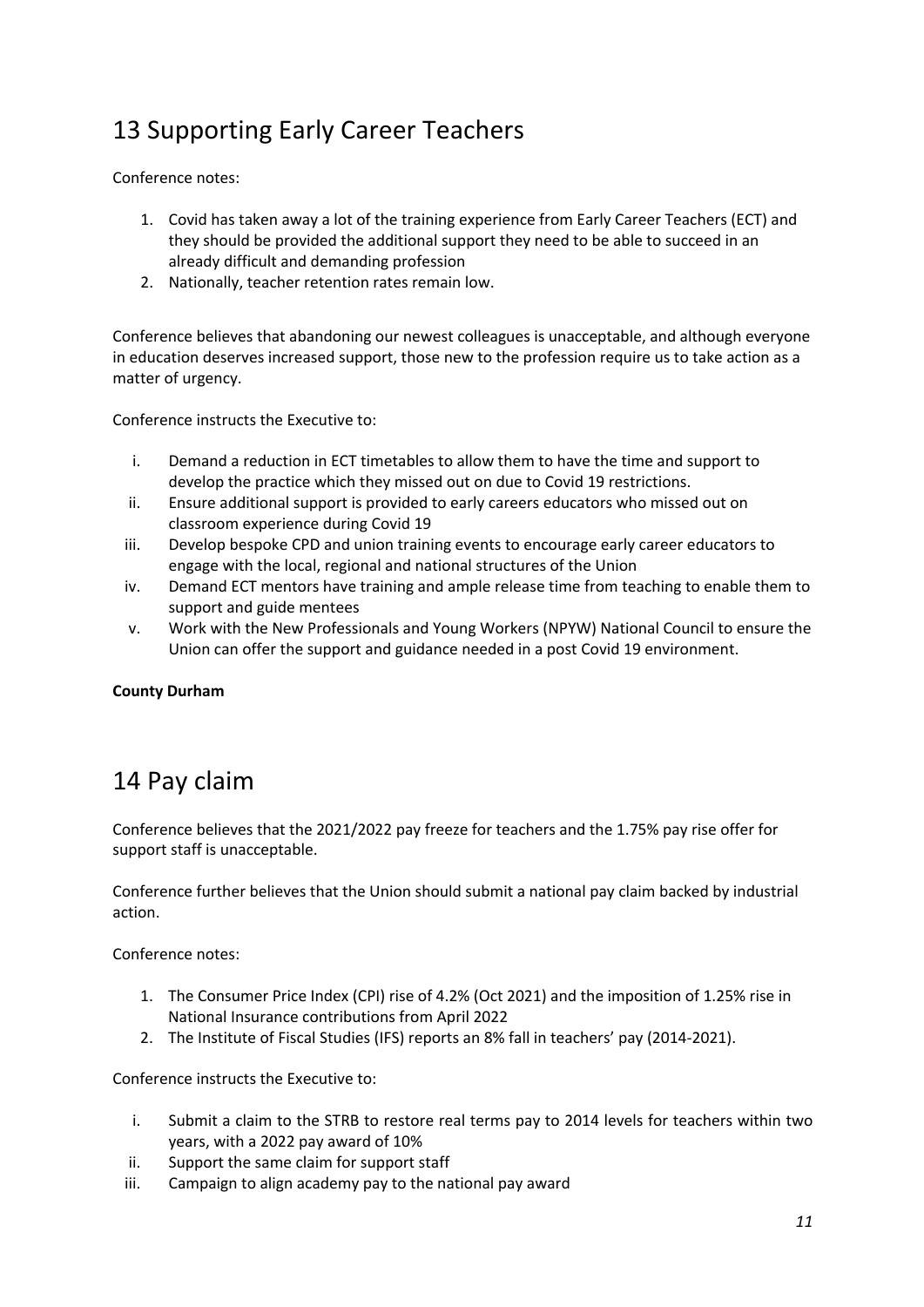- iv. Launch a union-wide pay campaign in the Summer term 2022 to win a fully funded pay claim
- v. Take all necessary steps to prepare for an indicative ballot in the Autumn Term 2022
- vi. Conduct formal statutory ballots as soon as is practically possible but no later than the end of Spring Term 2023, subsequent to the success of the indicative ballot
- vii. Approach other public sector unions to seek to coordinate campaigns and ballots for action where possible and build links with political organisations and community groups to raise the importance of funding education and pay.
- viii. Submit an additional claim for a new National Contract that includes binding pay scales, an end to performance related pay, a limit on overall working hours for all teachers and equality in pay and conditions between supply and permanent staff.

### **Lewisham**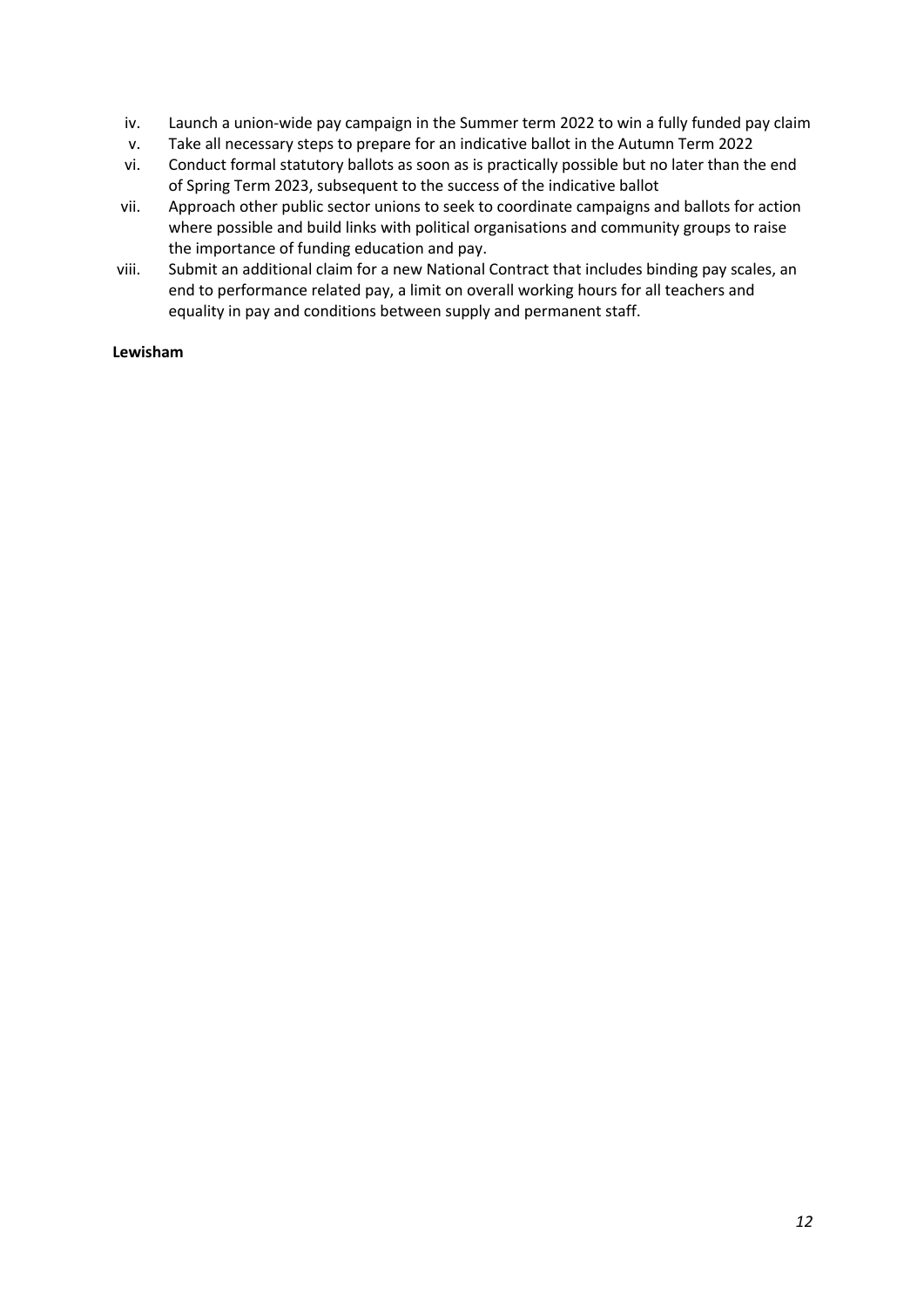## Education policy for schools and colleges

## 15 SEND: fighting for a fairer system

Conference notes that since the Children and Families Act of 2014 increased the range of ages of children and young people with SEND who councils have a responsibility for, there has been an ongoing funding crisis as the Government has failed to provide the necessary, additional money to meet the increase in need.

Conference further notes:

- 1. That there is an approximate shortfall of £2.5 billion in SEND funding, despite the Government's additional payment of £780 million in 2021
- 2. Many local authorities are using their reserves to meet high needs budgets or have been forced to use the new money to pay off previous overspends
- 3. To balance their budgets, many schools and colleges are forced to make support staff redundant, which has a damaging impact on many students with SEND and increases workload for the remaining staff.

Conference is alarmed that:

- i. Over 20,000 students with SEND are educated outside of their local authority and that over 4,000 do not have an allocated school place
- ii. Many students are being placed in inappropriate, privately-run settings, many of which charge high prices and offer poor facilities
- iii. Many of the 1.1 million students on School Support do not get the support they require.

Conference instructs the Executive to:

- a. Continue to lobby the Government to guarantee ring-fenced SEND funding for local authorities at a level that allows them to fully support students with SEND and ensure they can access appropriate local provision
- b. Campaign for ring-fenced funding for SEN School Support
- c. Campaign for locally run, inclusive education for all SEND students in appropriate settings
- d. Work with other education unions to oppose cuts to SEND staffing wherever they occur and be prepared to take action up to, and including, strike action to prevent job cuts
- e. Relaunch the campaign "A good local school for all", with an emphasis on accessibility and inclusion
- f. Approach SEND campaign groups, parent organisations, other unions and local councillors to organise a national conference to discuss, debate and publicise the crisis in SEND education.

**Croydon; Warwickshire; Hackney; Halton; Birmingham; North Somerset; Sheffield; Stockton; Nottingham; Bedford; Coventry**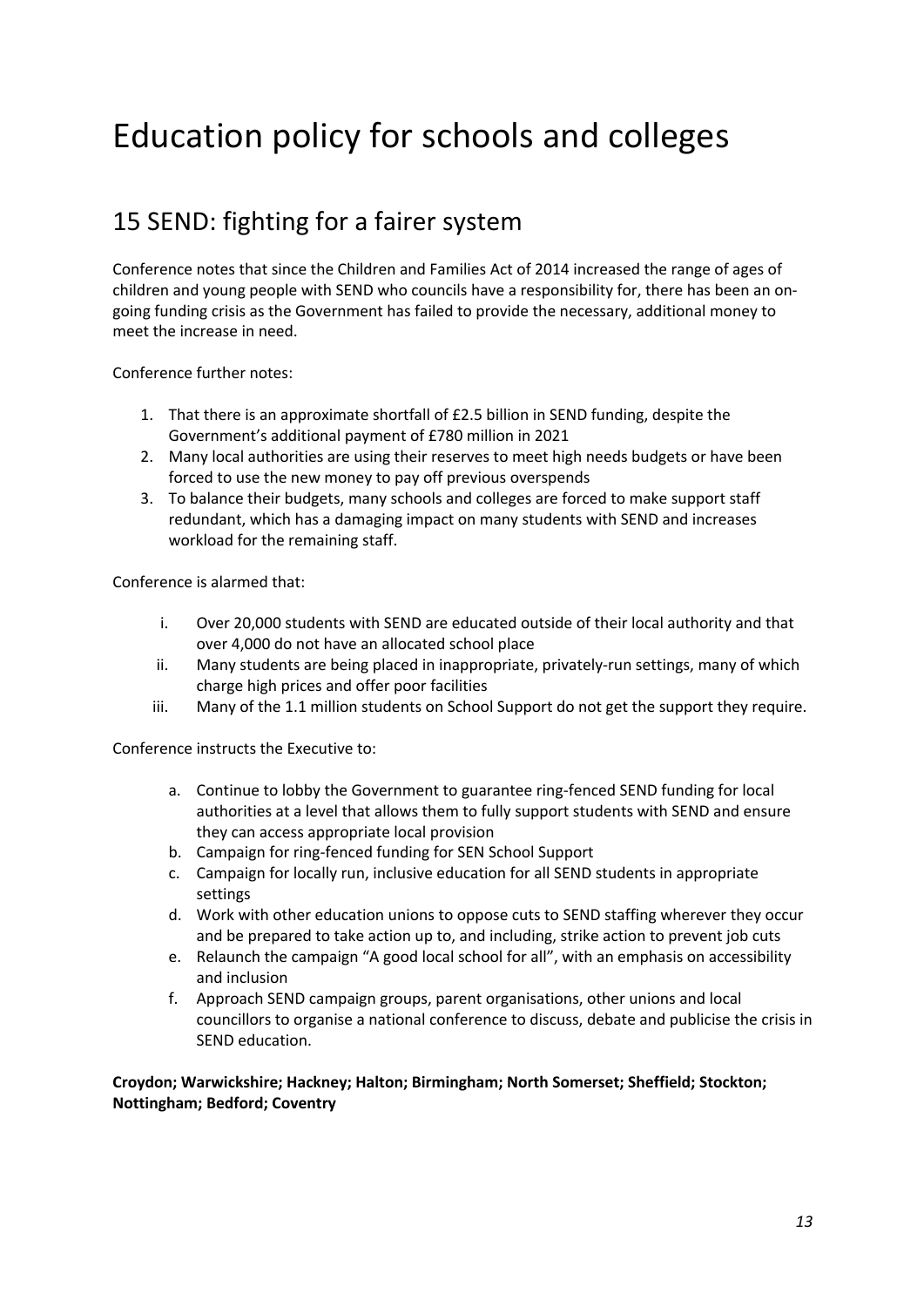## 16 Primary education

Conference notes the DfE's new reading framework, and the recommendations that:

- 1. By the end of Reception, children should be engaged in an hour of phonics per day
- 2. Children learn to read through a phonics-only approach and that they should not be encouraged to read books with words that contain phonemes that they haven't been taught
- 3. Schools should not use a range of reading schemes but stick to one.

Conference believes:

- i. Learning to read is a complex process. Top-down directives and one-size-fits-all instruments are obstacles to understanding and hindrances to good practice.
- ii. A variety of methods need to be employed to help children learn to read, including wholeword recognition, using picture cues and understanding the context of sentences
- iii. Reception is also a crucial time for the development of speech and language, personal and social development and physical development and these are best supported through a highquality, play-based environment.
- iv. An hour's formal phonics teaching each day will harm the development of our youngest children, particularly those who have little access to a range of reading materials at home
- v. Our youngest children are in danger of being in classrooms where narrow dogma, overseen by Ofsted, takes precedence over the practice of trained professionals and the conclusions of research.

Conference further notes:

- a. The reintroduction of baseline has caused stress for children and staff, and provides no useful information, particularly given the pressures on children's mental health and the impact on their preparation for school resulting from the pandemic
- b. Testing primary students, including baseline, phonics, and end of Key Stage 2 tests is detrimental to students' wellbeing and educational outcomes.

Conference instructs the Executive to:

- I. Produce materials for members that expose the weaknesses in the DfE's guidance, and encourage members to campaign in schools and Districts for a multi-layered approach to reading
- II. Include teaching reading as part of the union's CPD program
- III. Consult members on how to campaign effectively against unnecessary testing in primary schools.

### **North Yorkshire; Tower Hamlets and the City; Hackney; Lambeth; Halton; Haringey; North Somerset; North Tyneside; Stockton; Nottingham; Bedford**

## 17 Alternative provision in crisis (Composite)

Conference notes that: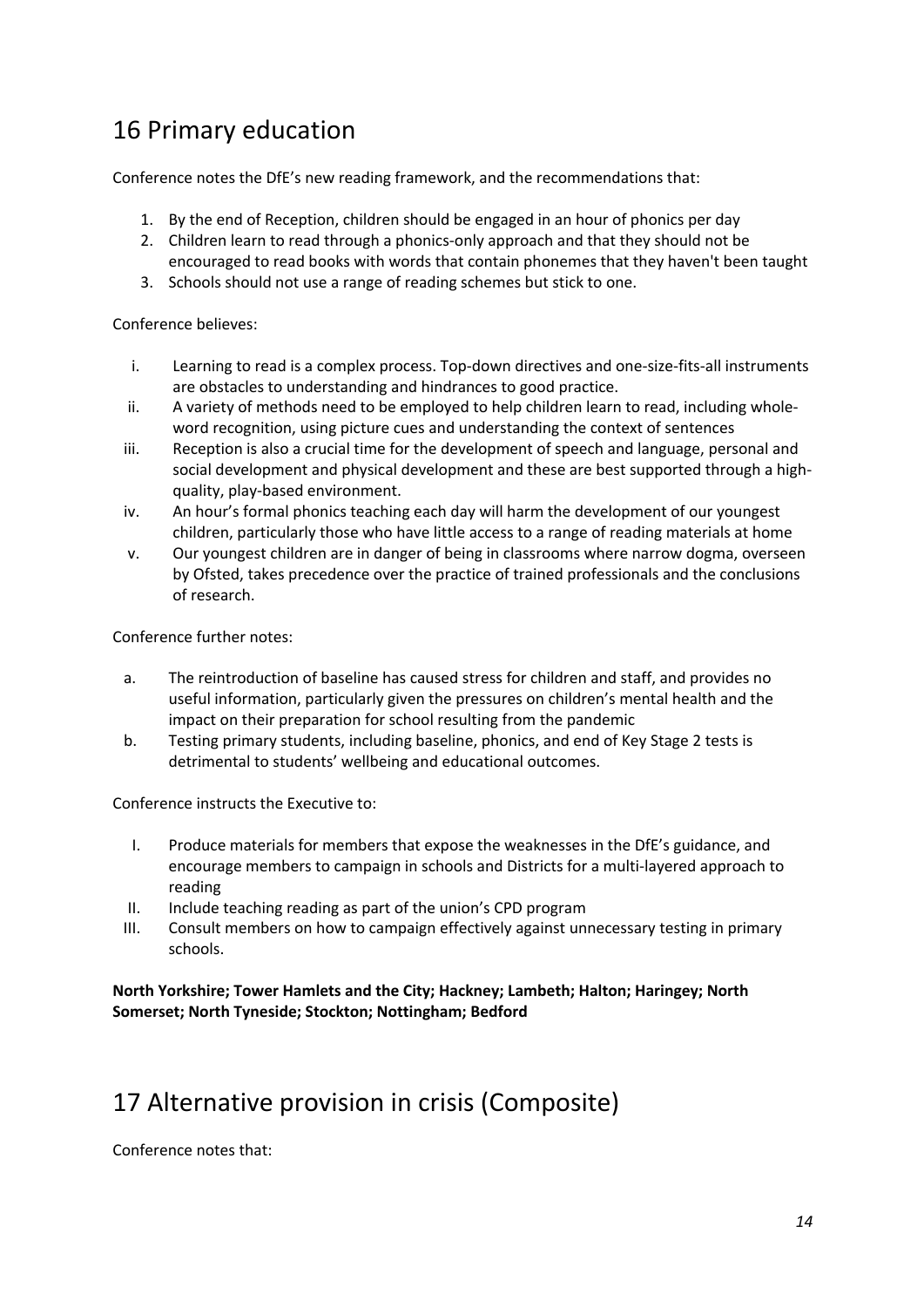- 1. Alternative Provision (AP) across the country is in real crisis, with settings facing enormous deficit budgets, staff redundancies and a reduction in provision for young people
- 2. Education and Skills Funding Agency (ESFA) place funding is based on census returns at a particular point in time, which some Local Authorities then top up from the High Needs fund. This formula fails to take into account APs' fluctuating rolls, rolls which have drastically reduced during COVID
- 3. Government guidance issued in April 2020 said that authorities should be "willing to fund on the basis of previous patterns of placements and commissioning". However, this guidance has not been applied consistently, leaving some settings with deficits between £300,000 and £400,000 at the end of 2021
- 4. AP settings have had to drastically reduce the number of teachers and teaching assistants resulting in a reduction to the provision offered and significant job losses, risking the loss of staff expertise it takes to support these young people, and pushing young people into unregulated and unregistered provision – or no provision
- 5. Local Authorities have resorted to placing students in private provision, which is costly and risks placing students in inappropriate settings whatever their needs.

Conference believes AP funding should come attached to commissioned placements and not pupil numbers to ensure consistency and parity of funding.

Conference instructs the Executive to:

- i. Work with AP members to undertake a full, evidence-based review into the current and future funding for AP, the impacts that COVID has had on recruitment and retention of staff and on the number of places available
- ii. Conduct an inquiry as to how much money has been transferred from school budgets to support High Needs funding for AP during the COVID pandemic
- iii. Campaign for properly funded, consistent and fair AP budgets, which are not based on pupil numbers
- iv. Set up a SEND organising forum for members and for those who support SEND students, so they can meet on a termly basis to discuss issues arising and organise activist and community-based campaigns.

### **Redbridge; Oxfordshire; Norfolk; Halton; Bedford**

## 18 Academisation and the privatisation of the education system

Conference welcomes the continued opposition to academisation, the decline in the number of schools opting for academisation and the ongoing campaigns against academisation. It reiterates its belief that the fragmentation created by academisation and free schools must be ended in order to:

- 1. Build a fully comprehensive, progressive, democratic and inclusive education service
- 2. Guarantee a return to national pay and conditions for workers in schools.

Conference notes with concern: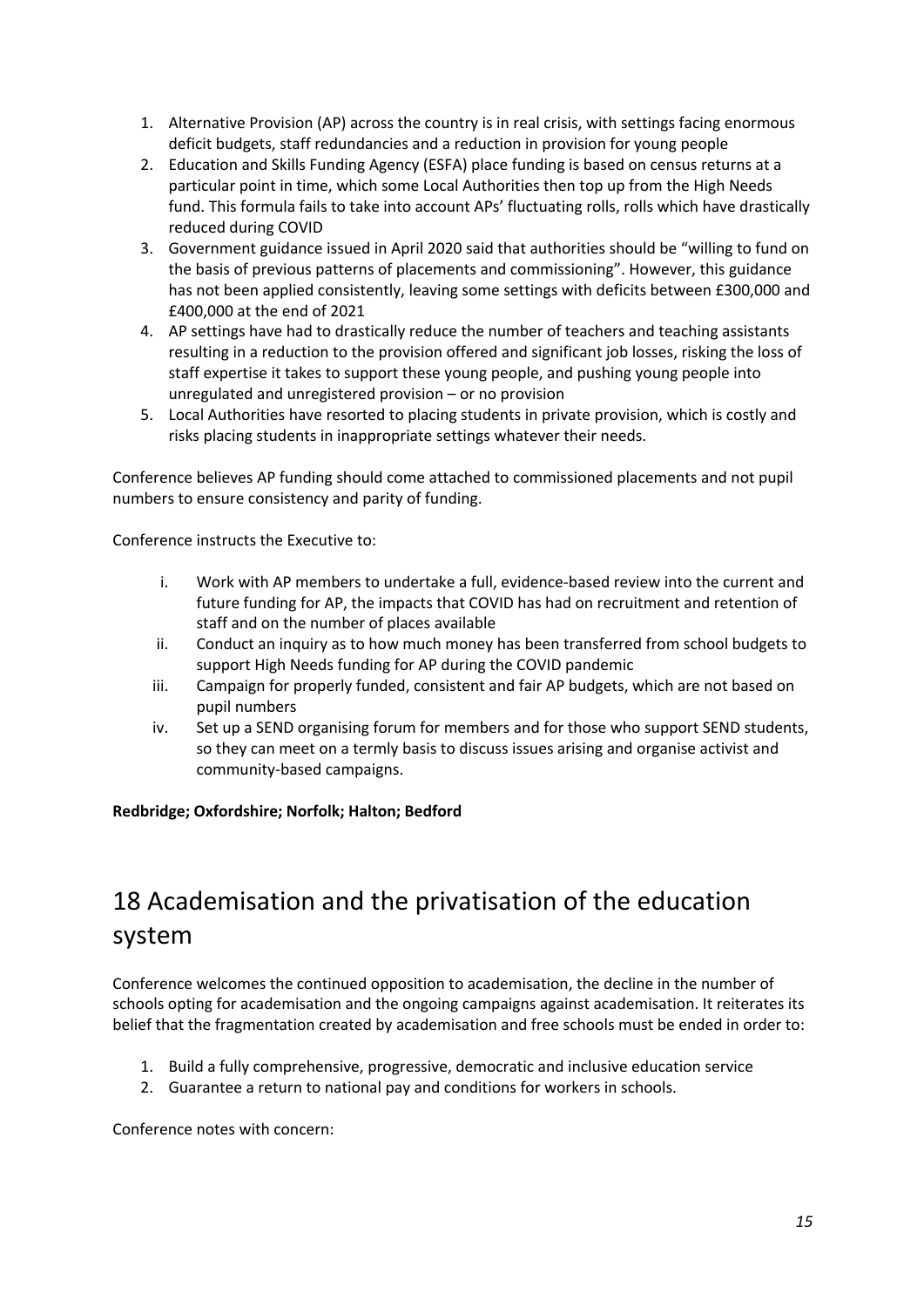- i. The Shadow Secretary of State for Education's comments that the education sector should 'move on' from the debate around academisation
- ii. The continuing outsourcing of educational and other services during the pandemic to organisations/bodies that remain unaccountable to school communities, including the provision of 'catch-up' through private organisations, rather than this being entrusted to schools.

Conference instructs the Executive to work with other partners to campaign for:

- a. The urgent restoration of national pay and conditions and collective bargaining for all teachers and support staff, including those in academies and free schools
- b. The repeal of the requirement on local authorities to seek academy proposals when planning a new school
- c. The removal of the requirement for any school in special measures to become an academy
- d. The restoration of a separate legal entity to every school
- e. The creation of a legal mechanism that enables schools to return to the LA
- f. The LA to be the admission authority for all schools and the default provider of school services.

Conference further instructs the Executive to:

I. Fully support and encourage staff in any school threatened with academisation to resist by all means possible up to and including strike action and direct actions

N.B. The implementation of any decision by conference on the motion could only be in accordance with the law.

II. Continue to support the work of the Anti-Academies Alliance (AAA), and to call upon Districts to affiliate to the AAA.

**Warwickshire; Oxfordshire; Lambeth; Sheffield; City of Preston**

## 19 A national contract for education

Conference believes that:

- 1. Deregulation, outsourcing and the academisation program has fundamentally damaged the pay and conditions of education workers and the educational experience of children
- 2. Given the erosion of directed time, payment to scale and Government plans to follow the lead of some academy schools to lengthen the school day, the time has come to fight back.

Conference instructs the Executive to:

i. Undertake a publicity campaign to educate the wider public on the need to reverse deregulation in education in a similar way to those organisations that have publicised NHS privatisation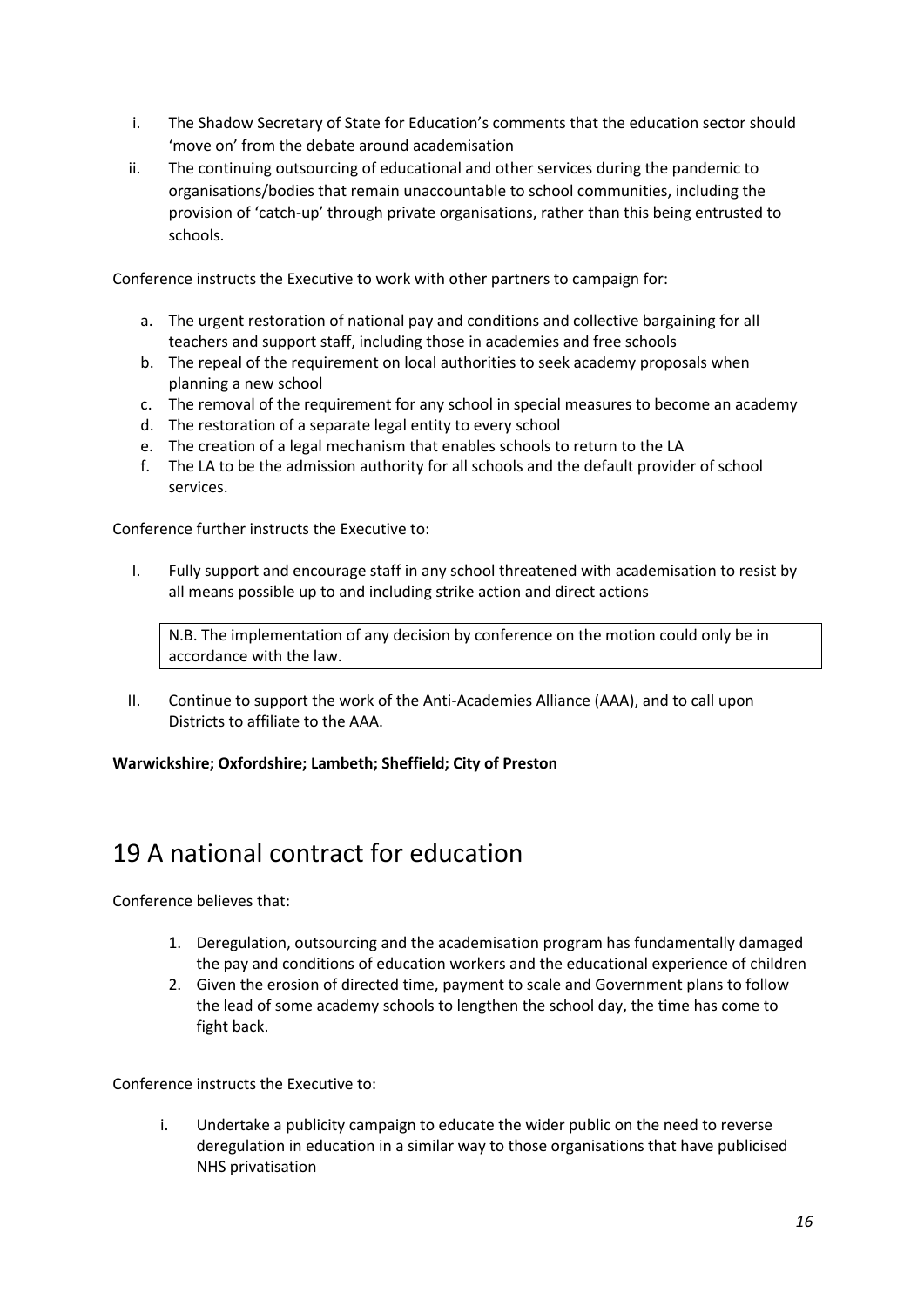- ii. Develop an industrial strategy to aim to reverse deregulation, enabling a return to national pay and conditions for all education workers
- iii. Call on Government to agree a new way forward by negotiating a 'National Contract for Education' to be binding on all employers. The call for negotiations should be combined with preparation for a national ballot for strike action, starting by building for a national indicative ballot
- iv. immediately implement the 'forensic review and updating of membership records' agreed at 2019 Conference.

Conference further instructs the Executive to commence these negotiations around the following demands:

- a. Every class to be taught by a qualified teacher, paid to scale
- b. Guaranteed pay progression. End performance-related pay
- c. Trade union negotiated pay scales for all points plus additional London and Fringe allowances
- d. An end to excessive workload
- e. A minimum 20% PPA time within the timetabled week
- f. A maximum working week, with a legal limit to working hours over 195 days of directed time
- g. Trade union negotiated policies that ensure teachers can complete their work responsibilities within this limit
- h. Job demarcation for teachers and support staff
- i. Sufficient staffing to meet needs
- j. A trade-union negotiated class size and staffing policy
- k. Collective bargaining and accountability
- l. Trade union negotiating structures between elected reps and management to be set up with every school and employer.

**Greenwich; City of York; Kirklees; Waltham Forest; Newcastle-upon-Tyne; City of Leicester; Lewisham; Newham**

## 20 Tackling pornography (Composite)

Conference notes:

- 1. The new compulsory Relationships & Sex Education (RSE) curriculum, introduced in England and Wales in 2020, and that health education is compulsory in all state-funded schools in all key stages
- 2. The 2020 NEU/NSPCC survey which found that 61% of teachers were not confident teaching about the impact of pornography
- 3. The 2021 report from OFSTED which found that 90% of girls and 50% of boys had reported they or their peers had been sent explicit pictures/videos of things they did not want to see either 'a lot' or 'sometimes'
- 4. A 2019 report from the British Board of Film Classification that found:
	- i. 51% of 11–13-year-olds, and 66% of 14-15-year-olds, had seen pornography
	- ii. 41% of young people who knew about pornography agreed that watching it made people less respectful of the opposite sex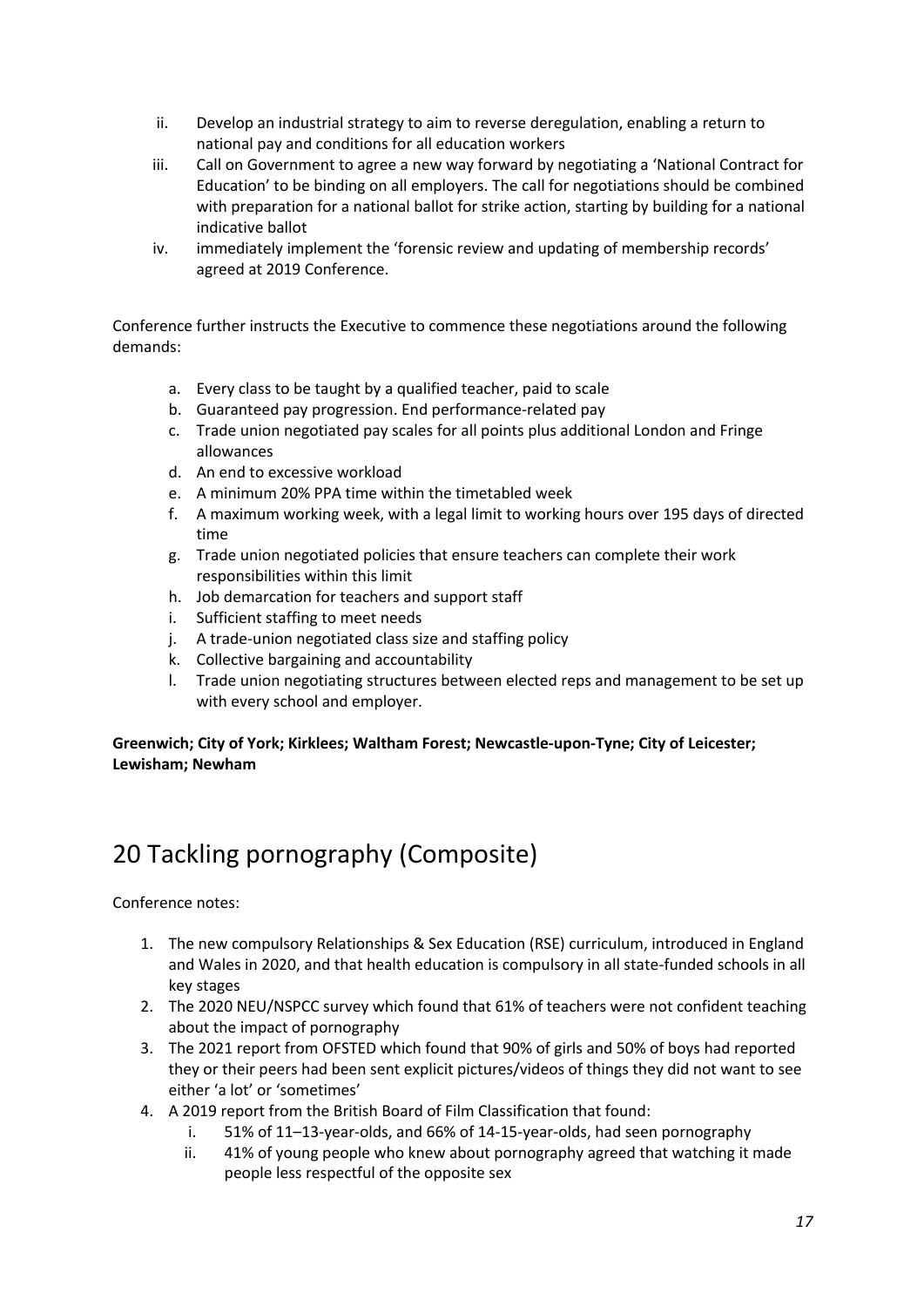- 5. Research from Durham University which found that one in eight titles on the front pages of the UK's most popular porn websites described sexual violence against women and girls
- 6. Evidence that porn predominantly features young women being subjected to acts of violence such as strangulation and choking as well as racialised tropes, all of which dehumanise women
- 7. Research carried out by You Can't Consent to This, which found 38% of UK women under 40 had experiencing unwanted slapping, spitting, strangulation or gagging in sex
- 8. The growth of online porn sites and the increasingly sexualisation of more mainstream social media sites to which young people have access.

Conference instructs the Executive to escalate and prioritise campaigns to ensure statutory implementation of, and funding for:

- a. Properly resourced, high-quality RSE delivered by skilled, well-trained staff with good knowledge of school/college context and community
- b. Schools and colleges to have the time/resources to develop this work so it becomes embedded and makes a real difference
- c. The facilitation of pupil voice, debate and critical thinking to enable young people to discuss, question and change the world they live in.
- d. The consistent recording/reporting of incidents of sexual harassment, abuse and violence, including online, to identify patterns and intervene early to prevent and address abuse.

### **Tower Hamlets and the City; Hackney; Oldham; North Tyneside**

## 21 Zero-tolerance behaviour policies

Conference believes schools and colleges should be safe environments, free from the threat of violence or harassment with the background, cultures and beliefs of all who work in them respected.

Conference notes that:

- 1. Some students struggle to adapt to the expectations of schools
- 2. The stress and anxiety caused by the Covid pandemic and lockdown has impacted sharply on students' mental health and wellbeing, leading in some cases to challenging behaviour
- 3. The continuing failure by the Government to fund schools properly and the subsequent loss of staff has led to a fall in support for students with challenging behaviour and their parents
- 4. While exclusions dropped during lockdown, the underlying trend showed that increasing numbers of students are being excluded or off rolled from schools on both a short term and permanent basis, most commonly for "Persistent disruptive behaviour"

Conference is concerned about the promotion of 'zero-tolerance' behaviour strategies and believes they:

- i. Are inhuman and promote surface level compliance without addressing the needs underlying challenging behaviour
- ii. Are leading to students being informally excluded from classrooms and to young people spending inappropriate and harmful amounts of time in isolation within school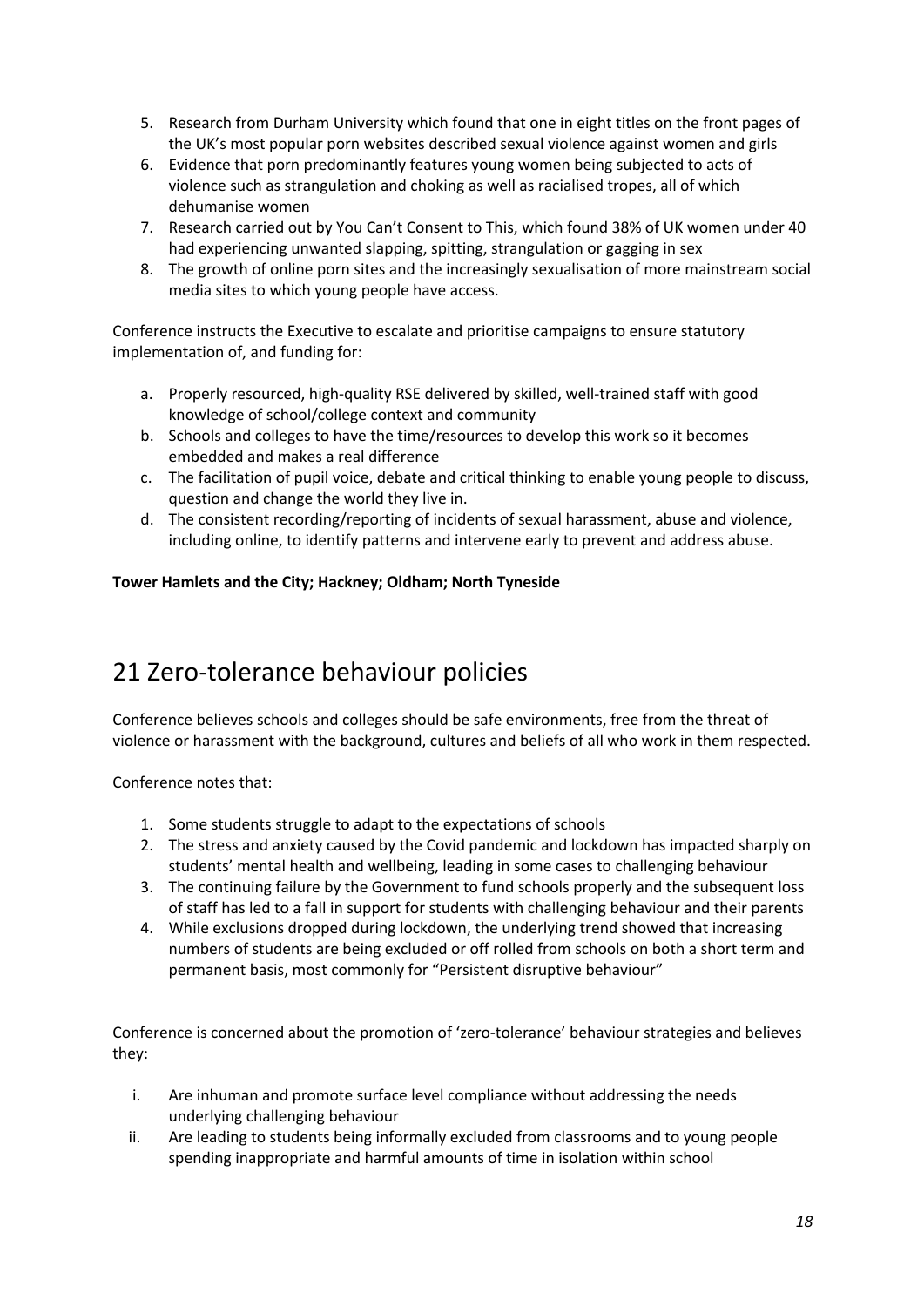- iii. Often draw on inappropriate and harmful stereotypes, which penalise some groups of students, for example based on ethnicity or disability
- iv. Can reinforce gender stereotypes
- v. Undermine the very elements that are essential for motivation: autonomy, a sense of competence, and a capacity to relate to others.

Conference instructs the Executive to:

- a. Campaign for behaviour polices that are clear, humane and inclusive
- b. Disseminate research to members on approaches to behaviour management that respect the rights of the child and do not reinforce gender and racial stereotypes and draw on such research in delivering CPD to members
- c. Publicise the discriminatory and harmful effects of zero behaviour policies, and to work with educators, parents, schools and colleges and local education authorities
- d. Continue to campaign for funding that support students in an inclusive and safe education system

### **Waltham Forest; Bradford; Nottingham**

## 22 Stop toxic testing: we need collective action!

Conference reiterates its support for:

- 1. The abolition of Baseline and all high-stakes summative testing in primary schools
- 2. The replacement of GCSEs and A Levels with wider ranging, more flexible curricula
- 3. The radical transformation of A Levels and post-16 qualifications
- 4. Nationalisation, amalgamation, and rationalisation of the work of the exam boards

Conference notes:

- i. The Union's role in establishing the Independent Assessment Commission alongside academics, parents, students, the CBI and others and the work and their interim report
- ii. The report by researchers at UCL which claimed no link between SATs and poor wellbeing in children is flawed, because it used data from 2012 and tried to isolate the tests themselves from the role they play in shaping the curriculum, teaching and learning
- iii. The imposition of Baseline testing in all primary schools from September 2021. This means there are now statutory tests in Reception, Year 1, Year 2, Year 4 and Year 6 of primary school
- iv. Reports in October 2021 that DFE is considering reintroducing KS3 SATs
- v. The ongoing and escalating mental health crisis in our children and young people.

Conference believes:

- a. Despite strong policy and lobbying by the Union the burden of toxic testing is increasing year on year
- b. That the only way to stop this is effective collective action.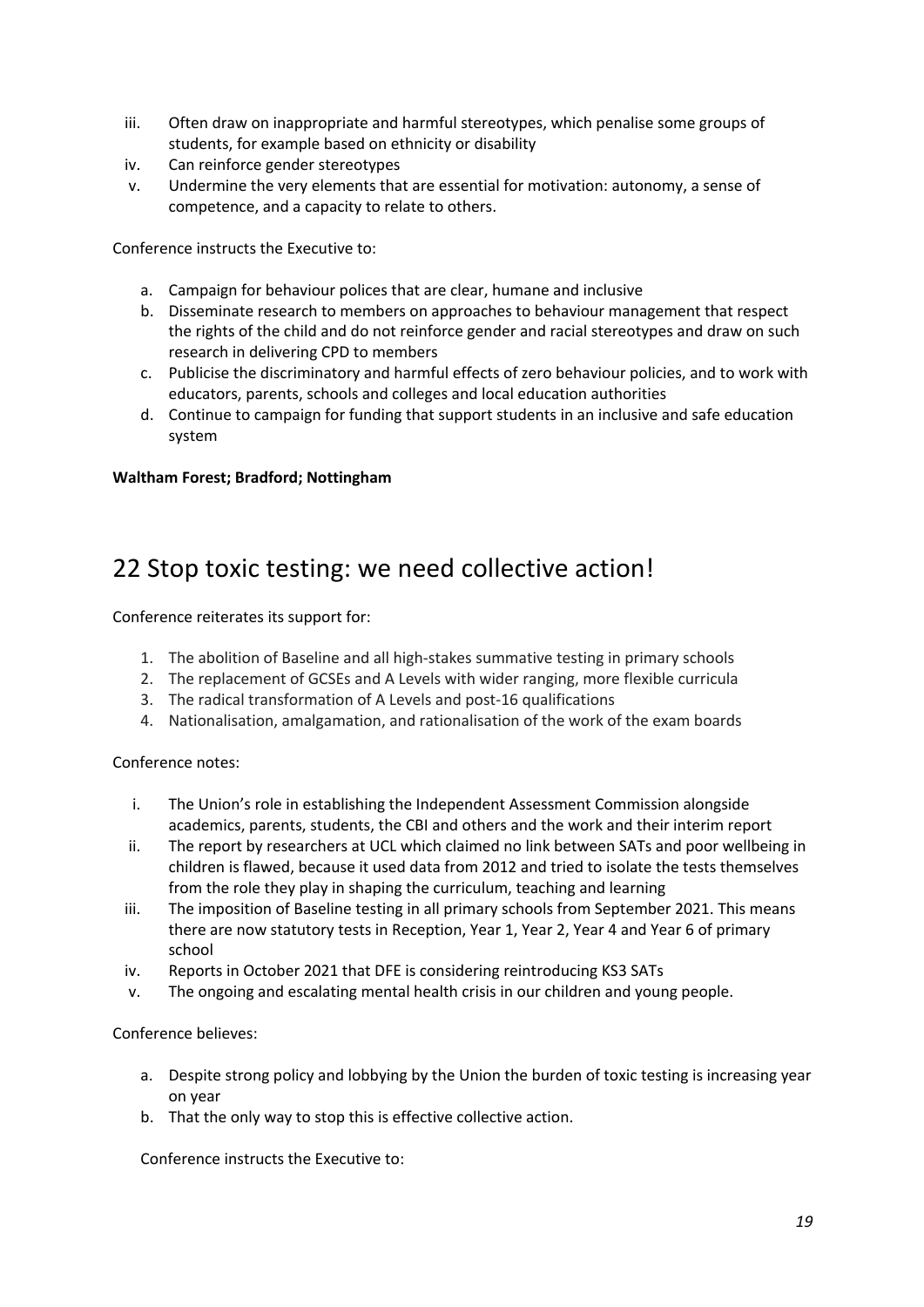- I. Continue and intensify our campaigning around the issues above, alongside other education unions and politicians
- II. Ballot all primary school members to boycott statutory high stakes testing in their schools for the school year 2022/23. The ballot should allow for disaggregation of regions and districts on the basis of the results of the indicative ballot, in consultation with the appropriate lay bodies in the area
- III. Follow the approach in point II for our members in KS3, should DFE attempt to reimpose KS3 SATs.

### **Southwark; Nottinghamshire; Lewisham**

## 23 Education funding

Conference notes:

- 1. The Government announced a three-year funding increase in September 2019.
- 2. That despite this increase it remains the case that two-thirds of schools still had a funding shortfall in April 2022 compared with April 2015
- 3. That even in 2022-23, the total shortfall in school funding will stand at £1.6 billion compared with 2015-16
- 4. That a third of schools will see a fall in real-terms funding and this is before the costs of coronavirus are taken into account
- 5. That the shortfall in High Needs increases every year because the number of children with EHCPs has increased by 80% since 2015. The value of an EHC Plan is now 26% less than in 2015- 16
- 6. That 16-19 funding has only received a one-year settlement that just keeps pace with costs and does nothing to redress the massive cuts that have been inflicted on the sector since 2010
- 7. That schools in areas the Government described as "historically underfunded" are still funded less well than they were in 2015-16
- 8. Primary class sizes are at their highest level this century and secondary class sizes are the highest since records began in 1978
- 9. There are almost a million children taught in classes of more than 30.

Conference believes:

- i. That Government funding for schools and colleges is still not sufficient
- ii. That all pupils deserve to be taught in classes of fewer than 30 led by a qualified teacher
- iii. That schools should be fully compensated for the costs of managing coronavirus.

- a. Continue campaigning through schoolcuts.org.uk and in conjunction with other education unions and other stakeholders
- b. Build local community campaigns against education cuts
- c. Approach other unions and organisations, including parents' groups, to discuss the possibility of a national demonstration against cuts to education, at an appropriate time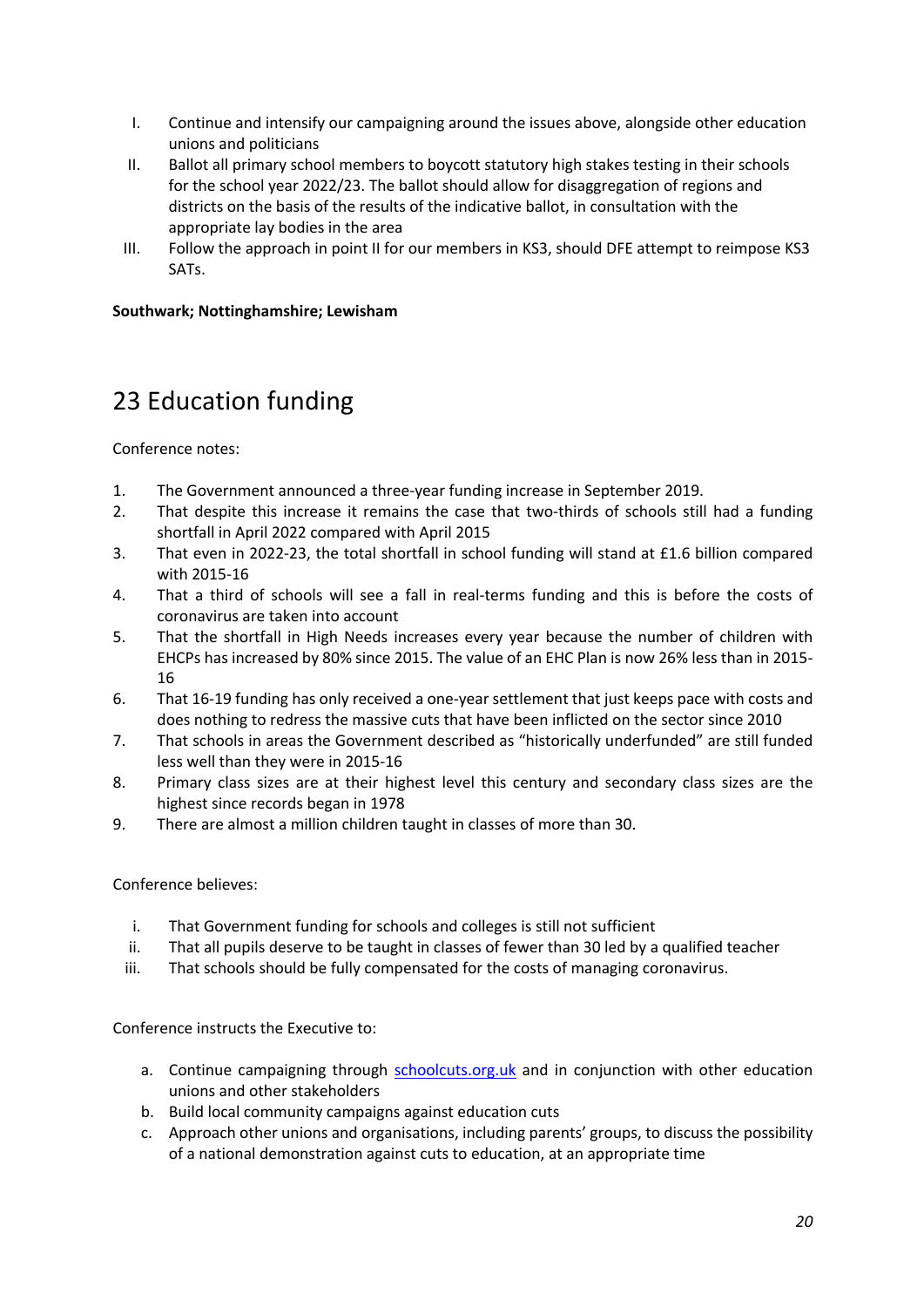d. Consider a ballot for national strike action if the Government does not increase education funding further, in particular, if the Government fails to fully fund future pay rises.

### **Lambeth; North Somerset; Bedford**

### 24 Transition year

Conference notes:

- 1. The long term and successful implementation in the Republic of Ireland of the "Transition Year" Programme which is an optional one-year, stand-alone, full-time programme offered in 75% of second-level schools in the Republic of Ireland
- 2. The implementation of Transition Year in schools is seen as a case study in curriculum innovation
- 3. Aimed at those in the 15-16 age group, the Transition Year programme is designed to act as a bridge between the Junior Certificate, (the state examination taken at the age of 15), and the Leaving Certificate, (the state examination taken at the age of 17 or 18).

Conference believes that:

- i. Transition Year places a strong focus on personal and social development and on education for active citizenship. It offers learners an opportunity to mature and develop without the pressure of exam focused study.
- ii. At a time when the accountability regimes of the education systems of the United Kingdom are reducing schools to "exam factories" (CBI), placing emphasis on high stake examinations, and on teaching focused solely to tests, the Transition year would reclaim time for learning, reflection, and inquiry.

Conference instructs the Executive to research and consider the applicability of the Transition Year to the systems of England, Wales and Northern Ireland and to produce policy options for the Union in each case.

### **Northern Ireland**

## 25 Supporting SEND in the 21<sup>st</sup> Century

Conference believes:

- 1. That the crisis in SEND continues to rise and that there is a systemic problem based on a culture of blaming and shaming parents, educators, professionals, and children and young people
- 2. For families, children and educators to be supported, we need a system that works. A system that does not wait until crises occur to act. We need to ensure that funding and support is there when needed. That education professionals are trained to support children with additional needs. That education establishments use a holistic child and young person-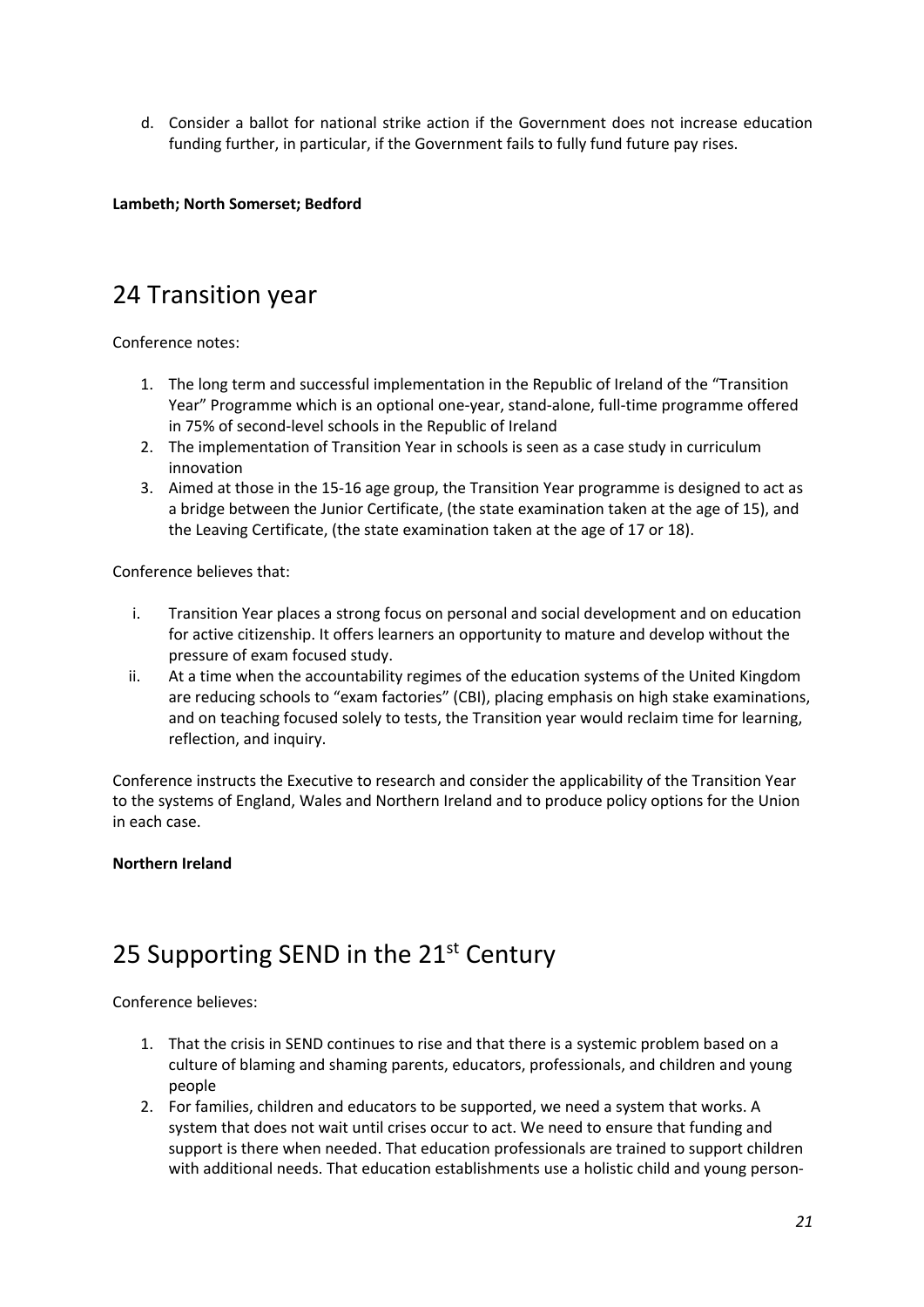centred approach which looks at the cause of a behaviour and works collaboratively with families and other professionals to seek a positive outcome.

Conference notes:

3. At the SENDhelp conference in October 2021 over 650 parents/carers, educators and professionals came together to discuss what was happening in our homes, schools and colleges. Collectively, delegates called for a change.

Conference instructs the Executive to:

- I. Survey all members to ascertain the difficulties they face with regards to accessing training to support children with SEND, what behavioural difficulties they face and what their thoughts are on current behaviour policies
- II. Run a national program of CPD around Quality First Teaching
- III. Campaign to reinvigorate and reinvent behaviour policies; creating relationship policies which support all children and staff
- IV. Continue to put pressure on Government around SEND funding, training and access to early support for families and education providers.

### **County Durham**

## 26 School libraries (Composite)

Conference notes that:

- 1. More than 380,000 children do not own a book (National Literacy Trust 2019).
- 2. Since 2010, nearly 1/5th (773) of public libraries in Great Britain have closed (Chartered Institute of Public Finance and Accountancy 2019)
- 3. Schools with a higher proportion of children on free school meals are more than twice as likely not to have a library (Great School Libraries Survey 2019)
- 4. Unlike Scotland, the rest of the UK does not have a National Strategy for school libraries requiring that every child has access to one
- 5. Evidence shows that a properly funded school library with a trained librarian leads to higher student achievement and can impact powerfully on reading for pleasure, information literacy, access to knowledge, self-esteem, and wellbeing (Libraries All Parties Parliamentary Group 2014)
- 6. School librarians have continued innovating, providing vital services during the Covid-19 crisis
- 7. Others have been redeployed, furloughed, or made redundant despite their important role
- 8. School librarians are highly skilled and trained professionals yet experience inconsistent employment terms, low pay and investment in CPD (Great School Libraries 2019).

Conference believes that:

- i. Every child should have access to a properly funded and professionally staffed school library
- ii. A lack of statutory requirement, national strategy and school funding has resulted in unequal provision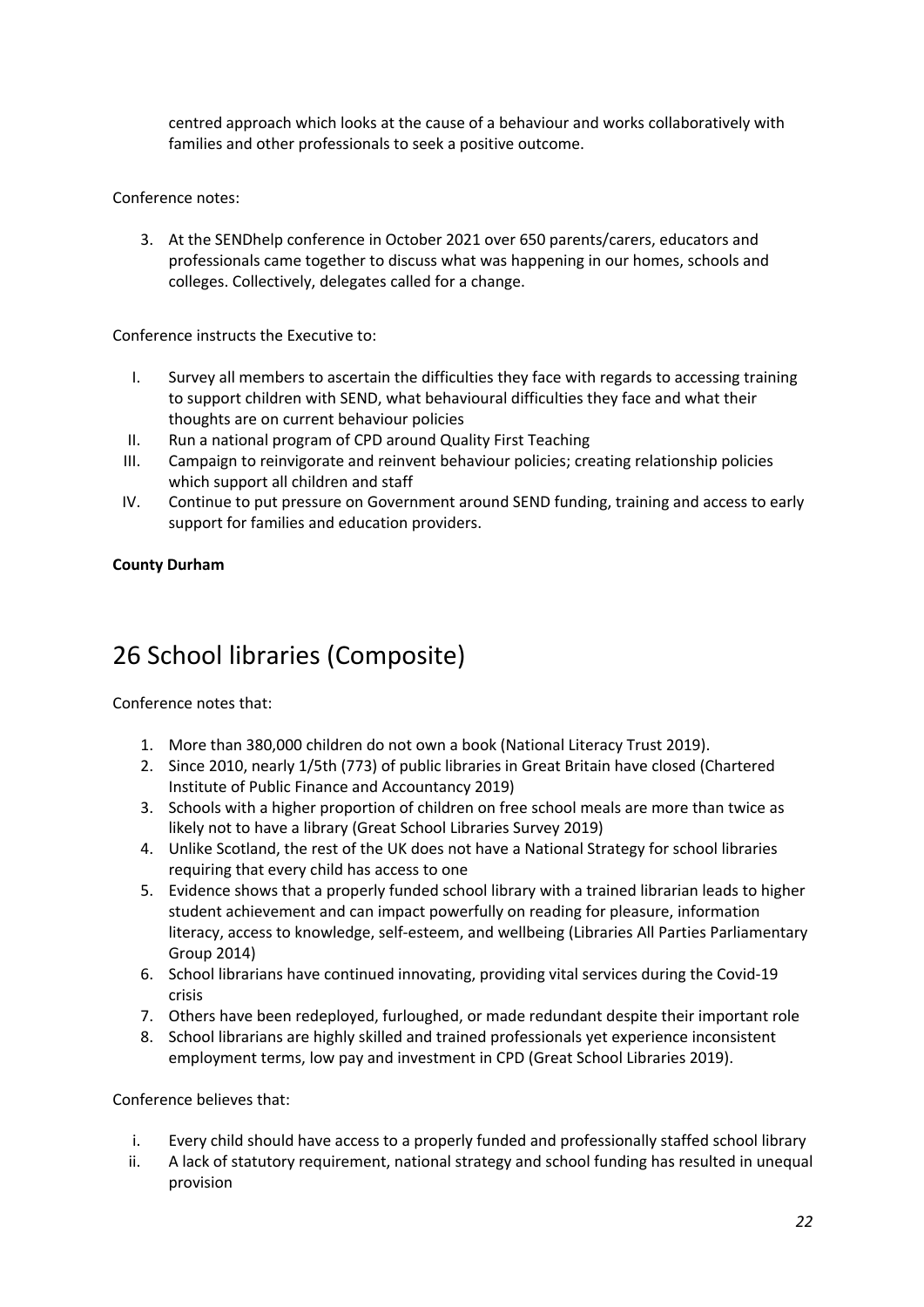iii. School librarians are uniquely skilled and positioned professionals and should be recognised and valued as such by school leaders, local government and the Department for Education.

Conference instructs the Executive to:

- a. Establish a policy on school libraries and librarians in consultation with members and the relevant professional associations
- b. Launch a campaign advocating for school libraries and librarians and encourage school leaders to set up and develop libraries in their schools
- c. Write a position statement opposing the censorship of materials in school libraries aligning with CILIP's policy on 'Freedom of Access to Information'
- d. Report on school library workers' pay, terms and conditions with reference to
- e. disparity in pay and progression
- f. Support districts and branches with specific guidance to actively fight school library job downgrading, redundancies and closures.

### **Lewisham; Tameside; North-East Suffolk**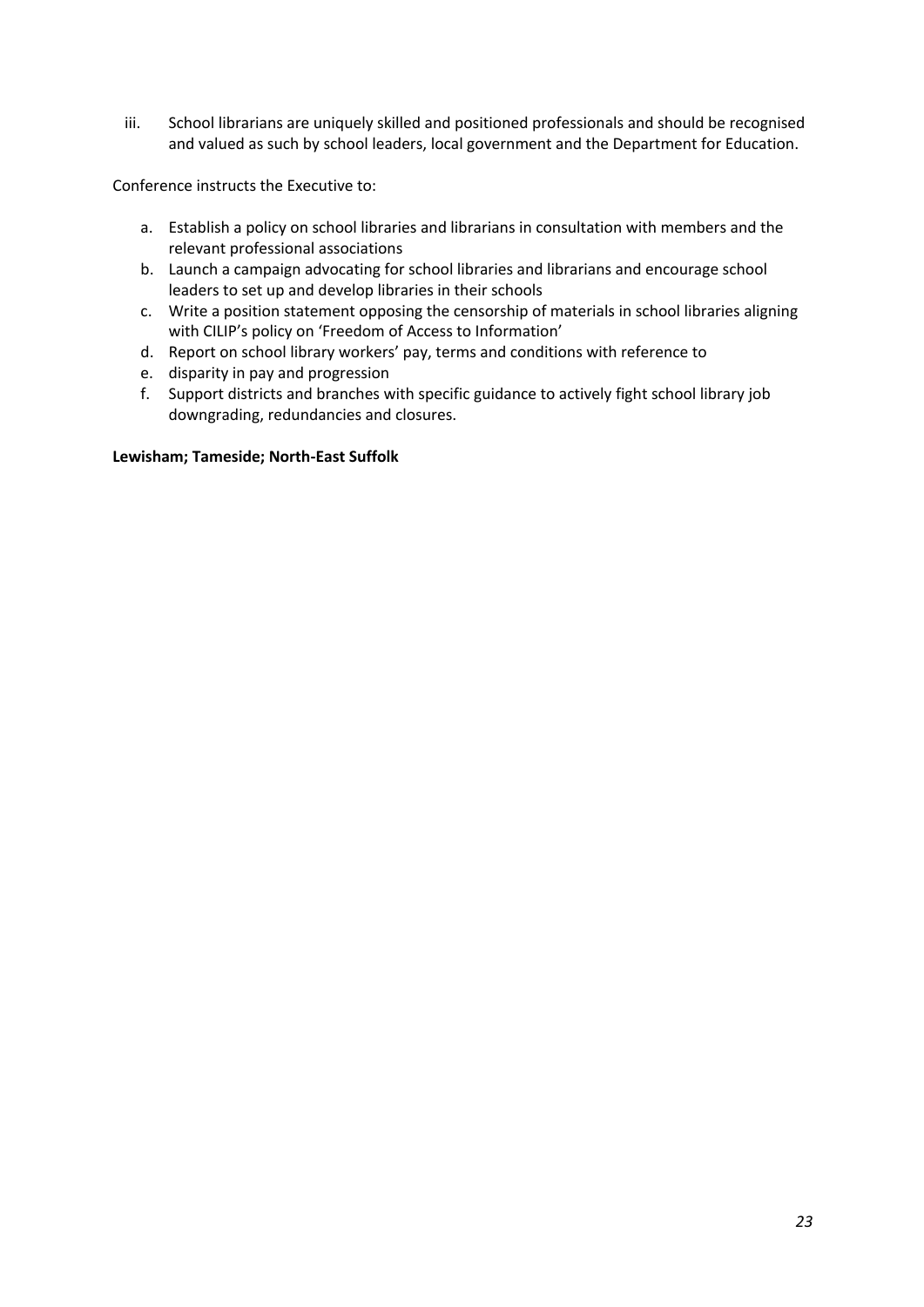## Equalities and social justice

## 27 Silent killers; exposure to asbestos risk and air pollution

Conference notes that the United Kingdom's death rate from mesothelioma is the highest in the world and children are far more likely to develop mesothelioma after asbestos exposure. So why do three quarters of our schools still contain asbestos?

Conference believes that:

- 1. Successive Governments appear to have been more concerned about the cost and disruption arising from more effective risk measures than the unnecessary deaths of tens of thousands of children and adults occupying asbestos-riddled school buildings
- 2. Asbestos levels in many system-built school buildings are particularly unsafe.

Conference further notes that:

- i. Air pollution continues to pose one of the biggest threats to human health, causing the death of seven million people every year
- ii. Billions more suffer the effects of poor air quality. In fact, the World Health Organisation (WHO) estimates that 92% of the global population breathes toxic air. Air pollution like asbestos is an invisible killer
- iii. No level of air pollution is safe to breathe, and anyone can be at risk from its harmful health effects. While very high concentrations can lead to visible haze and smog, harmful air pollution can be present even when the sky is blue. The biggest source of toxic emissions is the polluting road vehicles. These pollutants which cause lasting damage, contribute to thousands of early deaths each year
- iv. Young children are particularly vulnerable to the effects of air pollution because it can stunt their lung growth.

Conference instructs the Executive to lobby the Government urgently to:

- a. Initiate an action plan to remove all asbestos safely from school buildings by 2028 and to provide adequate funding to do so
- b. Develop environmental asbestos regulations that measure the actual risk to staff and pupils in buildings
- c. Ensure all school buildings are fully compliant with the regulations
- d. Ensure adequate ventilation measures are in place in all schools as soon as possible
- e. Combat air pollution rates and to gradually implement green technologies in public areas and infrastructure to create a cleaner, greener, and healthier future.

### **Brent**

## 28 Climate crisis (Composite)

Conference notes with concern: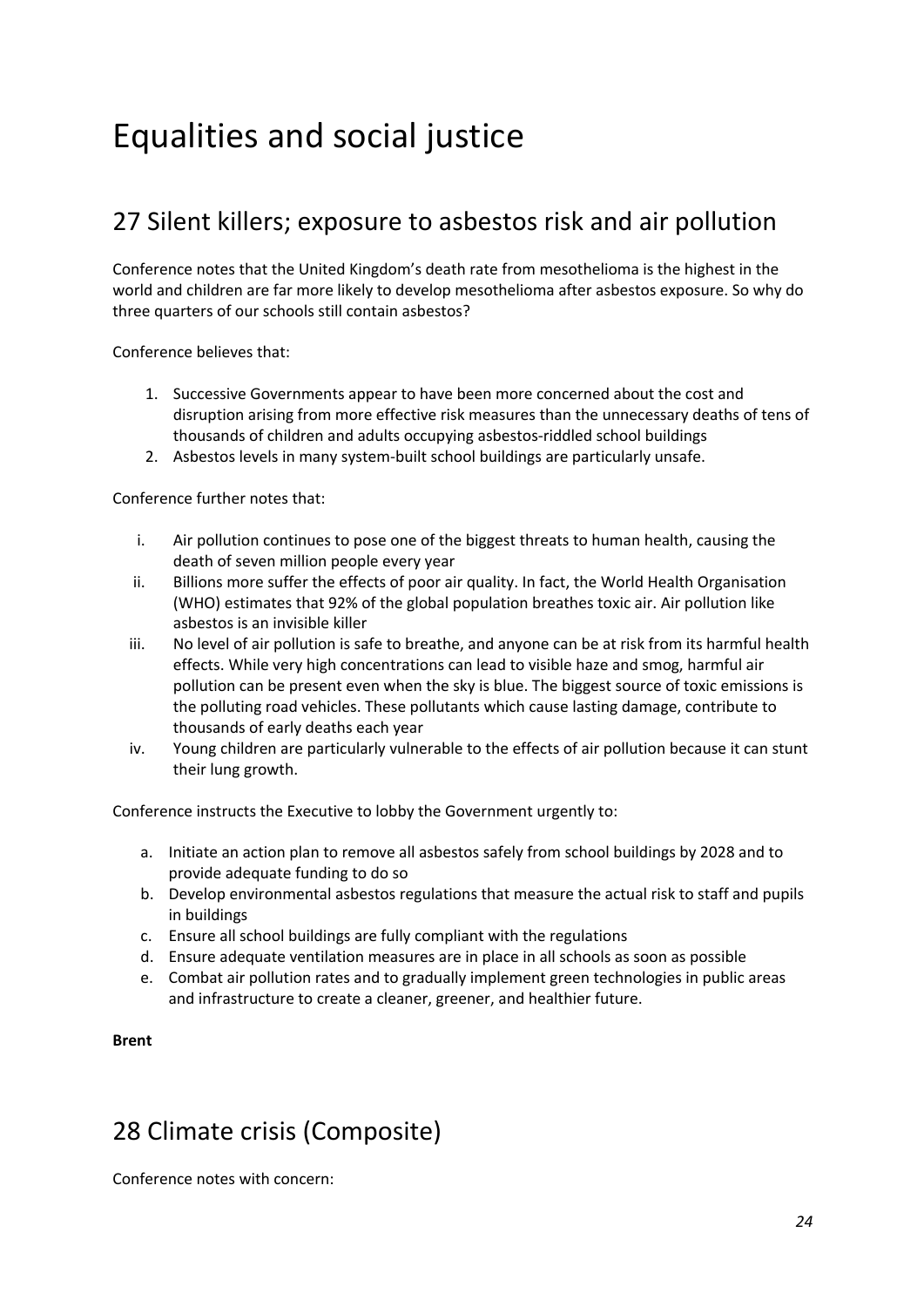- 1. The latest IPCC Report that we are at "code red"
- 2. That 75% of young people believe "the future is frightening" and 54% that "humanity is doomed
- 3. That governments, especially in wealthy countries like Britain, are failing to address the climate crisis seriously
- 4. The continuing support for fossil fuel industries
- 5. Plans to develop a new oilfield in the North Sea and coal mine in Cumbria
- 6. Cuts to overseas aid needed by the Global South
- 7. Subsidies to road building being ten times higher than to trains
- 8. Failure to insulate homes and buildings and generate climate jobs
- 9. Failure to review the curriculum to make it fit to address the crisis.

Conference believes:

- i. We need massive investment in renewable energy including wind, solar, and tidal power to keep below 1.5°C
- ii. Nuclear power will drain investment from renewables, is more expensive, slow to build and risky
- iii. Biomass is high carbon, as are most sources of Hydrogen
- iv. Carbon capture schemes are unproven and small scale and often used as cover for business as usual
- v. We need a Global Just Transition which requires significantly increased public sector investment and control, a jobs and retraining guarantee for workers in stranded sectors and transfers of the technology, training and resources needed for the Global South to develop without reliance on fossil fuels
- vi. As educators, and sometimes school leaders, we need to be at the forefront of campaigning to ensure that the young people we educate have a future.

Conference therefore instructs the Executive to campaign with other unions, school students and campaigns to:

- a. End the use of fossil fuels
- b. Generalise public transport and green cities
- c. Make our buildings carbon neutral and adapt them for extreme weather, with renewable energy sources for energy, schools as community hubs and exemplars; and all school buildings retrofitted by 2030
- d. Implement the Education International manifesto call for quality climate change education for every student
- e. Achieve a new legislative framework for transition, giving duties to employers and rights to workers.

### **Brent; North Yorkshire; Denbighshire; Vale of Glamorgan; Redbridge; Warwickshire; Tower Hamlets and the City; Waltham Forest; Lambeth; Haringey; Birmingham; Sheffield; Nottingham; Bedford**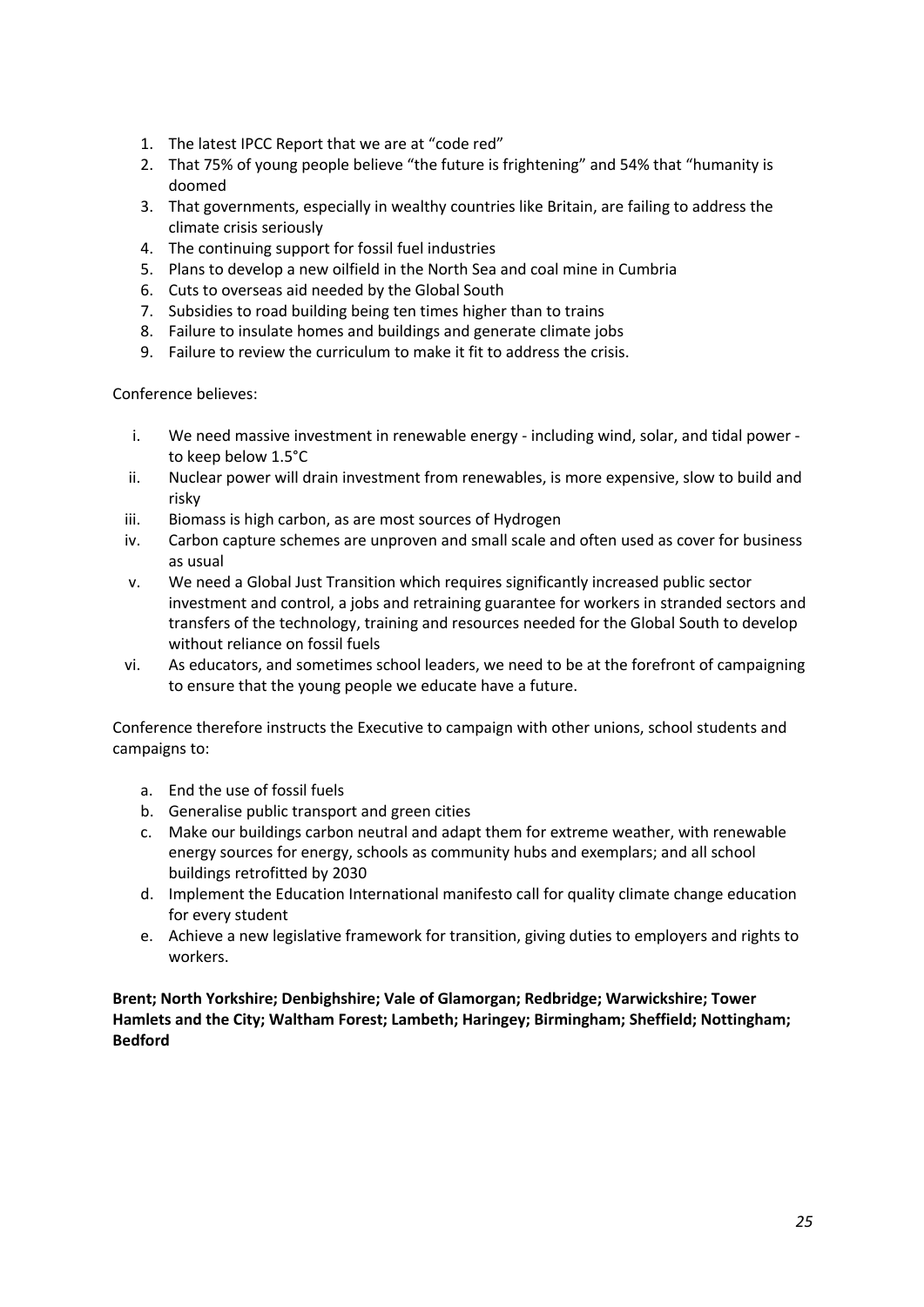## 29 Windrush: the forgotten workers

Conference is deeply dismayed by the ongoing injustices meted out to the Windrush generation and their families. Workers who heeded the call for help from 'the mother country' to assist her reconstruction helped shaped the Britain we all live in today.

Conference realises that for many, whilst the Windrush scandal came to the national consciousness in 2018, it had been actively ongoing for at least a decade prior. Research by the likes of Professor David Olusoga and Arthur Torrington OBE, have proven it to be the genesis of 'the hostile environment' that now continues to blight the rights of various communities who have also migrated to the United Kingdom since.

Conference notes the Government's current attempts at curtailing civil liberties are a heightening of the hostile environment and will only further exacerbate the mistreatment of the Windrush generation and their descendants.

Conference recognises the need to support this generation of workers much like the published and active work other unions such as the Communication Workers Union (CWU) and UNISON have conducted, as well as grassroots organisations such as Solutions for Change and Movement for Justice.

Conference acknowledges that the Union is in a position to do more in terms of backing the Windrush campaigns, as their mistreatment is also a workers' plight.

Conference instructs the Executive to:

- 1. Put out a public statement in solidarity with, and in support of, the Windrush generation to address the injustices and advocate for full compensation for those wrongfully affected
- 2. Consider donating, where appropriate, funds and assistance to grassroots organisations that have been working pro bono and/or with subsidised fees to assist victims in their quest for compensation
- 3. Push for the inclusion of the Windrush generation's experiences and contributions to British history into the National Curriculum
- 4. Champion the stories and voices of victims in its publications and circulars for wider exposure and to garner wider working-class solidarity.

### **Brent; Surrey; Lambeth**

### 30 Anti-racism

Conference notes with concern:

- 1. The Government's continued attacks on the so-called 'woke agenda' and on Black Lives Matter (BLM)
- 2. The continuing rise in racist attacks on Black people and on Gypsy/Travellers, that also extend into attacks on the LGBT+ community and on women
- 3. The Police, Crime, Sentencing and Courts Bill constitutes cultural cleansing that will make the nomadic way of life impossible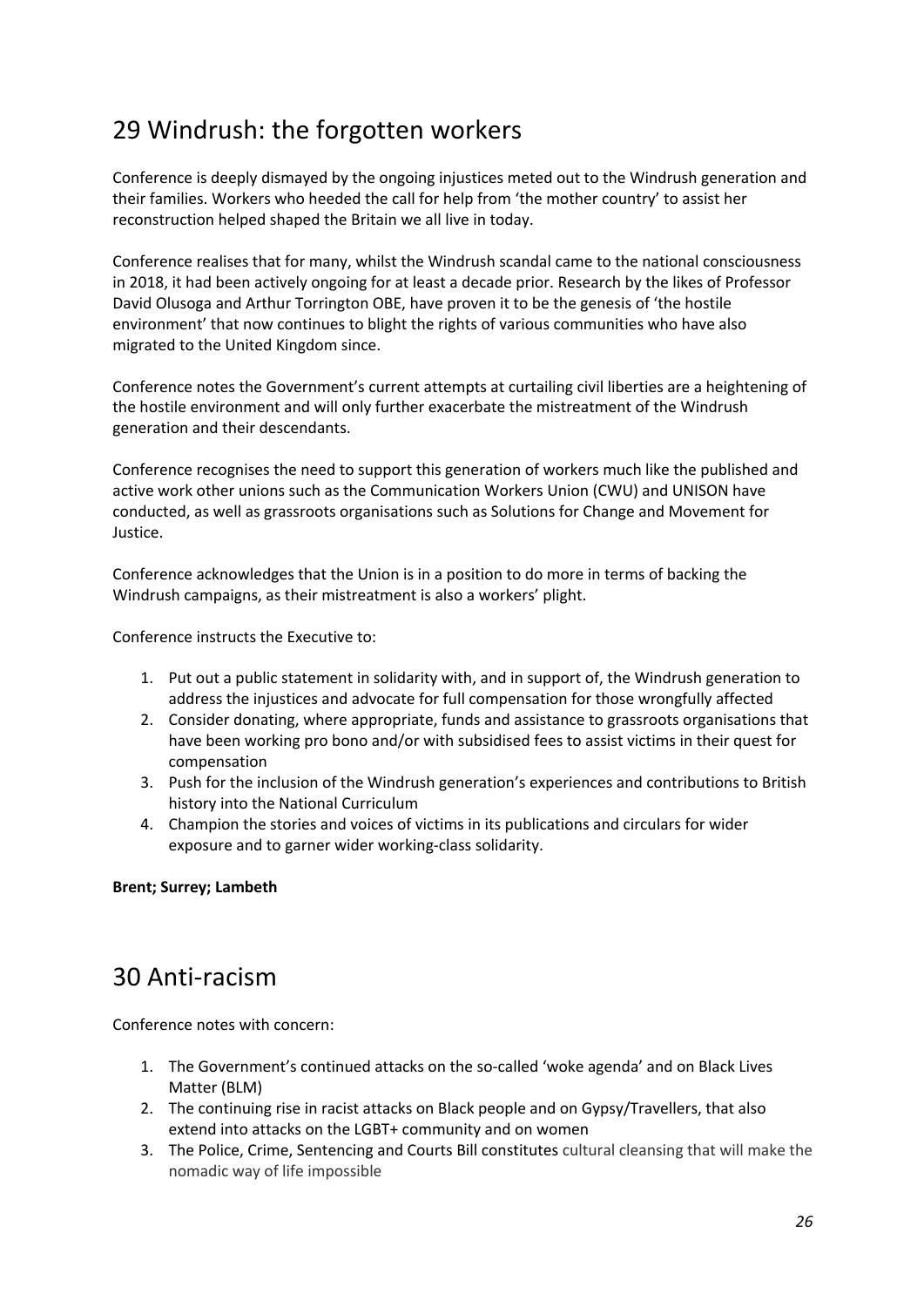4. The strong resistance to racism in this country including the continuing movement for BLM and for decolonising the curriculum; the defence of Black footballers following the final of the Euros; the outburst of sympathy for Afghan refugees

Conference further notes The Sewell Report:

- i. Fails to acknowledge the issues of institutional racism in this country, including discrimination in education
- ii. Perpetuates a false dichotomy between the 'white working class' and Black and ethnic minorities, whilst failing to acknowledge the pressures created by austerity and poverty
- iii. Builds on racist and sexist stereotypes, such as blaming lone-parent families for greater involvement in crime.

Conference additionally notes that under international law anyone has the right to apply for asylum in any country which signed the 1951 Refugee Convention, and condemns:

- a. The Government's Nationality and Borders Bill, which seeks to criminalise and scapegoat asylum seekers, who usually have no recourse to entry other than through 'illegal' and dangerous means
- b. The Government's failure to acknowledge this country's moral responsibilities towards Afghanistan, and its inadequate policy of allowing only 20,000 refugees in over 5 years.

Conference instructs the Executive to:

- I. Continue to campaign for decolonising of the curriculum
- II. Address issues of institutional racism in schools and colleges
- III. Campaign against the Nationality and Borders Bill and the Police, Crime, Sentencing and Courts Bill
- IV. Campaign for the rights of refugees and asylum seekers to enter this country and integrate into society
- V. To encourage Districts to work with members to welcome refugees and asylum seekers into the education system, and to work with refugee support organisations locally and nationally.

### **Croydon; Denbighshire; Vale of Glamorgan; Warwickshire; Oldham; Sheffield; Nottingham; Coventry**

## 31 Social care and looked after children (Composite)

Conference believes that nationally, looked after children continue to have poorer educational outcomes than non-looked after children.

Conference notes with alarm that:

- 1. 400,000 young people in England have a social worker, including 80,000 who are in care
- 2. The number of young people in care has increased by 25% since 2010.
- 3. 25% of young people in care are placed more than 20 miles from their family home
- 4. Over 12,000 young people in care live in children's homes and that 80% of these homes are run by private companies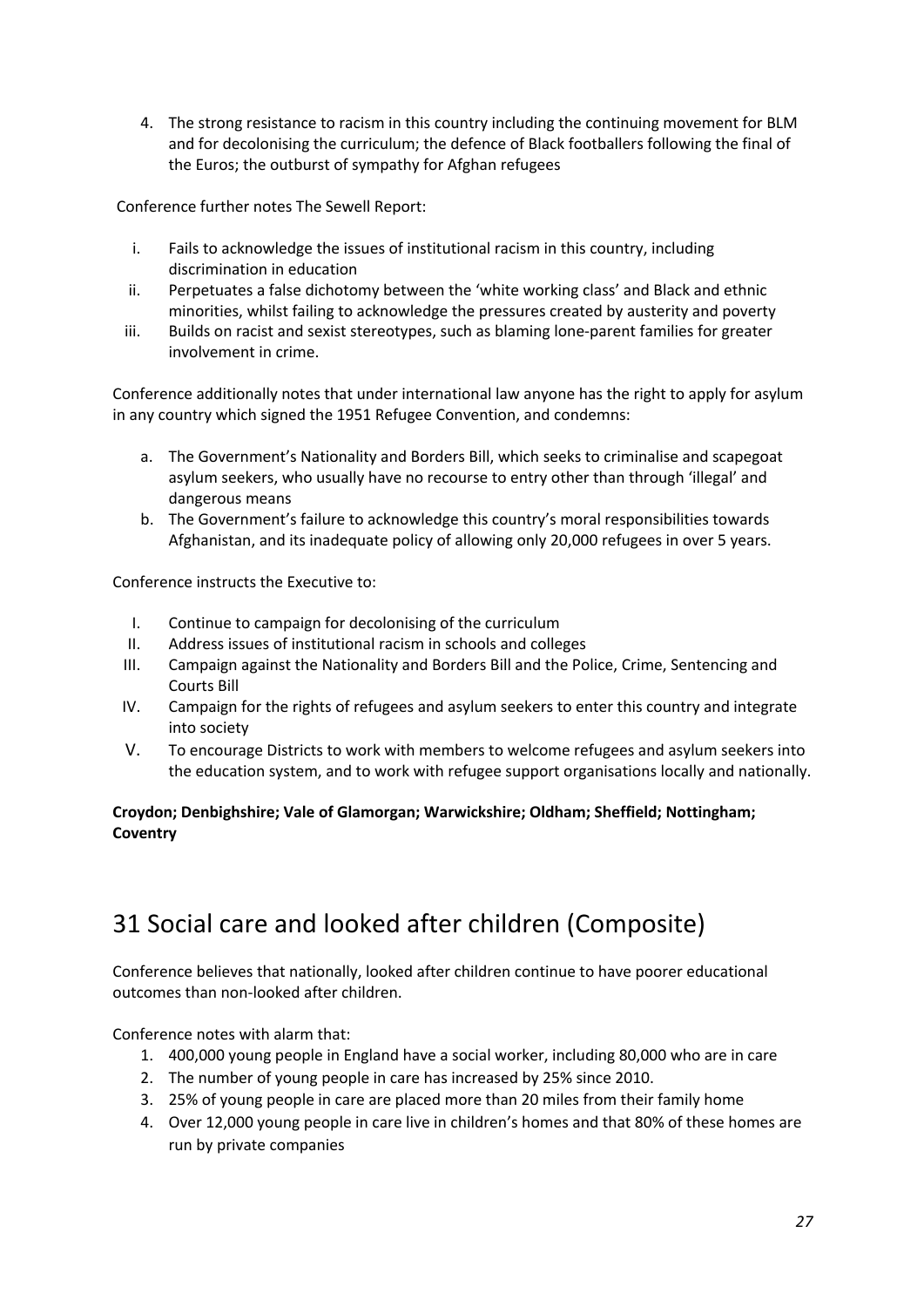5. 19% of children's homes in England are rated inadequate or requires improvement by Ofsted.

Conference further notes that:

- i. Care leavers represent 25% of the adult prison population and that 39% of 19–21-year-old care leavers are Not in Education, Employment or Training (NEET)
- ii. 16% of social worker posts in children's social care in England are vacant and a further 15% are filled by non-permanent staff.

Conference recognises that:

- a. Young people in care or on Child Protection Plans are likely to have experienced significant trauma and often view school or college as a safe place
- b. It is essential that schools and colleges offer support, understanding and space for young people to express and process their experiences safely and without fear
- c. In some schools or colleges, this process can be interpreted as "acting out" or inappropriate behaviour, which can result in punitive sanctions and exclusion.

Conference instructs the Executive to:

- I. Campaign for attachment theory and trauma informed approaches to be included in all initial teacher training and national leadership qualifications
- II. Approach our sister unions in social care to seek a joint campaign to raise awareness of the devastating impact of austerity and the Covid pandemic on families
- III. Lobby the Government to bring private sector children's homes back under local authority control
- IV. Campaign for better funding to support care leavers into independent living and education, employment or training
- V. Highlight the negative impact of "Zero Tolerance" behaviour policies on young people who have experienced trauma and work with school, college and local union groups to remove such policies where they exist
- VI. Campaign for a review of current policies around supporting children in care in education
- VII. Develop CPD to raise awareness of education staff around childhood trauma and children in care
- VIII. Develop training around facilitating appointments/reviews through fair treatment and inclusive policies for all education staff including school leaders
- IX. Create a bank of examples of good practice case studies in supporting children in care in education to support school and college staff and leaders.

### **Croydon; Halton; Stockton; County Durham**

## 32 Poverty, disadvantage and education in coastal schools

Conference notes that:

1. Many coastal areas are isolated and have suffered greatly from austerity measures, lack of funding and, more recently, the COVID-19 Pandemic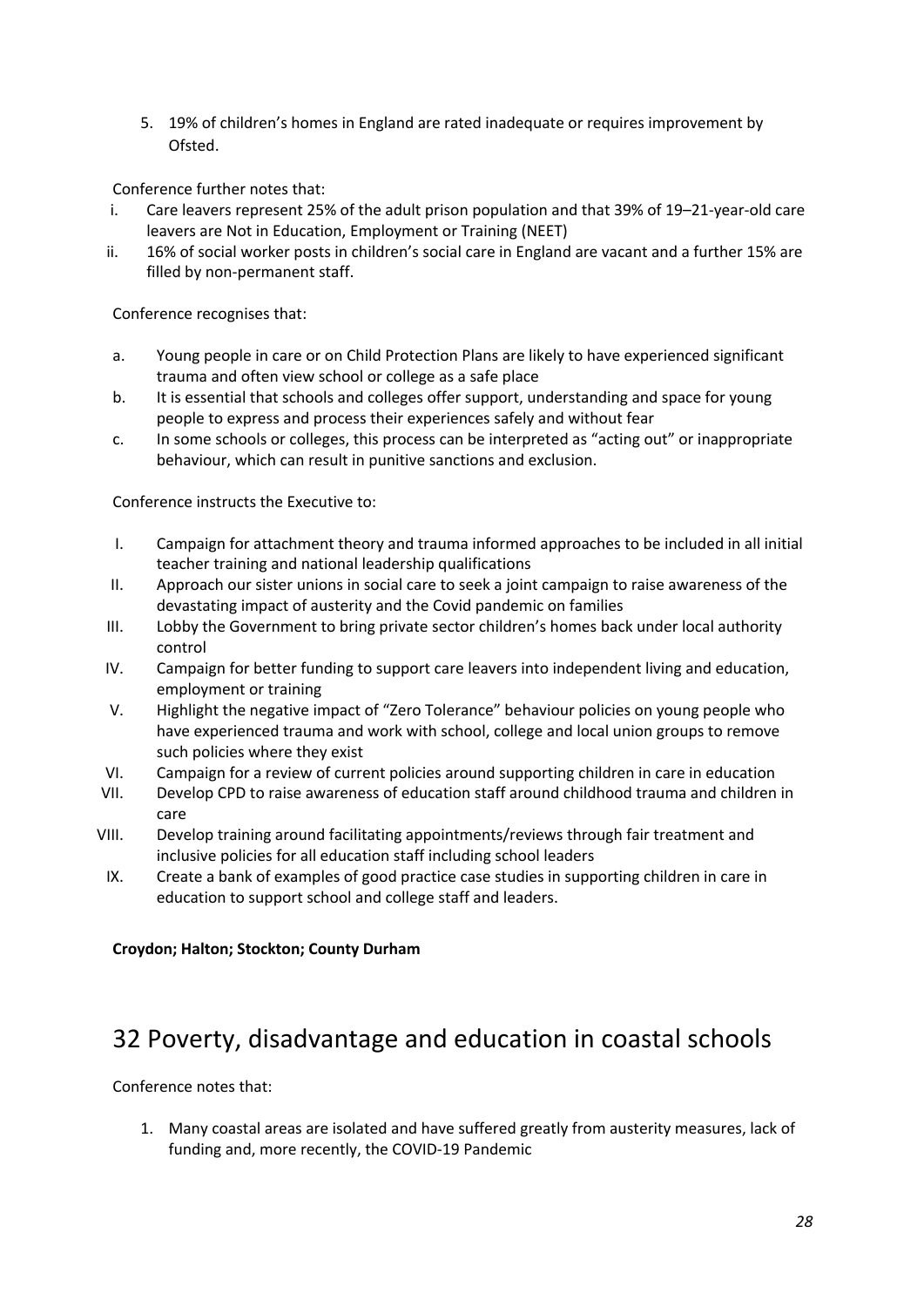- 2. Disadvantaged pupils in Coastal Schools\* have been particularly affected. On average, they achieve around three GCSE grades lower and make less progress compared to disadvantaged pupils in non-coastal areas
- 3. The impoverished nature of many coastal areas is being recognised by Government, but their narrative lays the blame at the doors of schools and colleges
- 4. The Government's overall strategy relies very heavily on education alone to address the concerns without tackling the underlying societal issues or providing sufficient resources
- 5. Ofsted have demonised many schools and staff in these areas. This has caused difficulties in recruiting and retaining teachers
- 6. Support staff are increasingly being made redundant and there is less help for pupils with SEND.

Conference calls upon the Executive to:

- i. Establish what proportion of the Union's membership are employed in Coastal Schools
- ii. Commission further research, in collaboration with other institutions where necessary, into the links between poverty and pupil outcomes in Coastal Schools
- iii. Disseminate the findings of the research to members and the wider public
- iv. Challenge the culture of naming and shaming schools in Coastal areas
- v. Prepare a plan to tackle education inequality as a part of a wider social justice policy which can be used to influence policy makers.

*\*the DfE define Coastal Schools as those within 6 km of the coast.*

**North Yorkshire; Isle of Wight; Staffordshire; Somerset; Lincolnshire; Portsmouth; City of Preston**

## 33 Mothers in prison and the impact on their children (Composite)

Conference notes:

- 1. Approximately 8,000 women enter prison each year
- 2. Over 50% of women in prison experienced emotional, physical or sexual abuse as a child
- 3. 50% of women in prison were excluded from school
- 4. 60% of women in prison have children under the age of 18
- 5. Approximately 18,000 children have their mother in prison
- 6. 95% of children have to leave their family home when their mother goes to prison
- 7. Over 60% of women in prison have sentences of less than six months long enough to lose their home, job and children

Conference further notes:

- i. Parental imprisonment is recognized as an Adverse Childhood Experience (ACE), with maternal imprisonment having a far greater impact, since mothers are more often the sole or primary carer
- ii. The effects of maternal imprisonment can be severe and long-lasting on children, leading to exclusion from school, increased vulnerability to exploitation, mental health issues and youth crime, ultimately leading to incarceration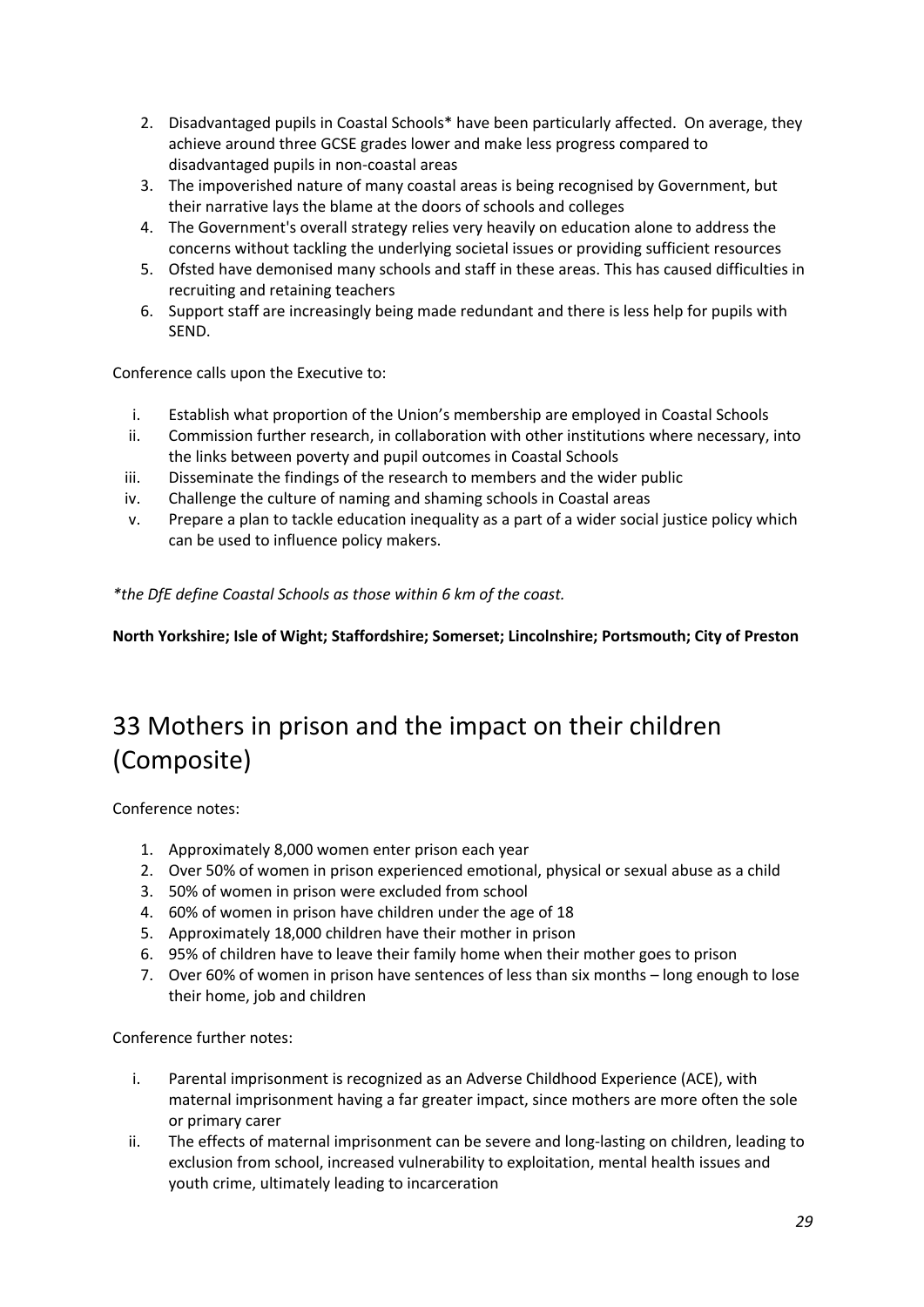iii. Children are not routinely offered targeted support to deal with the acute trauma of separation from their mother.

Conference believes:

- a. Prison sentences for minor offences and short sentences are counterproductive. Tailored interventions with mothers in the community and greater awareness of relevant sentencing guidelines would ensure fewer mothers are sent to prison
- b. Children affected by maternal imprisonment must be offered specialist support. It is vital that agencies working with children understand and can recognize the impacts of maternal imprisonment and are able to refer children to bespoke support in their local area
- c. The impact of separation from children must be recognized by all agencies working with mothers who have committed a criminal offence.

Conference instructs the Executive to:

- I. Work with Women In Prison, Centre for Crime and Justice Studies and others seeking to bring about a change in the system
- II. Make representation to the Department for Education and Ministry for Justice on this issue
- III. Consider developing a charter for mothers and children who are subject to the criminal justice system
- IV. Produce a briefing for districts to assist them in raising this issue with local authorities.

**Tower Hamlets and the City; Oldham; Hertfordshire; Norfolk; Newcastle-upon-Tyne; Somerset; North Tyneside; City of Leicester**

## 34 Exclusions

Conference notes:

- 1. All students are entitled to have access to high quality education, and to have their backgrounds, cultures and individual needs respected
- 2. Students with Special Educational Needs, Black and Gypsy/Roma and Traveller children and those eligible for free school meals are disproportionally excluded from school and from education, whether through short term or long-term formal exclusion or illegal 'off-rolling'
- 3. Exclusions rose by 5% in secondary schools and 20% in primary schools in the months before the Covid pandemic
- 4. Indications that unequal access to resources, and the impact of increased poverty and isolation during the pandemic have put pressure on vulnerable children, putting them at greater risk of exclusion
- 5. So called 'zero tolerance' approaches to behaviour do not support the needs that underlie challenging behaviour
- 6. There are huge discrepancies between schools that seek to include and those where there is a high rate of exclusion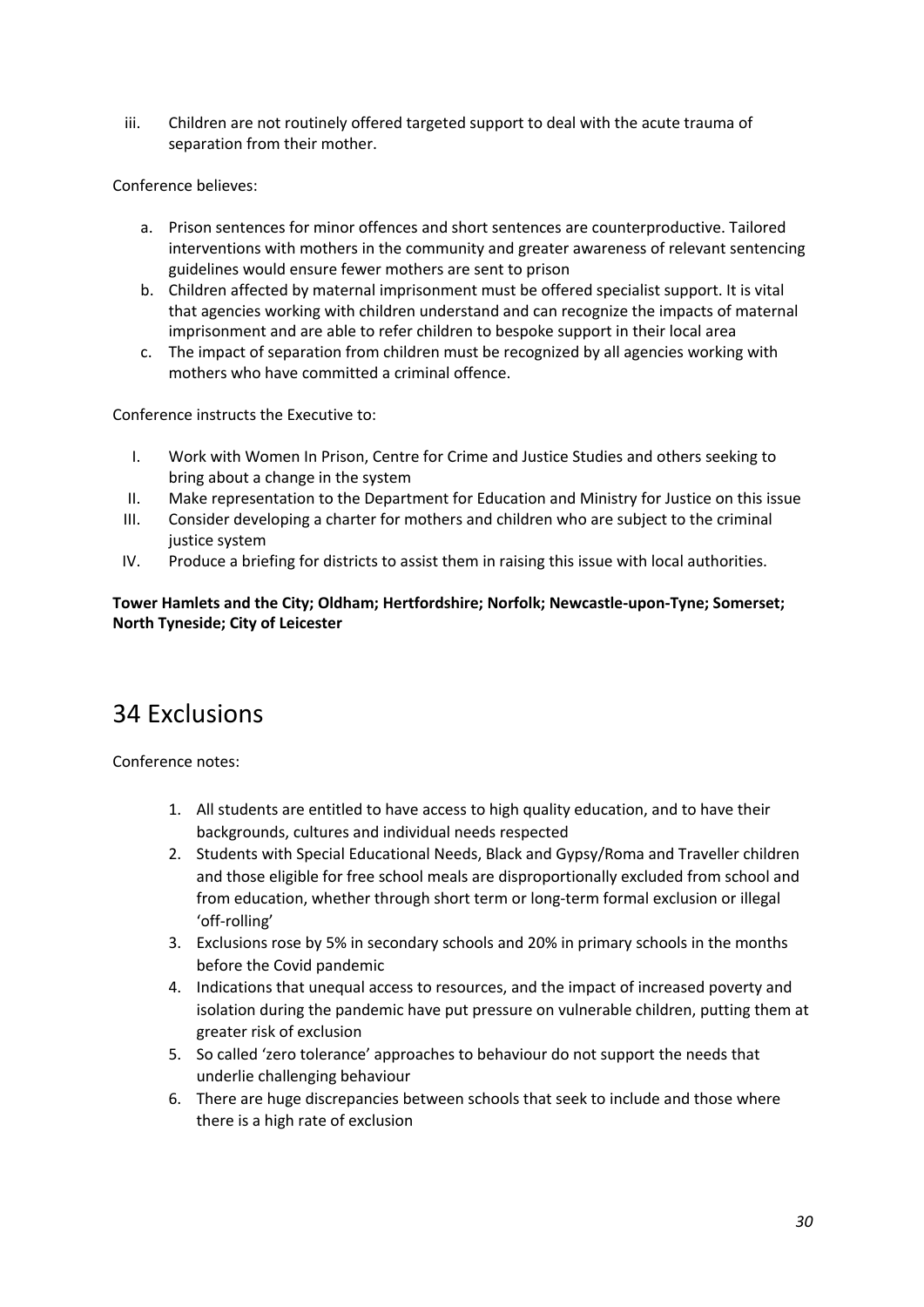- 7. Exclusion from school can leave children socially isolated and educationally disadvantaged, and at risk of becoming involved in crime and the 'school to prison' pipeline
- 8. Parents of children excluded feel alienated and unsupported by the education system and the Independent Review System

Conference further notes that the Timpson Review:

- i. Did not address the fragmentation of the education system and its consequences and failed to consider the impact of institutional racism on rates of exclusion
- ii. Proposes to expand Alternative Provision

Conference instructs the Executive to campaign:

- a. For a reduction and ultimate end to exclusion
- b. For schools to publish data on exclusions and the destinations of students no longer attending
- c. To ensure that managed moves only take place when properly resourced provision is in place
- d. Against the expansion of privately run Alternative Provision and for better funding for inclusive education within schools
- e. To challenge the failure of Government to address the racial and class inequalities in rates of exclusion, and to work with educators and parents of students affected
- f. To call for the reform of Independent Review Panels, including returning their power to compel schools to accept back a student

### **Hackney; Oxfordshire; Birmingham; Coventry**

## 35 Abuse of social media

Conference believes social media platforms can be a valuable resource for staff and pupils, with many young people using them safely and appropriately. However, misuse of social media has the potential to affect staff and pupils negatively causing a great deal of distress.

Offensive and defamatory material targeting members of school staff has been posted on the social media platforms of TikTok and Instagram. This material includes highly insulting and unfounded allegations and homophobic abuse.

Conference notes ASCL and NAHT have sought assurances from TikTok to take immediate steps to prevent posts of this nature appearing on the platform and respond to any complaints by removing material immediately. They have also stated they will work with them to create a dedicated 'education portal' so that any abusive or malicious videos can be flagged immediately and directly to TikTok.

Conference welcomes: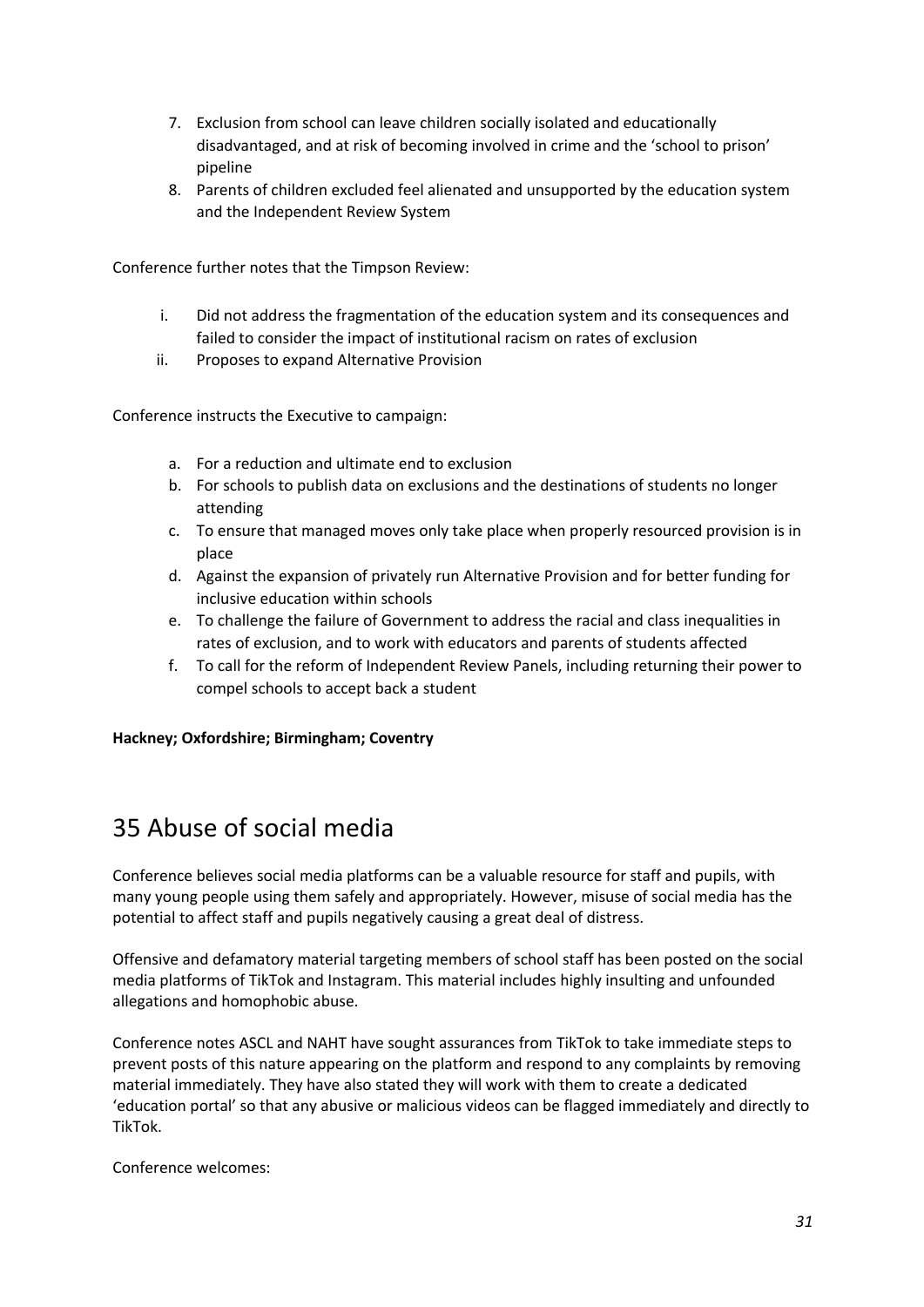- 1. The comprehensive guidance on the use of social media and cyberbullying on the Union's website
- 2. The support offered to members from regional staff, district and branch officers and caseworkers.

Conference instructs the Executive to:

- i. Seek meetings with the DfE to discuss abuse of social media platforms, particularly TikTok
- ii. Work in conjunction with ASCL and NAHT to seek further assurances from the executive of TikTok about the management of their posts
- iii. Support the work of ASCL and NAHT alongside TikTok in creating a dedicated 'education portal'.

### **Staffordshire**

## 36 Promoting sustainable active travel to schools and colleges

Conference notes:

- 1. Climate change is real and is threatening our future. It is our young generations that will lose out the most if it is not addressed now
- 2. In 2019, 27% of the UK's carbon emissions were generated by transport, of which 91% were from road transport (Source National Travel Survey:2020)
- 3. The proportion of children who travel to school by car increased from 30% in 1995/97 to 37% in 2019. (Source National Travel Survey:2020).

Conference believes that students and staff should be encouraged and enabled to travel to school or college by sustainable means, because:

- i. There are mental and physical health benefits for those who cycle and walk
- ii. Where a higher proportion of journeys avoid car use, less pollution will be generated near schools and colleges creating healthier environments
- iii. Young people can form active travel habits for life building regular exercise into daily routines.

Conference therefore instructs the Executive to:

- a. Campaign for secure and convenient cycle and scooter parking in all educational settings for students and for staff
- b. Campaign for all education employers to sign up to a Cycle to Work scheme for all staff that is available throughout the year
- c. Campaign against any educational establishment that discourages safe, active travel to school – for example with an explicit ban on cycling or with the insistence on only dark coats to be worn to and from school
- d. Work with national and local organisations to promote active travel to and from school and to encourage members to do so locally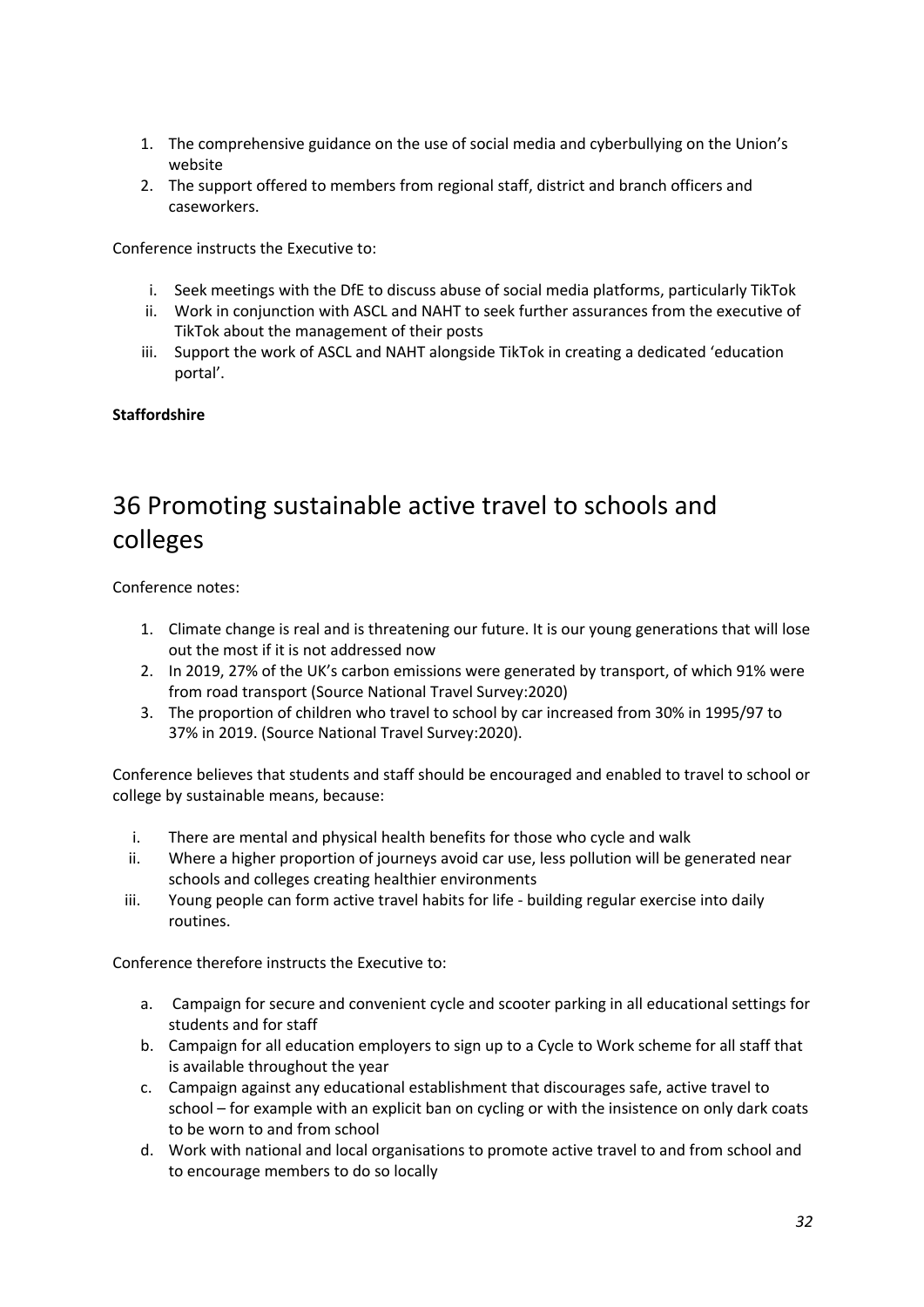e. Ensure that all NEU events are accessible by public transport, so they are inclusive for those members who do not have a car.

### **Hertfordshire**

## 37 Adult mental health in education

Conference recognises that if we are to provide the best for our children and young adults, then it is crucial that we also address the equally important issue of the adult mental health crisis in education. The Coronavirus pandemic has impacted hugely on the mental health and wellbeing of staff, as well as pupils and the communities we serve. School staff have absorbed the anxiety, stress and fear of pupils, families and colleagues. The saturation of this stress has caused numbing emotional burnout for many adults in school resulting in growing dissatisfaction, resignations and mental health illness (Education Support Literature Review, April 2021)

Conference believes:

- 1. There is a toxic brew in our schools of: unreasonable accountability and tests; fear of pay paralysis plus austerity-fuelled funding cuts, driving class sizes up and staff numbers down
- 2. Lay officers and reps experience a high level of casework related to mental health issues. They often provide support to members with little, or no specific training risking a detriment to their own mental health
- 3. The Union can be the loudest ethical voice in raising the profile of adult mental health in education. Together we can challenge stigma and discrimination whilst ensuring members are offered a response with collective care and action, if required.

Conference instructs the Executive to:

- i. Formulate and lead an education trade union campaign on challenging mental health stigma in the workplace, including invisible disability and injury at work
- ii. Ensure that action against cuts includes references to mental health issues related to children and adults
- iii. Undertake a whole membership survey to discover the scope of invisible injury and traumatic experiences in schools
- iv. Update and review the training for reps and lay officers to enable effective support for members enduring mental health crisis
- v. Promote early intervention in supporting an adult in mental health crisis including Mental Health First Aid, debriefing and signposting
- vi. Use our position to challenge unethical leaders who do not prioritise staff mental health share/promote stories of successful action.

### **Norfolk; North Tyneside; Fylde and Wyre; City of Preston; West Sussex**

### 38 PSHE and social justice

Conference notes: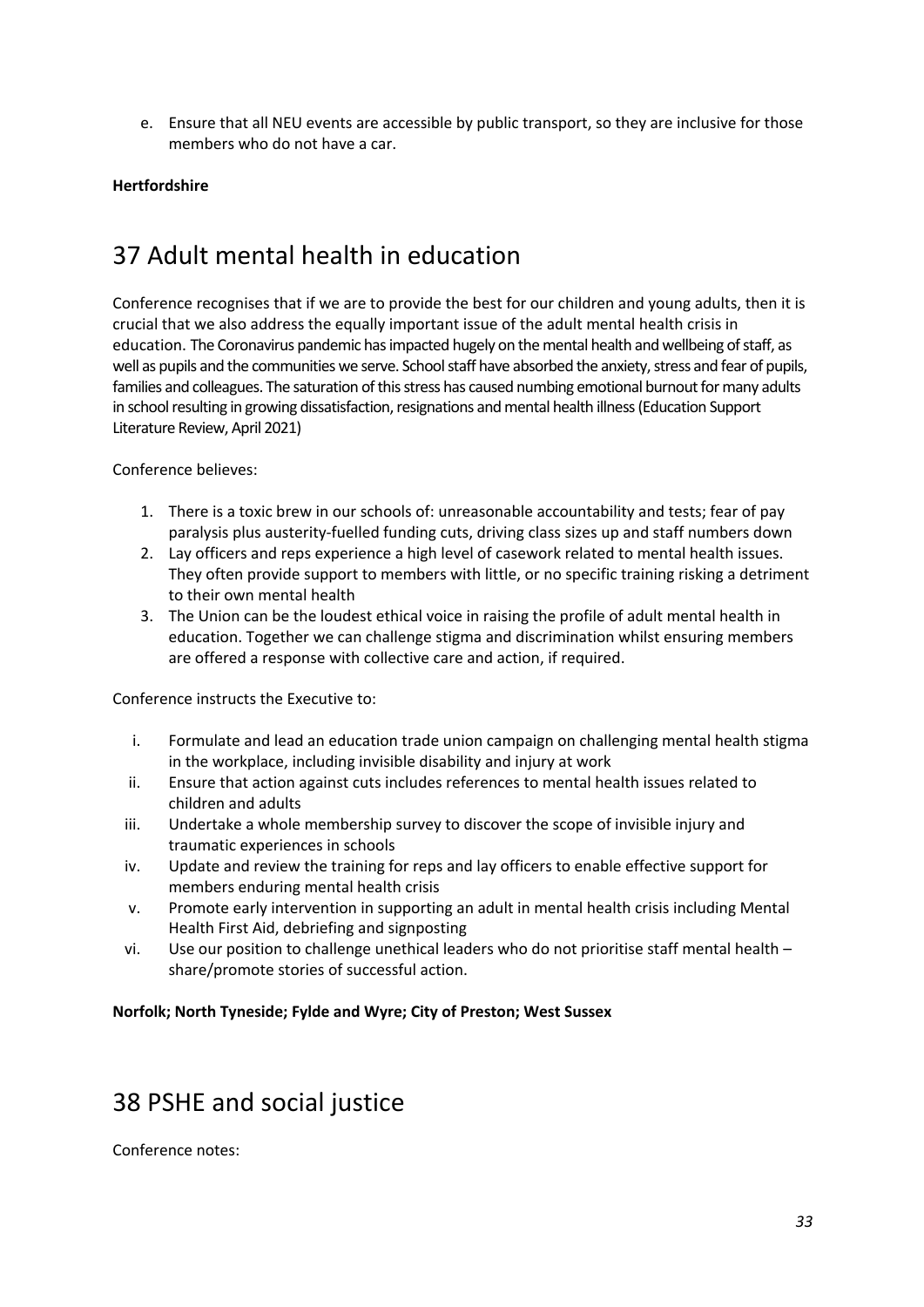- 1. The traumatic impact on the health and well-being of students, staff and school communities of the global pandemic, which, combined with rising inequalities, has led to disproportionate deaths for disabled, Black and global majority people
- 2. There is an urgent need for a meaningful recovery curriculum with a focus on equality, social justice and the health and wellbeing needs of students, through Citizenship and PSHE education and across the curriculum
- 3. The Government's 'levelling-up agenda' and post-Covid catch-up funding is wholly inadequate to meet the needs of students
- 4. Despite improvements to the delivery of RSE and health education, PSHE is still a nonstatutory subject.

Conference further notes:

- i. Despite the trauma they have endured, students and staff have continued to resist injustice for example through support for Black Lives Matter and Decolonizing the Curriculum
- ii. The development of a full recovery curriculum requires an active involvement of students to voice their experiences of inequality and social justice and be part of the curriculum development of Citizenship and PSHE
- iii. To meet the needs of students, particularly those with protected characteristics, and to allow school communities to recover, requires significant investment in training, CPD and specialist educators delivering PSHE during discrete timetabled lessons.

Conference instructs the Executive to:

- a. Work with organizations such as the PSHE Association to campaign for PSHE to be a statutory subject
- b. Call for specialist educators to deliver discrete timetabled lessons to address its own 'levelling up' programme and disability strategy
- c. Call on the Government to provide funding for schools to develop training/CPD for citizenship and PSHE delivery as part of a strategy to invest and fund education
- d. Produce resources that will support districts and school groups in pushing for a vision of Citizenship and of PSHE education with a focus on equalities in their schools that helps students and communities recover post Covid.

### **Waltham Forest (106); Birmingham (133)**

## 39 Ownership of Premier League football clubs

Conference notes:

- 1. That it is well documented that Mohammed bin Salman and the Saudi regime are responsible for the murder and dismemberment of the journalist Jamal Kashoggi.  It is similarly well documented that they are responsible for torture and for having people beheaded, crucified and stoned to death, in many cases after what are considered to be unfair trials. Some of those executed were under 18 when they committed their 'crimes'
- 2. Mohammed bin Salman and those around him are also responsible for the oppression of women and LGBT+ people in Saudi Arabia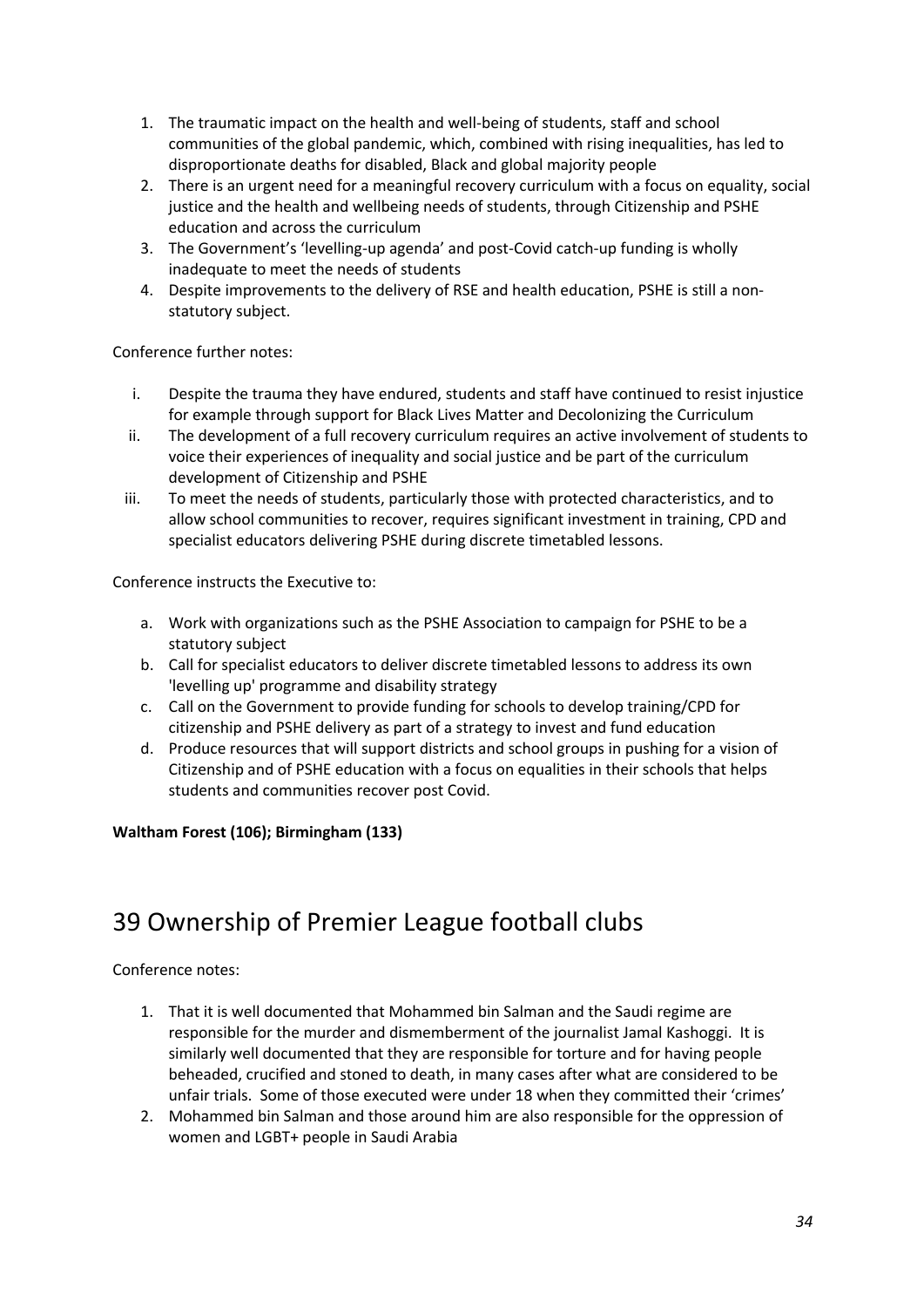3. Mohammed bin Salman and those around him are also said to be largely responsible for the world's greatest humanitarian tragedy today in the Yemen. According to UNICEF, this has left 1.71 million children displaced.

Conference believes that the ownership of Newcastle United by the Saudi Public Investment Fund – an arm of the Saudi Arabian Government – following the recent takeover is clearly setting a terrible example to school children in Newcastle, the wider North-East and around the country.

Conference supports the efforts taken by Amnesty International for there to be revision of the owners' and directors' test, after the takeover of Newcastle United, and to make the test humanrights compliant.

Conference instructs the Executive to demonstrate that the Union supports the efforts by Amnesty International and others to ensure that any future takeovers of Premier League clubs include a robust owners' and directors' test, which is human rights compliant.

### **Newcastle-upon-Tyne**

## 40 Coming Out

Conference believes the more visible a group of people are, the better the outcomes in terms of reducing and fighting hatred and misunderstandings and enabling more equality of opportunity.

Conference notes that for a large number of LGBT+ people, being open with regards to their sexuality or gender identity is often challenging, regularly fraught with worry and fear and can result in prejudice, hateful language and abuse, and, in too many instances, violence for a significant number of people.

Conference recognises that all students, but particularly those who are also exploring their own LGBT+ identities, benefit massively from being able to see LGBT+ educators in schools. This enables a clearer understanding of the reality of being LGBT+, reducing homophobic, biphobic, and transphobic bullying and discrimination.

Conferences acknowledges that a significant number of LGBT+ members are asking for advice from other members about how they might undertake the process of coming out visibly in school. It is also noted that, in some schools this is more challenging and difficult. This is particularly true where there is opposition from SLT, or from the wider community. Sometimes religious belief can further impact this.

- 1. Use the union's LGBT+ member network to create a 'Coming Out Guide' to support both individuals and the schools, colleges and settings they work in, when choosing to come out as LGBT+
- 2. Ensure the guidance is very clear in laying out appropriate legal frameworks and legislation for school leaders to ensure they are not acting discriminatorily
- 3. Ensure the guidance has been created in consultation with Black LGBT+ members, Disabled LGBT+ members and LGBT+ members of faith to enable positive examples of best practice and success stories to be shared highlighting specific intersectional needs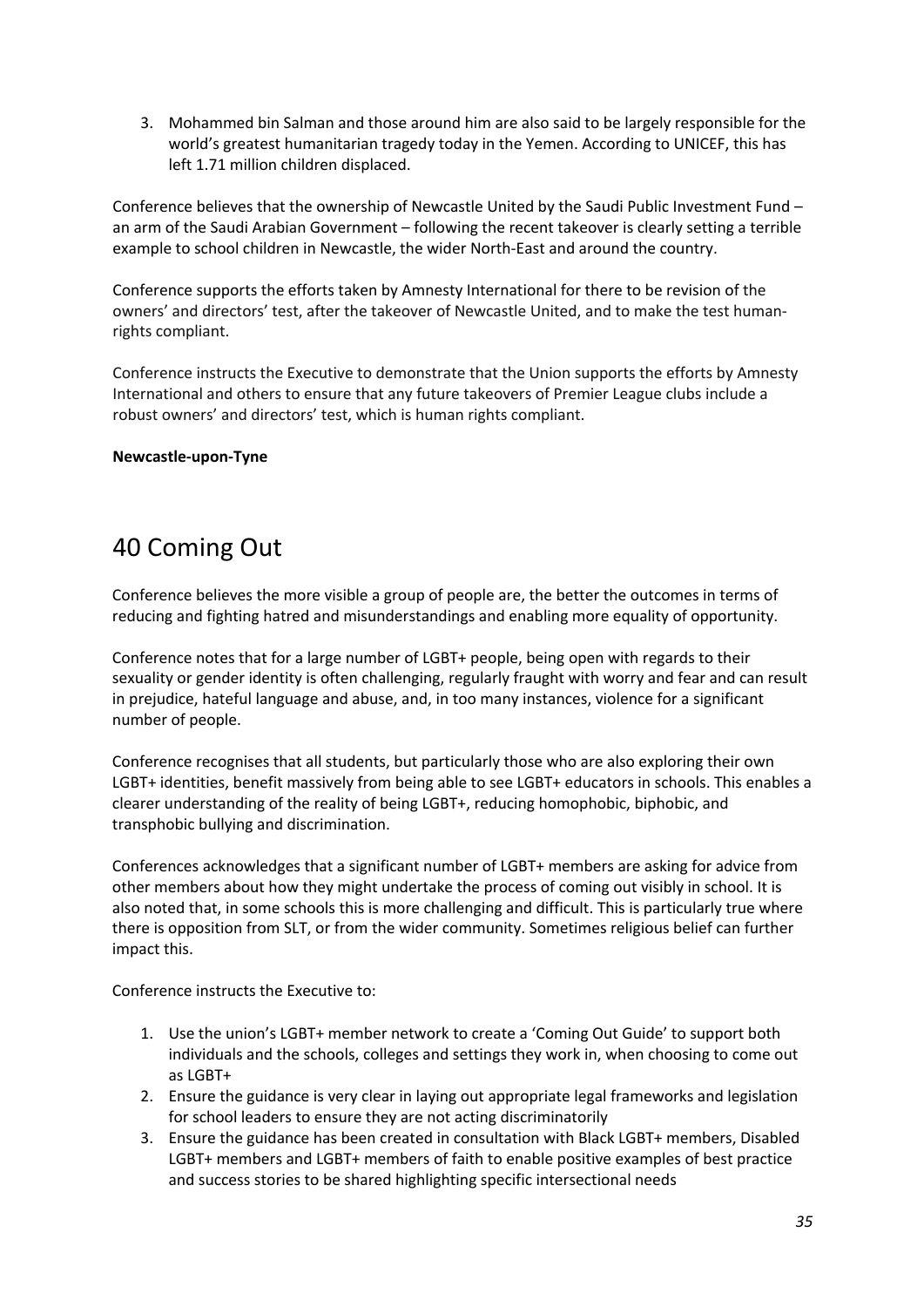- 4. Ensure the guidance includes detailed and clear sections on trans and non-binary identities in addition to other distinct experiences
- 5. Ensure the guide produced is appropriately funded to be in hard copy for activists, highlighted appropriately in our communications, and that it is published and publicised across the union.

### **Nottinghamshire; Coventry**

## 41 Clean air, cycling and walking

### Conference notes:

- 1. One of the key aims of a trade union is to protect workers' health. Currently, on our journeys to and from work, and then in the playgrounds at breaks and during outdoor PE, staff and pupils are exposed to dangerous levels of air pollution
- 2. The health consequences of air pollution include increased risk and deaths from: asthma, respiratory conditions, strokes, cardiovascular disease and lung cancer. Air pollution is responsible for between 28,000 and 36,000 deaths a year in the UK
- 3. One of the most effective ways to reduce air pollution is to make more journeys by foot or by bicycle. However, the infrastructure and design of our cities often makes this a frightening, unpleasant or even impossible option, especially for children.
- 4. The current Covid pandemic adds urgency to this situation as air pollution levels are closely linked to a heightened risk from Covid, increasing the death rate by around 15%
- 5. Evidence from around the world shows us that it is only when the options for cycling and walking are safe and, as importantly, *feel safe* as well as convenient, that populations make the shift to using these forms of transport.

Conference instructs the Executive to:

- i. Commission research to plan and design a cycle and walking network suitable for staff, carers and children to get to and from school safely, using schools as the central hub from which these safe routes to walk and cycle branch out
- ii. Create a teachers, parents and carers campaign similar to the School Cuts campaign to advocate for these changes
- iii. Work closely with cycling and walking organisations to campaign at local and national level
- iv. Advocate for cycling competency training and bicycle maintenance to be part of the national curriculum, and for schools to have sufficient covered cycle racks for all pupils and facilities for staff who cycle, to shower and change
- v. Campaign for a mandatory requirement for schools to risk assess the pollution levels in their playgrounds and the safety of journeys to school.

### **Newham**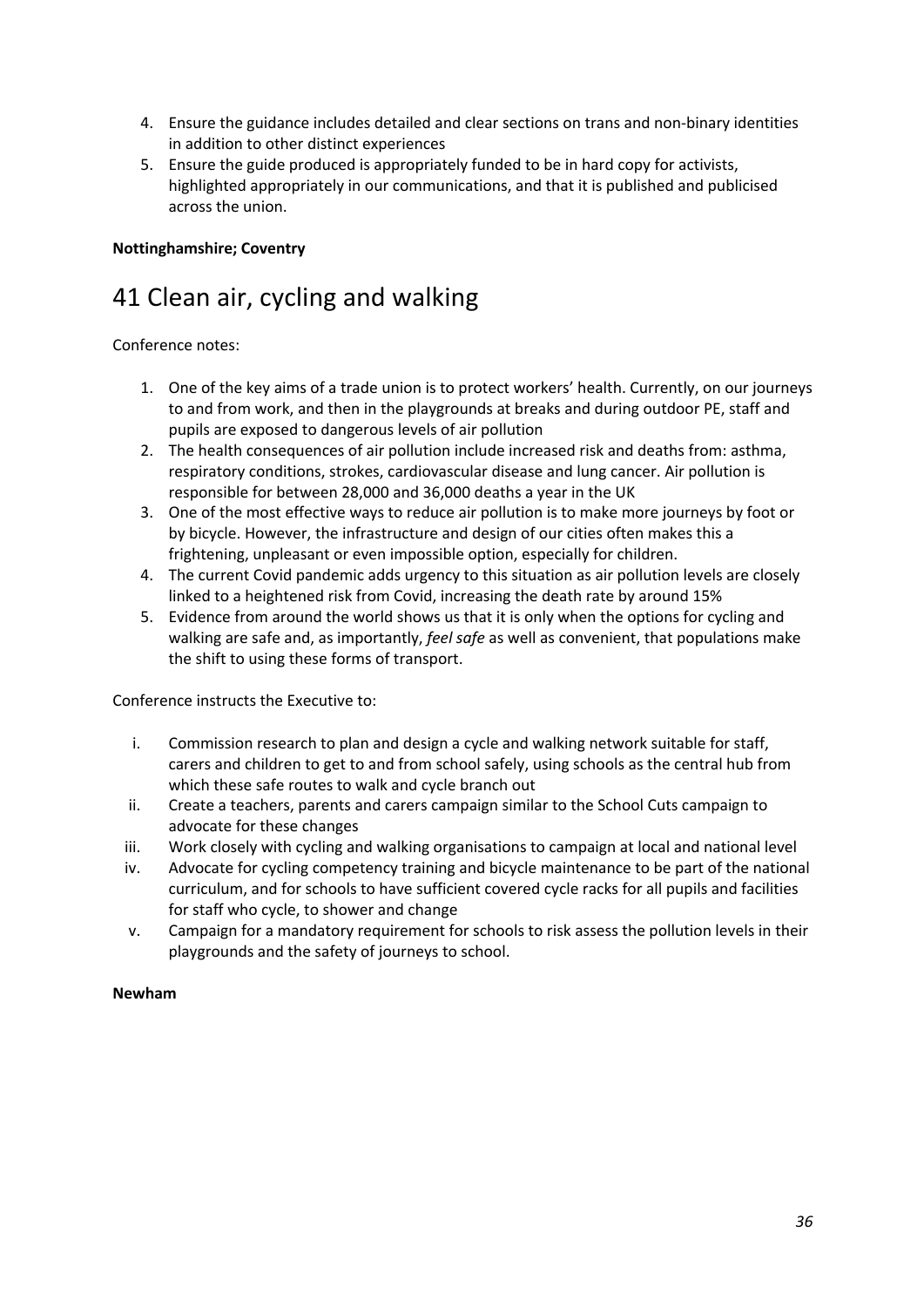## General purposes

## 42 Equal representation

Conference notes:

- 1. There have been many advances in the engagement of all members with protected characteristics
- 2. The awards given for outstanding contributions to various aspects of Union activities
- 3. There are still barriers to full inclusion of all members in Union activities
- 4. The structural rule change that ensured 50% of the NEC being women has been successful in making the NEC more representative but still falls short of the 76% which would reflect our female membership
- 5. The opening of the NEC to Role-Shares for disabled members
- 6. The importance of the make-up of Union Disciplinary Panels.

Conference instructs the Executive to:

- i. Add to the rules 16.2. re conference members so at least 50% of the delegates from a District are women and allow two delegates to be joint delegates and share the days that they attend.
- ii. Change the way speakers are ordered at conference to allow two female speakers to every one male. If both the mover and seconder of a motion are men, the next four speakers must be women. If a move to the vote is carried, this cannot take place until the requisite number of women have spoken.
- iii. Set up a national award for districts which show outstanding contributions to increasing equality made by the district as a whole.
- iv. Make sure that appointments panels have at least two women to one man and the other protected characteristics are represented for relevant appointments.

### **Denbighshire; Vale of Glamorgan; West Sussex**

## 43 Democratising the power of the Executive over local districts and branches

Conference welcomes:

- 1. The desire of the Executive to create more member involvement at the district and branch level
- 2. That local districts and branches need to operate for the benefit of members
- 3. That local democratic structures are in place to ensure members are listened to.

Conference notes that in the pursuit of this goal the Executive:

i. Have the right to ignore locally elected committees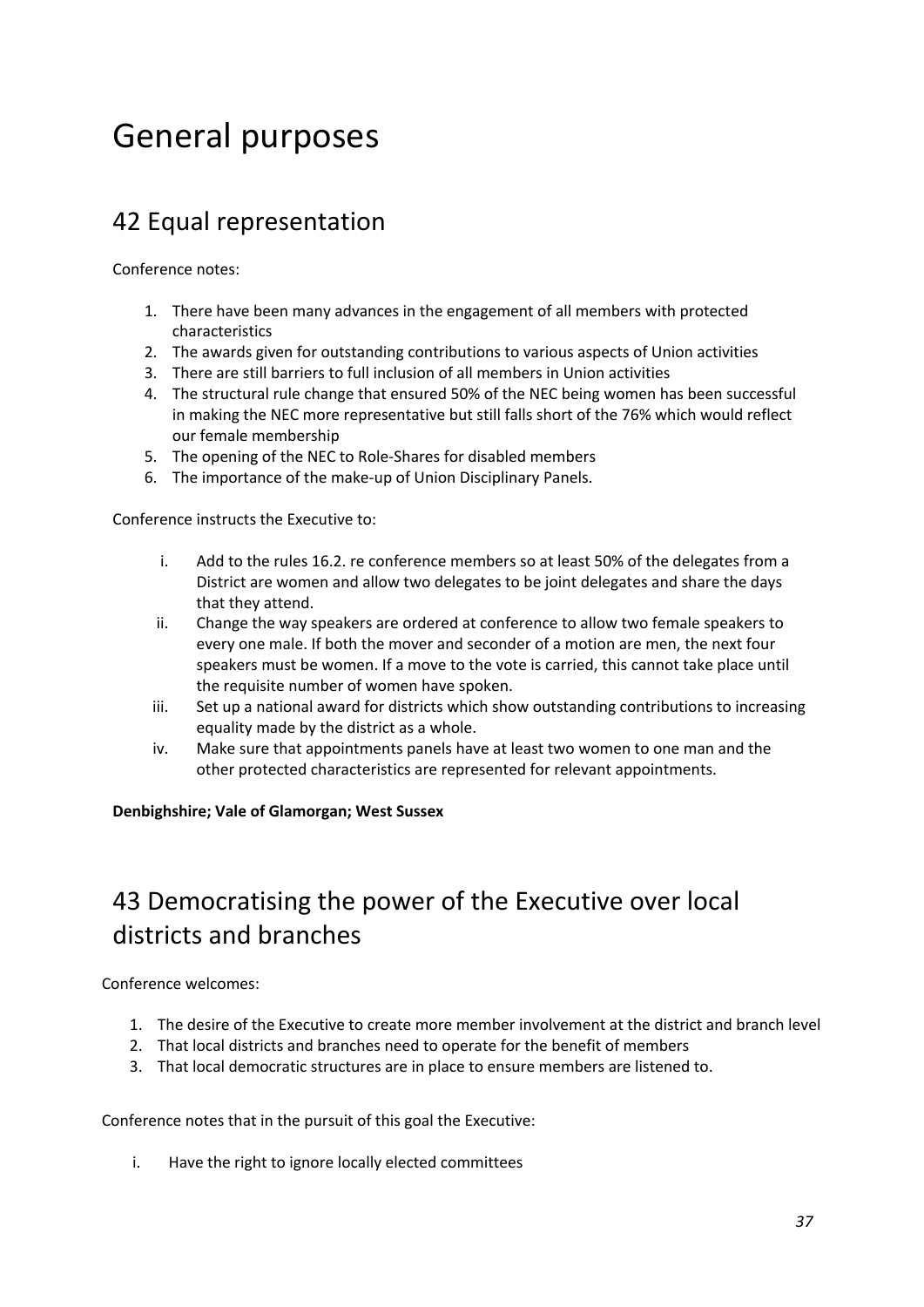- ii. Have unlimited powers to create, define amend local districts and branches as they deem necessary
- iii. Impose timescales for changes against the locally elected committees wishes
- iv. Have the right to refuse changes to the Model Rules, that have been agreed at a local quorate AGM and do not bring the union into disrepute.

Conference believes that:

- a. As a member led union, any proposed changes to any local structures should be communicated to district and branch secretaries for their input at the start of the process not at the end
- b. Decisions voted on by quorate local committees should not be ignored and if there are objections the process should be paused
- c. No new districts or branches should be created until quorate committees are in place avoiding moribund districts or branches
- d. The Union is lay led and as such local views must not be ignored.

Conference instructs the Executive to:

- I. Limit the Executive's power to create, define or amend "as it sees fit "to one where local structural change is made "through agreement "
- II. Where there is no agreement, set up a clear system for impartial mediation and any proposed changes are halted until the next Executive cycle or until there is agreement if sooner
- III. Ensure local committees are listened to
- IV. Ensure before setting up new districts there will be quorate committees in the new and remaining areas
- V. Publish the number of non-quorate/moribund districts there are at each Annual Conference
- VI. Publish the number of districts who have not presented audited accounts to the national office at each Annual Conference, along with the last date accounts were presented.

### **Hertfordshire**

## 44 Rules change to create room for more activism in the Union

Conference welcomes the desire of our Executive to create more room for activists to build on their activism in the Union, the building of practical activism through CPD programmes and the development of activism through the holding of a position that helps in creating union policies.

Conference notes that in the pursuit of this, the Executive:

- 1. Has limited eligibility for re-election for Organising Forum members to 2 two-year terms of office
- 2. Has unlimited eligibility for re-election to the Executive after their two-year terms of office conclude.
- 3. Has created inequality by not aligning Organising Fora and Executive terms to the same length of office.

Conference believes that: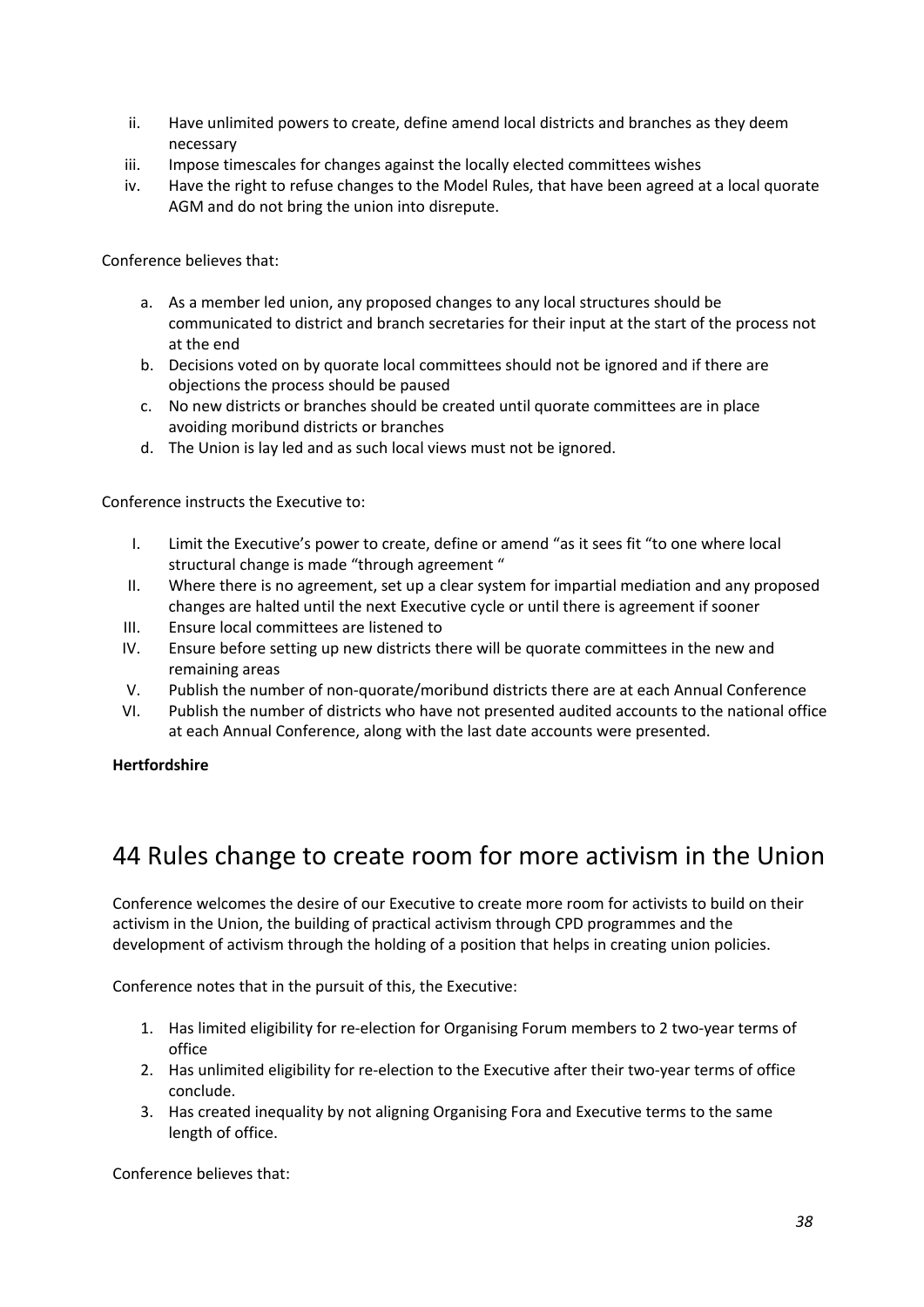- i. As a democratic union, equity needs to ring true in elected terms of office
- ii. Limiting terms of office is a way of engaging more members in activism
- iii. Having such limited terms of office allows members to be in touch with what is going on in schools and the demands of the classroom.

The Union is a democratic organisation and the structure needs to enshrine opportunities for all members to participate equally in activism building into its rule book.

Conference therefore instructs the Executive to:

- a. Change rule 13.4 to align Organising Forum/National Council and the Executive terms of office to 2 terms of two years.
- b. Build into our rules structures that will encourage inclusion, diversity, and equity into all areas within the union.

**Hertfordshire** 

## 45 Future planning and reinvigorating the NEU

Conference notes that the Union remains committed to representing the voices of all its members and values the democratic structure which allows those voices to be heard. It also recognises that to ensure a wider range of voices can be heard and wider experiences be represented by the Executive more can be done.

Conference believes that many branches, districts and regions can be left underrepresented by sudden changes and by the loss of key activists, officers or Executive members. In order to support both a wider range of experiences being elected to the Executive and to ensure that districts and regions are constantly planning for the future, a cap on consecutive Executive terms should be implemented, after which the valuable experience of long serving Executive members can be used to support districts for at least one Executive cycle before being able to stand again.

Conference instructs the Executive to

- 1. Change rule 13.4 by adding, for a maximum of three consecutive terms before being required to step down for at least one cycle."
- 2. Change rule 13.7 by adding "except for the condition regarding consecutive terms stated in 13.4" to the end of the first sentence.

### **County Durham**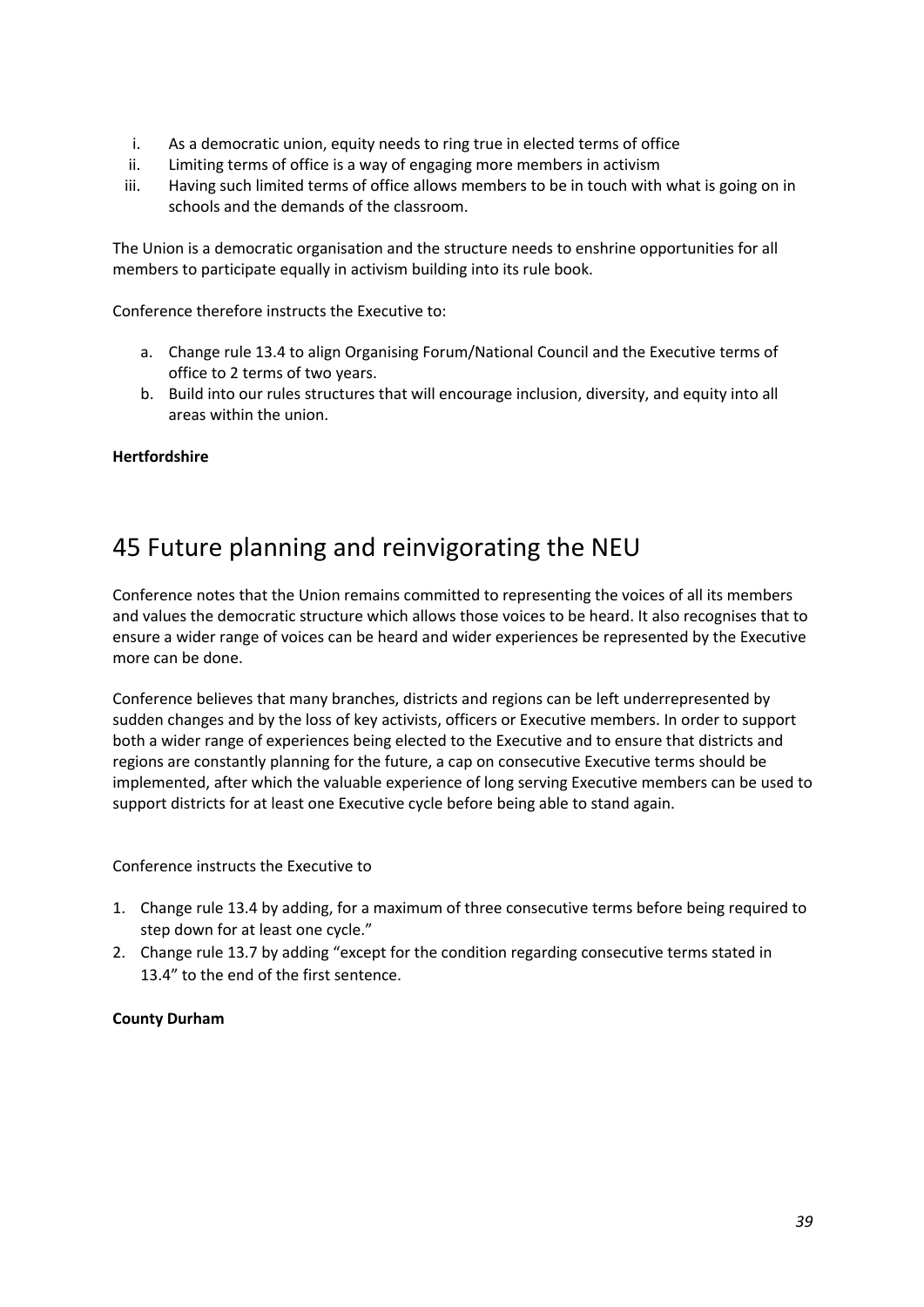## 46 When is district autonomy not district autonomy?

Conference compliments the Executive for their prompt action in amending the Local Financial Regulations (LFR) in May 2021 following the decision taken regarding district autonomy at Annual Conference 2021

Conference notes the Executive, despite the large majority in favour of the decision, chose not to allow districts the autonomy that was implicit in the motion which included allowing districts to decide the level and number of Honoraria. The motion did not differentiate between those who were in receipt of facilities time and those who were not.

Conference further notes that the results of the 2019 survey on Honoraria, commissioned by the Executive, were not published in full. That survey revealed that 67% were in favour of districts having the flexibility to confer Honoraria on officers in receipt of facilities time. This flexibility has been denied by retaining 17b and 17c in the revised LFR.

Conference believes that the Executive have acted to thwart the will of Conference and that many districts would not be able to operate and provide the service our members pay their subscriptions for, if it were not for those stepping up to carry out a range of officer roles. Members have the wherewithal to decide if the work of their officers warrants an Honorarium and this has been tested at three levels of the democratic process; a national survey of districts, an Annual Conference motion and through a properly convened, quorate AGM.

Conference instructs the Executive to:

- 1. Delete from the May 2021 version of the LFR 17b "Paid only to local district or branch officers elected at a quorate AGM who undertake trade union activities. District and branch officers undertaking trade union duties are not eligible to receive honoraria, particularly in relation to those undertaking casework duties." and replace with "Paid only to local district or branch officers elected at a quorate AGM."
- 2. Delete from the May 2021 version of the LFR 17c "Districts may not award any honoraria payment to any branch officer in receipt of a facility time allocation."

### **West Sussex; South-East Hampshire**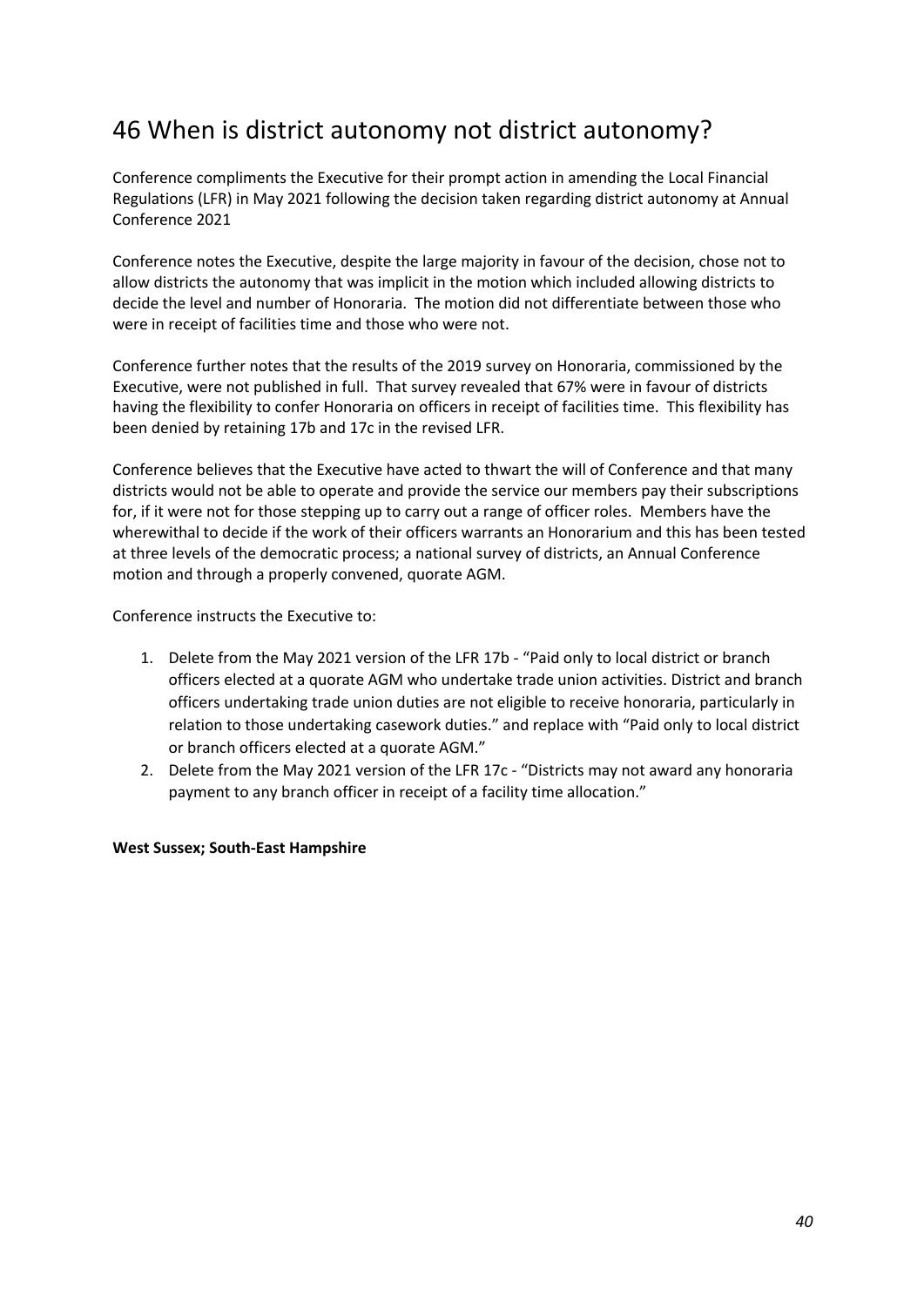## International

## 47 Supporting Rojava education

Conference notes that the Autonomous Administration of N&E Syria (AANES), its Teachers Union, KPC revolutionary education board and the University of Rojava exist in a completely different culture from the UK. The education system in northern and eastern Syria seeks to build a democratic society in accordance with the principles of human rights and women's freedom, away from the authority of the state. It works to protect and develop the cultures and languages of all peoples of the region, adopting a multilingual and multicultural educational system. It aims to raise the level of science, philosophy, conscience and ethics. Accordingly, they have prepared curricula in the Kurdish mother tongue and also Arabic and Syriac.

Conference further notes that AANES faces many challenges. The most important of these is to confront the extremist ideology of terrorists such as ISIS and Turkish militias, and the Syrian dictatorial regime's failure to accept the idea of an educational system that entrenches the values of democracy and human rights. This is in addition to what was destroyed by the war and the siege imposed by the Syrian regime and the Turkish state.

Conference asks the Executive to build on our existing relationship with AANES as members of the Freedom For Öcalan campaign, to seek to understand better the democratic, inclusive, and cooperative nature of the AANES socio-political organism through its educational establishment and also to support and protect its institutions in the national and global arenas.

To this end, Conference instructs the Executive to:

- 1. Begin lobbying the Department of Education to formally recognise the University of Rojava and its certificates in the UK
- 2. Organise through the International Committee an NEU delegation to visit AANES
- 3. With the help of AANES Teachers Union, produce an article for Educate to help understanding of education in their country.

**Brent**

## 48 AUKUS military pact

Conference notes:

- 1. The Prime Minister's announcement on 14 September 2021 that the AUKUS military pact will see Australia develop, in collaboration with the UK and the US, a new capability of nuclear-powered submarines which will include the supply of weapons grade enriched uranium
- 2. That this is to replace the contract for non-nuclear-powered submarines which Australia placed with France, causing damage to both Anglo-Sino and Anglo-French relations.

Conference believes that: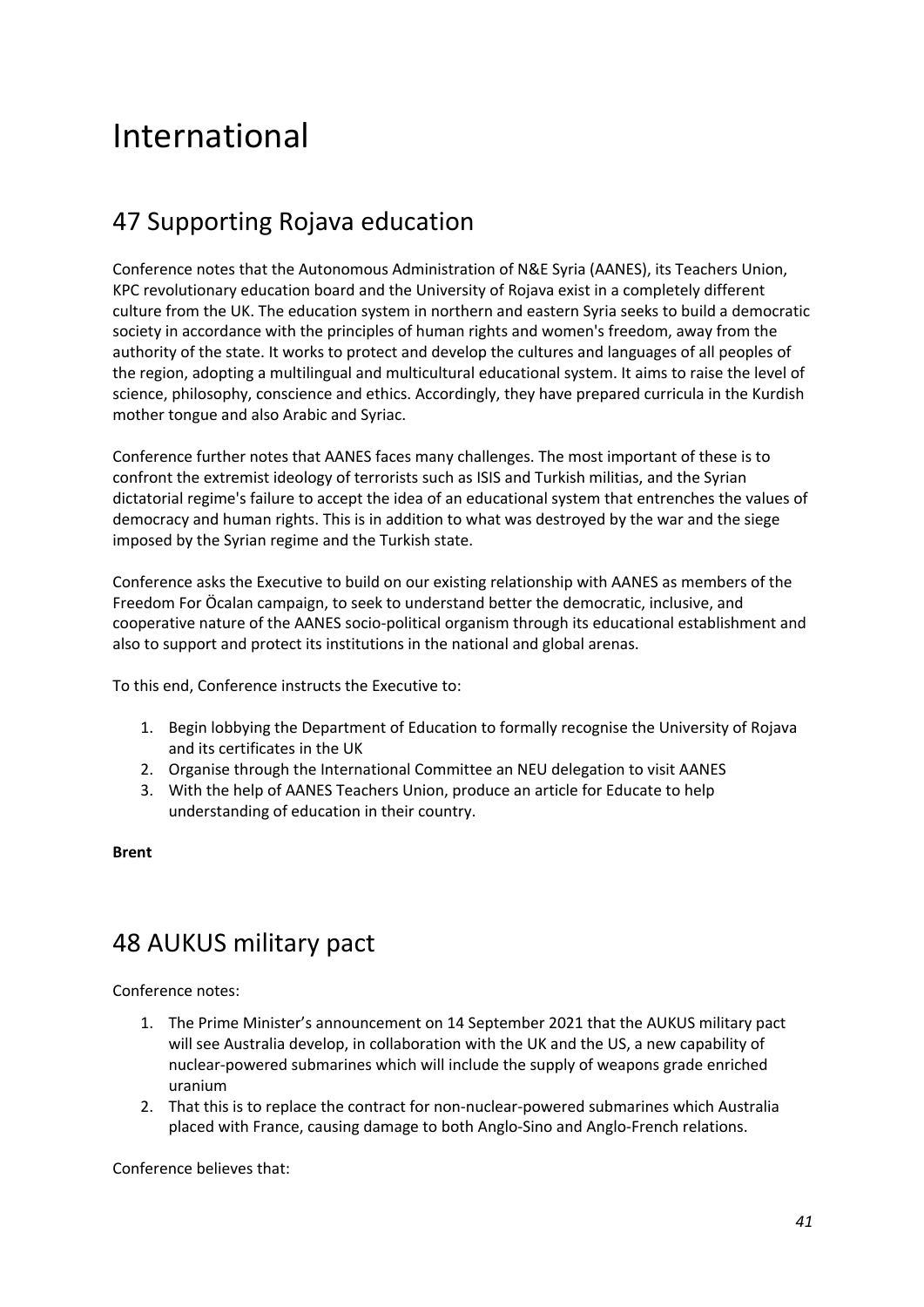- i. Supplying weapons grade uranium to a non-nuclear weapons country to power military submarines is in breach of the nuclear Non-Proliferation Treaty which stipulates that exchange of nuclear technology must be for peaceful purposes
- ii. This is a breach of international law
- iii. This is a dangerous move which contradicts the Prime Minister's statement that 'this will promote stability in the Indo-Pacific region'
- iv. This is an escalation of a new cold war that could turn hot and is counter to the interests of humanity and a threat to the future of the children we teach.

Conference instructs the Executive to campaign:

- a. With others to oppose this agreement
- b. In favour of maximum global cooperation to tackle the enormous challenges we face as a species, such as climate change, control of pandemics, racist discrimination and massive disparities in economic development.

**Croydon**

## 49 Palestine (Composite)

Conference notes:

- 1. The "unity intifada" across historic Palestine in May 2021 over the forced evictions of Palestinians in Sheikh Jarrah, the attacks on Al Aqsa mosque, and the Israeli assault on Gaza
- 2. The international wave of solidarity, including the mass protests in London and across the UK and the spontaneous expressions of solidarity with Palestine by school students supported by parents and communities
- 3. That while the response of some school leaderships was positive and considered, there have been significant reports of attempts to suppress students' expression of support for Palestine
- 4. Attempts to de-legitimise free expression and classroom discussion on Palestine, and to silence those in the trade union movement speaking out for Palestine
- 5. That the letter from Gavin Williamson MP to heads failed to address the Islamophobia students and communities experienced during May
- 6. The continuing use of Prevent in ways that stigmatise Muslim communities,

Conference believes:

- i. It is our responsibility to continue to challenge all forms of racism including antisemitism and Islamophobia.
- ii. No Muslim or Jewish students or educators should be subjected to prejudiced, antisemitic or Islamophobic behaviour for their views on Israel and Palestine
- iii. That schools should be a safe environment for free expression and respectful discussion of controversial issues, including Israel and Palestine
- iv. That young people's commitment to social justice is a resource to be valued not suppressed
- v. That discussion on Israel and Palestine in schools should not be restricted to any one single legitimate narrative.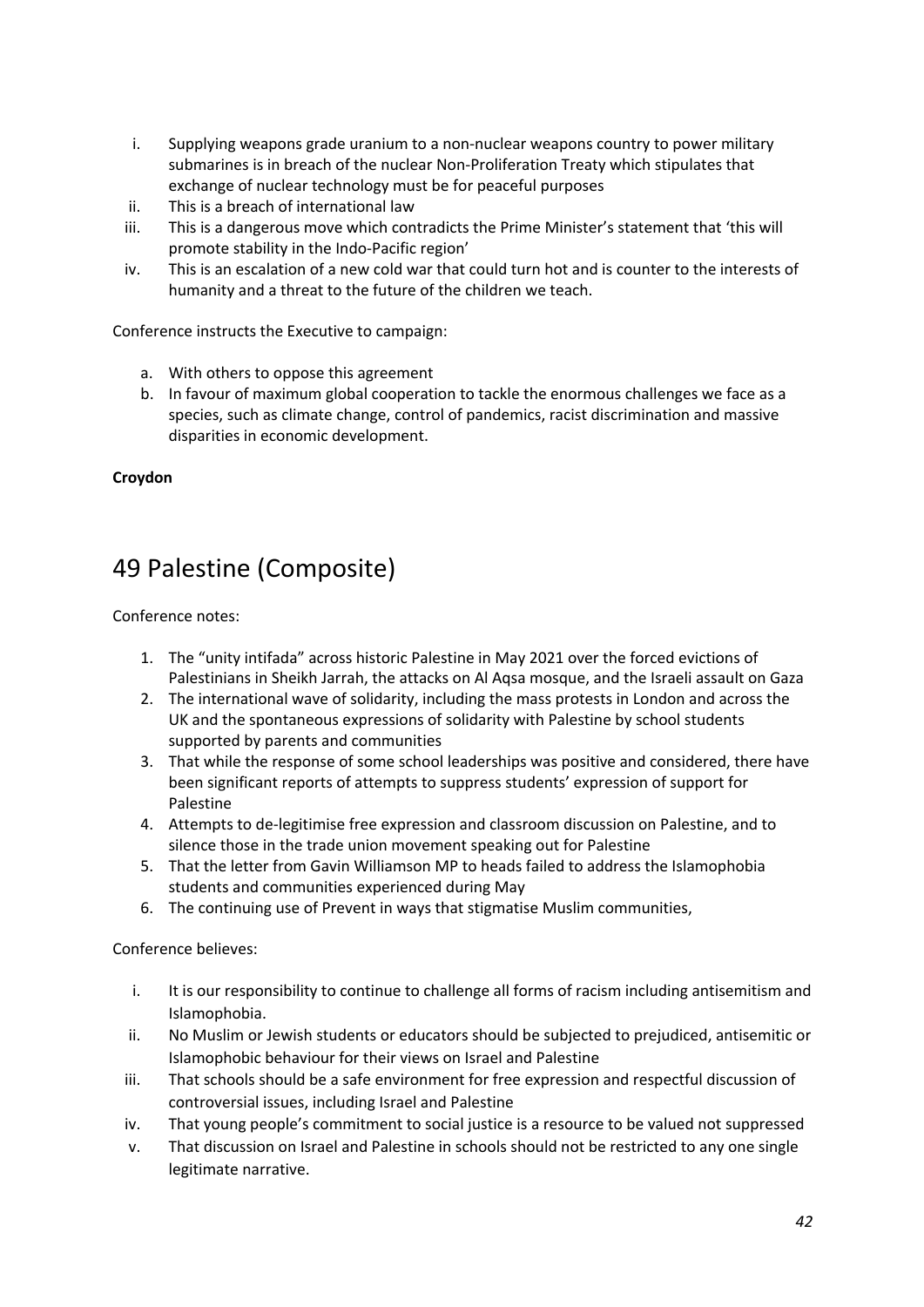Conference instructs the Executive to:

- a. Continue to strengthen our solidarity work with Palestine Solidarity Campaign (PSC)
- b. Support the call from Palestinian civil society for Boycott, Divestment and Sanctions
- c. Support the rights of students to express, appropriately, solidarity with Palestine
- d. Oppose attempts to impose a single narrative on the struggle for Palestinian rights or to suppress legitimate views on Israel and Palestine and solutions to the conflict
- e. Continue to promote our unequivocal opposition to antisemitism and Islamophobia, and to ensure our resources are appropriate
- f. Reaffirm current Union policy and affiliation to PSC.

**Croydon; Denbighshire; Vale of Glamorgan; Redbridge; Waltham Forest; Nottingham; Coventry; Newham**

## 50 China, Hong Kong and the Uyghurs: solidarity, peace, democracy, liberation

Conference notes:

- 1. Uyghurs and other majority-Muslim peoples in the Uyghur Region suffer genocidal persecution by the Chinese state including racist surveillance, political, cultural and religious repression, forced contraception and sterilisation, forced labour in factories supplying global corporations such as Nike, Apple and Zara, children removed from families, and concentration camps
- 2. In Tibet and Southern Mongolia, China is consolidating control via oppression and forcible assimilation of indigenous peoples
- 3. With UK corporate support including from HSBC and Standard Chartered Bank, and using British colonial-era anti-union and anti-democratic laws, the state has brutally repressed Hong Kong's movement demanding universal suffrage and political freedom. It has imprisoned trade union leaders and forced both the largest school workers' union, and the Hong Kong Confederation of Trade Unions (HKCTU) to disband
- 4. In mainland China, worker exploitation is rampant and wealth inequality approaches US levels. Independent trade unions are banned and protests are suppressed, while corporations and state bureaucrats profit. But workers, women, LGBT+, minorities and dissidents continue to resist.

Conference believes:

- i. We stand in solidarity with Uyghurs, Tibetans, Hongkongers and other oppressed peoples demanding freedom and the democratic right to determine their own futures.
- ii. Workers everywhere must have the right to form unions independent from their employers and the state.
- iii. Some nationalist and militarist politicians in the West, co-opt these issues to incite anti-Chinese racism and justify a new arms race. These hawks only undermine the causes of democracy and human rights. We cannot ally with them - trade unionists and progressive movements must speak up independently.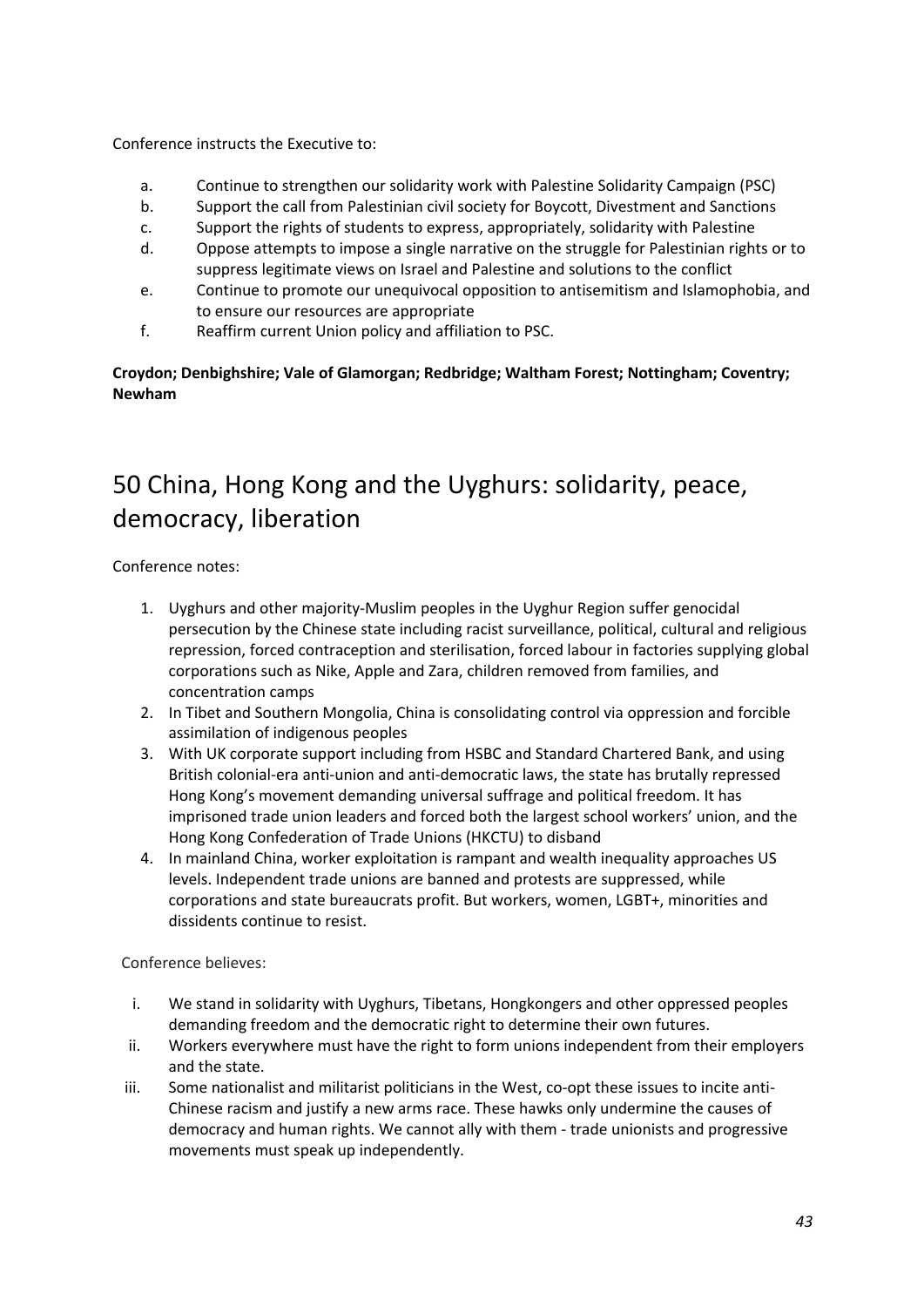Conference instructs the Executive to:

- a. Make links and campaign in solidarity with workers battling exploitation, and oppressed people fighting for freedom and against discrimination, across China
- b. Support and promote protests and worker action against corporations complicit in the abuses
- c. Campaign against militarisation
- d. Campaign for the UK to open its doors to refugees fleeing persecution
- e. Collaborate with Labour Movement Solidarity with Hong Kong, the Uyghur Solidarity Campaign, and other unions backing these campaigns (UCU, PCS, RMT).

### **Nottinghamshire; Lewisham**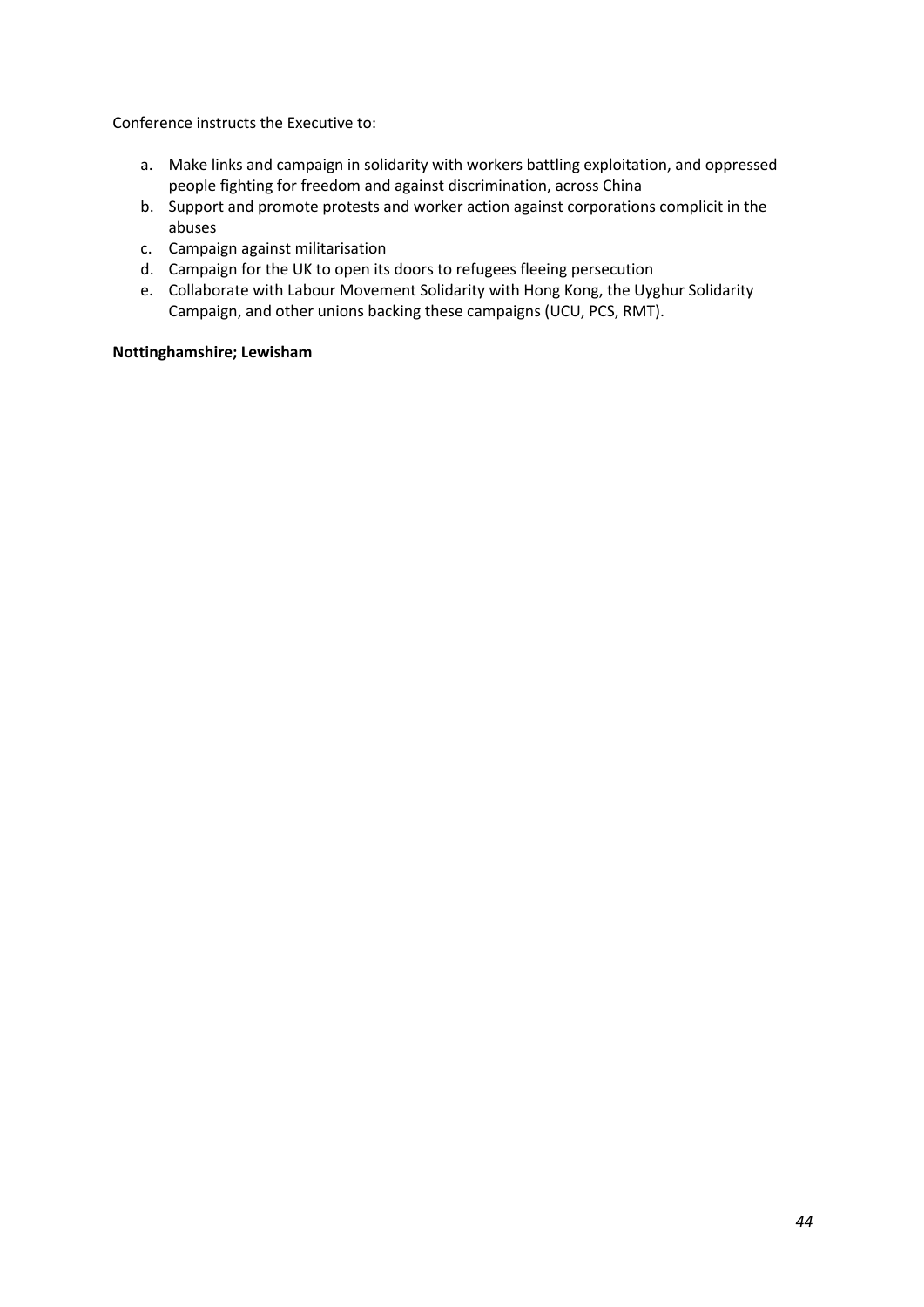## Member defence

## 51 Long Covid I

Conference notes the Office for National Statistics (ONS) reported that:

- 1. As of May 2021, a million people in the UK were living with long Covid, of which over 114,000 were school staff. Nearly two thirds were experiencing an impact on their daily lives and people of working age were most likely to be affected. Typically, this impact included chronic exhaustion and "brain fog"
- 2. "Prevalence rates of self-reported long Covid were greatest in people aged 35 to 69 years, females, those living in the most deprived areas, those working in health or social care, and those with a pre-existing, activity-limiting health condition."

Conference further notes:

- i. Significant numbers of people experienced symptoms for 12 months or more, which should mean they are protected from disability discrimination by the Equality Act 2010.
- ii. The TUC reported findings that some employers do not recognise long Covid as a genuine condition and that workers are therefore facing disability discrimination such as being forced from their jobs through absence management procedures and the stopping of pay.

Conference instructs the Executive to campaign:

- a. For Long Covid to be named as a disability under the Equality Act 2010
- b. To ensure that the disproportionate impact of Covid-19 on different groups of workers including those with long Covid symptoms - is included within an independent public inquiry
- c. For the United Nations Convention on the Rights of Disabled Persons (UNCRPD) to be enforceable within UK law.
- d. For increased investment by the Government in the HSE
- e. For protection from discrimination in our schools of members with long Covid by demanding full sick pay and treating it as disability leave, thus avoiding job loss and disciplinary action

And, further to:

- f. Produce guidance on and model return to work risk assessments for members with long Covid
- g. Deliver training for local officers and caseworkers on the social model of disability and reasonable adjustments
- h. Campaign for long Covid to be treated the same as other industrial injuries for the purposes of pay and protection of our members.

### **Brent; Oxfordshire; Oldham; Waltham Forest; Halton; North Tyneside; Stockton; City of Preston**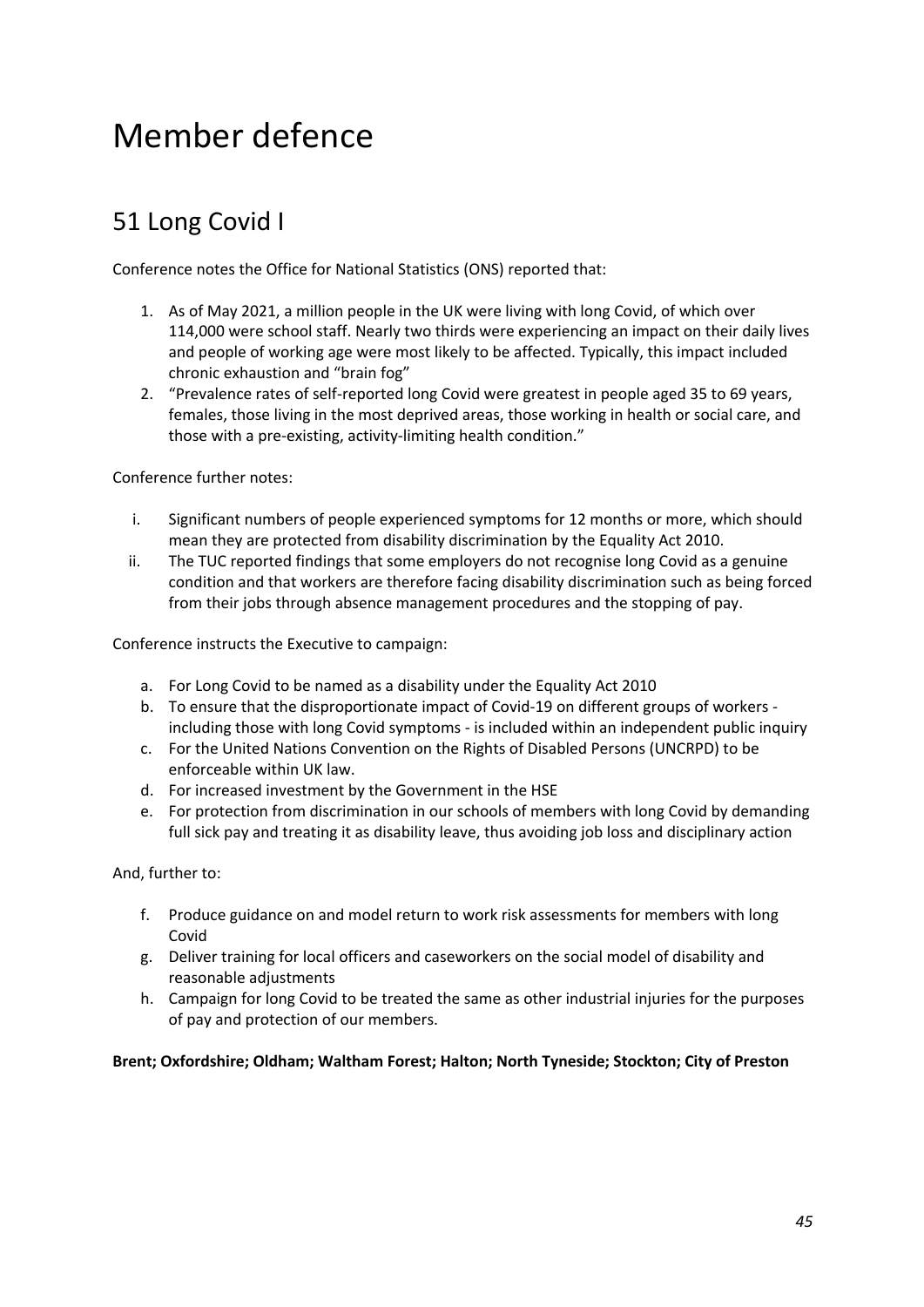## 52 Long Covid II

Conference notes that:

- 1. An increasing number of members are suffering from long Covid and are suffering lifechanging conditions as a result of catching Covid at work
- 2. The Burgundy Book contains a provision that when "an approved medical practitioner attests that there is evidence to show a reasonable probability that an absence was due to an infectious or contagious illness contacted directly in the course of the teacher's employment, full pay shall be allowed for such period of absence as may be authorised by the approved medical practitioner as being due to the illness."
- 3. Some schools are refusing to accept GPs as approved medical practitioners and are trying to get out of their responsibility to pay full pay to members who have caught long Covid in school.

Conference believes:

- i. That long Covid is an industrial injury and that schools have a moral and legal responsibility to treat teaching staff in line with the Burgundy Book and support staff in line with the Green Book
- ii. Schools should accept that GPs are qualified medical practitioners and should be treated as "approved medical practitioners".

Conference instructs the Executive to

- a. Highlight the problems of long Covid in our members and campaign for members with long Covid to receive full pay for absences resulting from it.
- b. Produce clear and effective guidelines for branch officers to use to protect our members with long Covid.
- c. Take a suitable case of long Covid to an employment tribunal and pursue any appeals to establish case law in relation to it in our members who have contracted Covid through their employment.

**Liverpool; Sefton**

## 53 Defending members

Conference notes that:

- 1. 2019 Conference policy has not yet been implemented in relation to tribunal cases
- 2. Other unions have successfully used tribunals and legal action to improve the conditions for their members. These include the FBU on pensions and Unison on scrapping employment tribunal fees and on overtime and holiday pay for workers in the NHS.

### Conference believes that

i. The use of legal action alongside collective action allows unions to protect the working conditions of members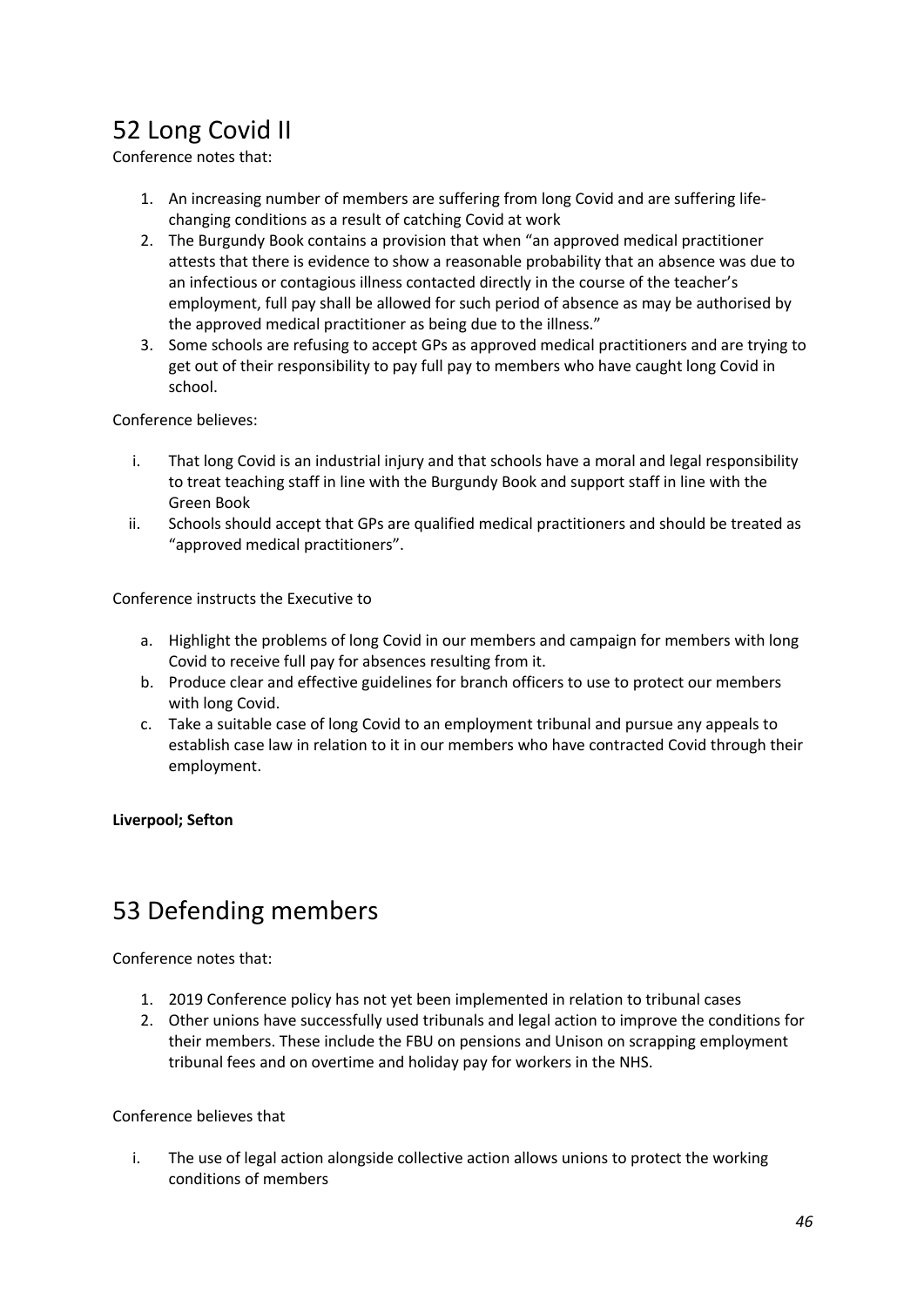- ii. That bullying of school staff is a problem in an increasing number of schools
- iii. The Union should be prepared to take more cases of bullying to tribunals to set a legal precedent that can then be used in other schools to protect members
- iv. That excessive workload in schools is driving educators from the profession but the bullying culture in many schools makes collective action difficult
- v. The Union should be prepared to use legal means to win on workload alongside collective action
- vi. The Union should proactively look for suitable cases to take to tribunal.

Conference instructs the Executive to:

- a. Defend members from bullying and excessive workload through tribunals and legal action
- b. Proactively look for suitable cases to take to tribunals to set a precedent for protecting members from bullying and excessive workload
- c. Annually review the success or failure of this approach and report to Conference the results of these reviews.

**Liverpool** 

## 54 Defending reps in the workplace (Composite)

Conference notes:

- 1. The importance of every school having a rep in the workplace and the central role reps play in building our Value Education, Value Educators campaign alongside the NEU's organising agenda
- 2. The rise in the number of reps being victimised, which increased during the pandemic, where reps were targeted for raising health and safety concerns. This worrying trend of intimidation and harassment of reps has also taken place in the context of the growth of academisation and a bullying culture from school managements, which is intended to weaken union organisation.

Conference believes that whilst union campaigns to defend reps with successful ballots for strike action have seen some important successes, employers have found other means to force out and, in some cases, dismiss reps. Therefore, it is imperative that alongside collective action we have robust legal protection for our reps.

Conference instructs the Executive, where there has been rep victimisation, to:

- i. Organise public campaigns of solidarity to build support for victimised reps across the union and labour movement
- ii. In the case of disciplinary charges against reps, to support indicative ballots as soon as possible and formal ballots to be agreed without delay
- iii. Conduct a review and change to Appendix B of the Union Rules (Professional and Legal Advice and Assistance) to include specific reference for reps: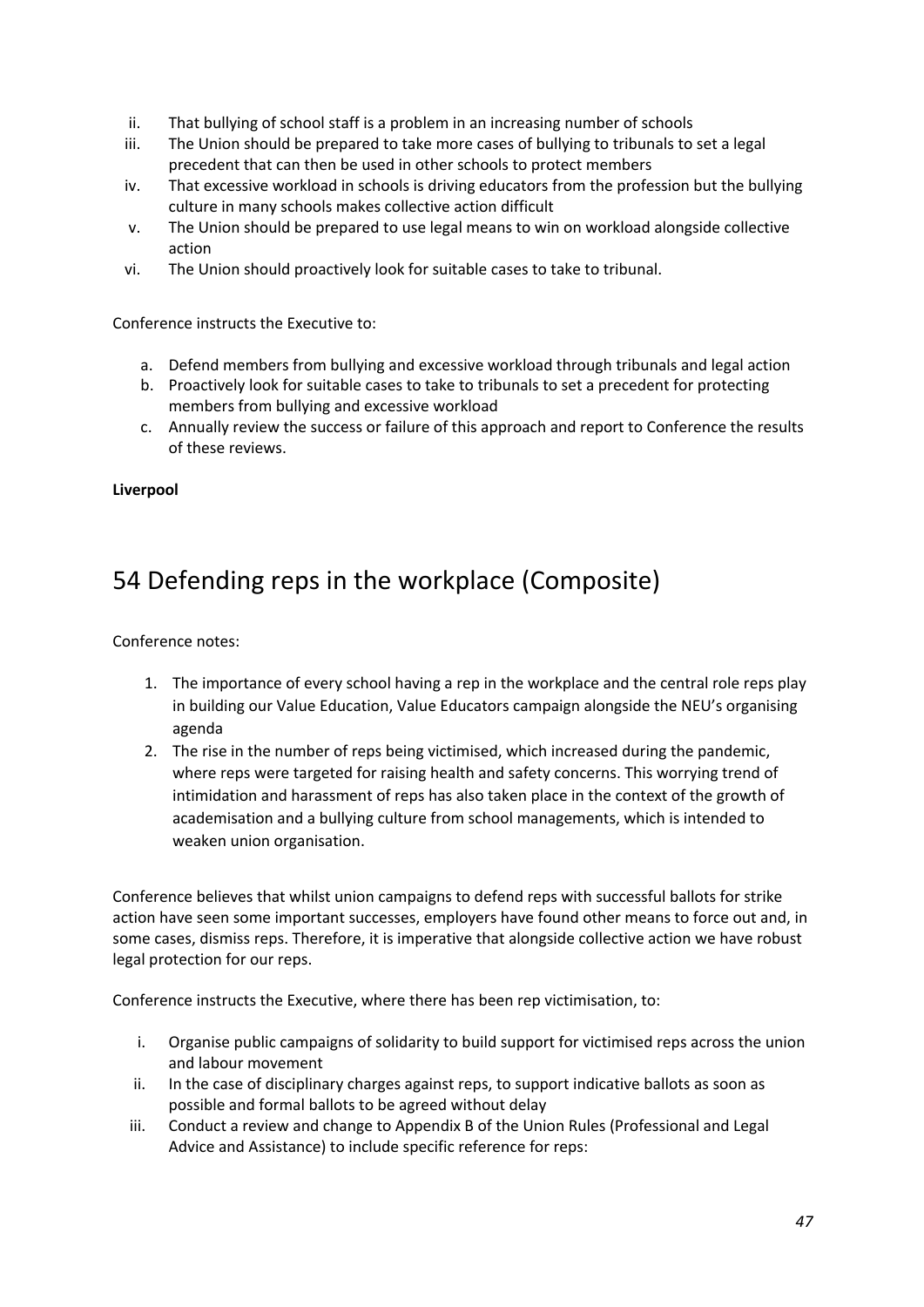- a. Early consultation virtual/ in-person meeting with a solicitor to build a case for an Employment Tribunal
- b. A review of the use of settlement agreements and Non-Disclosure Agreements to resolve cases before investigating in full a legal challenge to the victimisation

### **Greenwich; Kirklees; Isle of Wight; Sefton; City of Leicester; Fylde and Wyre; Newham**

## 55 Violence against staff in schools

### Conference notes:

- 1. The DfE states 'Teachers should in no circumstances be subject to abuse simply for doing their jobs.'
- 2. Assaults in schools have risen 72% in four years
- 3. Police forces are receiving approximately 28,000 calls from schools to help deal with violence
- 4. Support staff can be particularly vulnerable in schools where respect for all staff is not taught
- 5. Support staff can also be vulnerable to being left to deal with students in crisis, often without adequate training
- 6. Staff are often left unprepared when a dangerous situation arises due to improper planning, a lack of risk assessment or lack of training.

Yet Conference believes:

- i. Violence, aggression, intimidation and verbal abuse against staff in schools has become more and more common. In the past twelve months the 'new normal' of Covid 19 has increased the risks staff have to face
- ii. The current guidance for dealing with violence in school does not go far enough to support staff in difficult situations. They are being asked to accept incidents for 'the good of the pupil'. It can also lead to staff being put in a position where they still have to teach a pupil who has abused them.

Conference instructs the Executive to:

- a. Review current guidance for supporting staff in schools with violent pupils, including how risk assessments can be used as an important supportive tool
- b. Provide training for all school reps on how to support staff in schools where pupil violence is a problem
- c. Launch a campaign to say that violence and abuse are not acceptable in our schools and produce resources around this to support members
- d. Support any member who requests help following an incident of violence or abuse against them in school up to and including strike action where this is not dealt with appropriately
- e. Create model policies for schools to use when updating their own in school policies.

### **Kirklees; Oldham**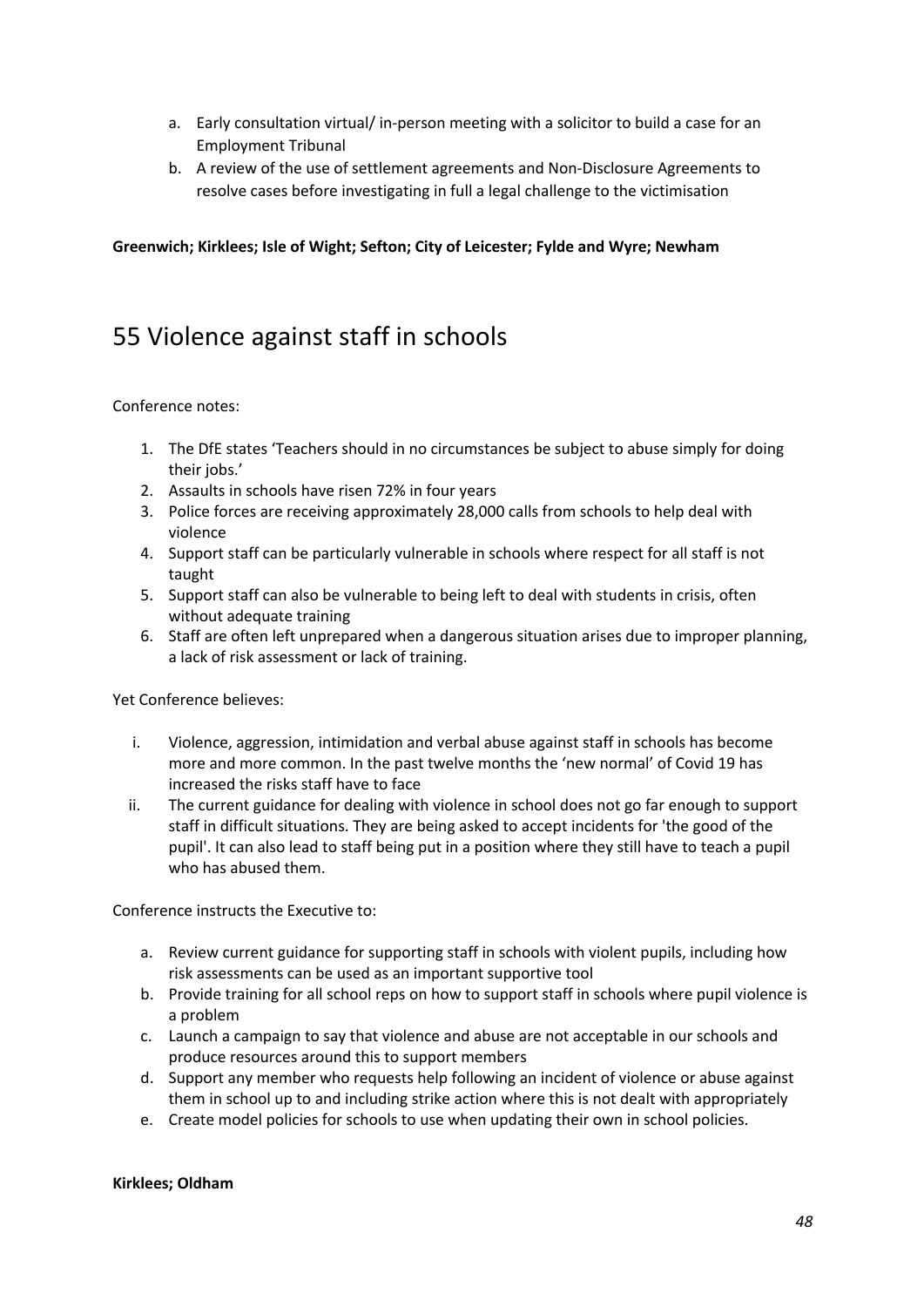## Union strength

## 56 Building professional unity

Conference believes that the pandemic has shown the benefits that greater unity would bring to improving the working conditions of education staff and the education of our children. Through joint statements and actions, we have forced the Government to U-turn on more than one occasion. Further, the unions working together are now promoting initiatives to improve health and safety conditions in schools as well as the manner that education is delivered.

Conference agrees that the Union needs to take action without delay to strengthen our forces against the enemies of comprehensive state education.

To this end Conference instructs the Executive to:

- 1. Seek joint education union positions, statements and actions regarding assessment and exams, Ofsted, pay for teachers and support staff, performance management, classroom observations, workload and other key areas related to schools and colleges wherever possible
- 2. Use social media to help ensure these joint positions are widely disseminated to and understood by union members, the general public, education pressure groups and relevant organisations to seek further support
- 3. Lobby the Government, and campaign on any shared positions and statements to secure gains and improvements for teachers, support staff and lecturers and to improve the education experience for children
- 4. Work with pressure groups such as the Anti Academy Alliance, cross union pressure groups, education groups and organisations and any political party to look at creating a new education system free from private control that is run by democratically accountable local education authorities
- 5. Approach our sister education unions for on or off the record discussions focussing on how we can co-operate more closely and build towards further professional unity.

### **Brent; Norfolk; Newcastle-upon-Tyne**

## 57 Mental health of caseworkers (Composite)

Conference notes that the Union prides itself on being member-led. Central to this are the district and branch officers who, on a daily basis, deal with sensitive individual casework. In addition to supporting professional concerns, they must often also provide a listening ear for the very distressing personal circumstances of members. This has an impact on their mental health and wellbeing.

Conference further notes that:

1. At present, there are no structured systems for monitoring officers' wellbeing or means for them to seek support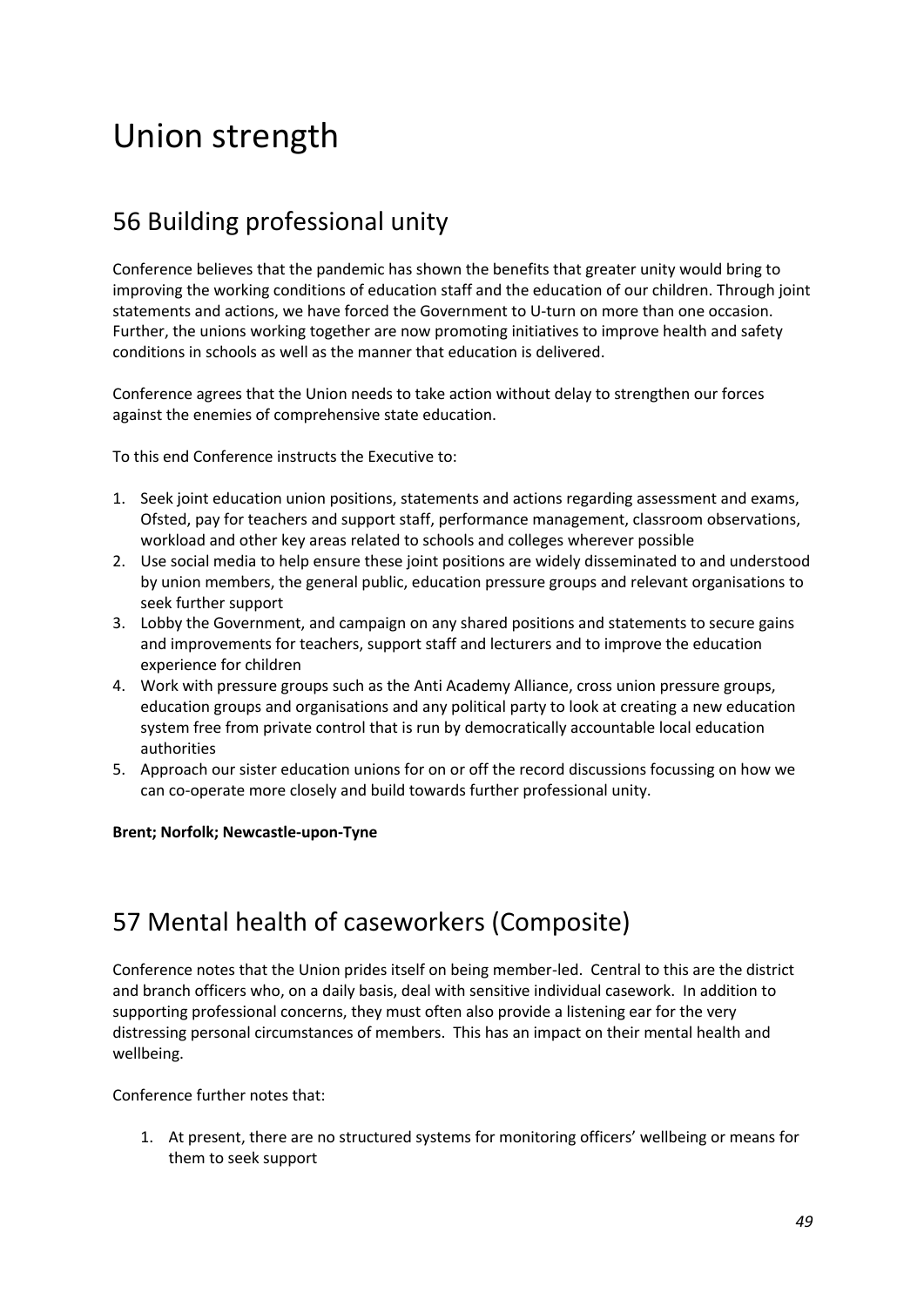- 2. As the majority of branch and district officers are seconded staff from schools and other educational establishments, it is not possible for them to seek support on these issues from their line managers due to the need for confidentiality
- 3. Whilst the Union does provide some guidance on officers' well-being when dealing with casework, it is very limited.

Conference instructs the Executive to:

- i. Survey branch and district officers to evaluate the amount and type of support they would find beneficial
- ii. Develop and review officer training to include strategies for responding to the emotional needs of members
- iii. Develop and review officer training to include strategies for protecting their own mental health and wellbeing
- iv. Work to establish networks and forums in the Union, through which branch and district officers can seek support for their well-being and discuss casework confidentially.

### **Haringey; North Yorkshire; Isle of Wight; Staffordshire; Somerset; Lincolnshire; Portsmouth; City of Preston**

## 58 Learning the lessons of Covid in schools and colleges – not gone, not forgotten

Conference notes that tens of thousands of people died needlessly in Britain because of the Government's mismanagement of the Covid epidemic. Many became ill or passed on illness to vulnerable people because schools were not closed when they should have been or were not required to take precautions when scientists were calling for them.

Conference thanks the school staff, school leaders, local authorities and trusts who did their best to protect their pupils and communities from the pandemic, often going beyond the Government's inadequate advice to do so. They saved lives.

The Union has done its duty and tried to protect its members and the communities that they work in from the Government's reckless actions. This work will not be finished until the spread of Covid is eliminated from schools.

As a campaigning and a learning organisation, we have to understand where what we have done has been a success and where it can be improved on.

Conference therefore instructs the Executive to:

- 1. Prioritise work on issues such as ventilation and adequate space in schools to make them safer environments
- 2. Campaign to get the funding that education needs, not just for catch-up work but also to put back the money stolen from teachers and support staff pay and from the day-to-day running costs of schools.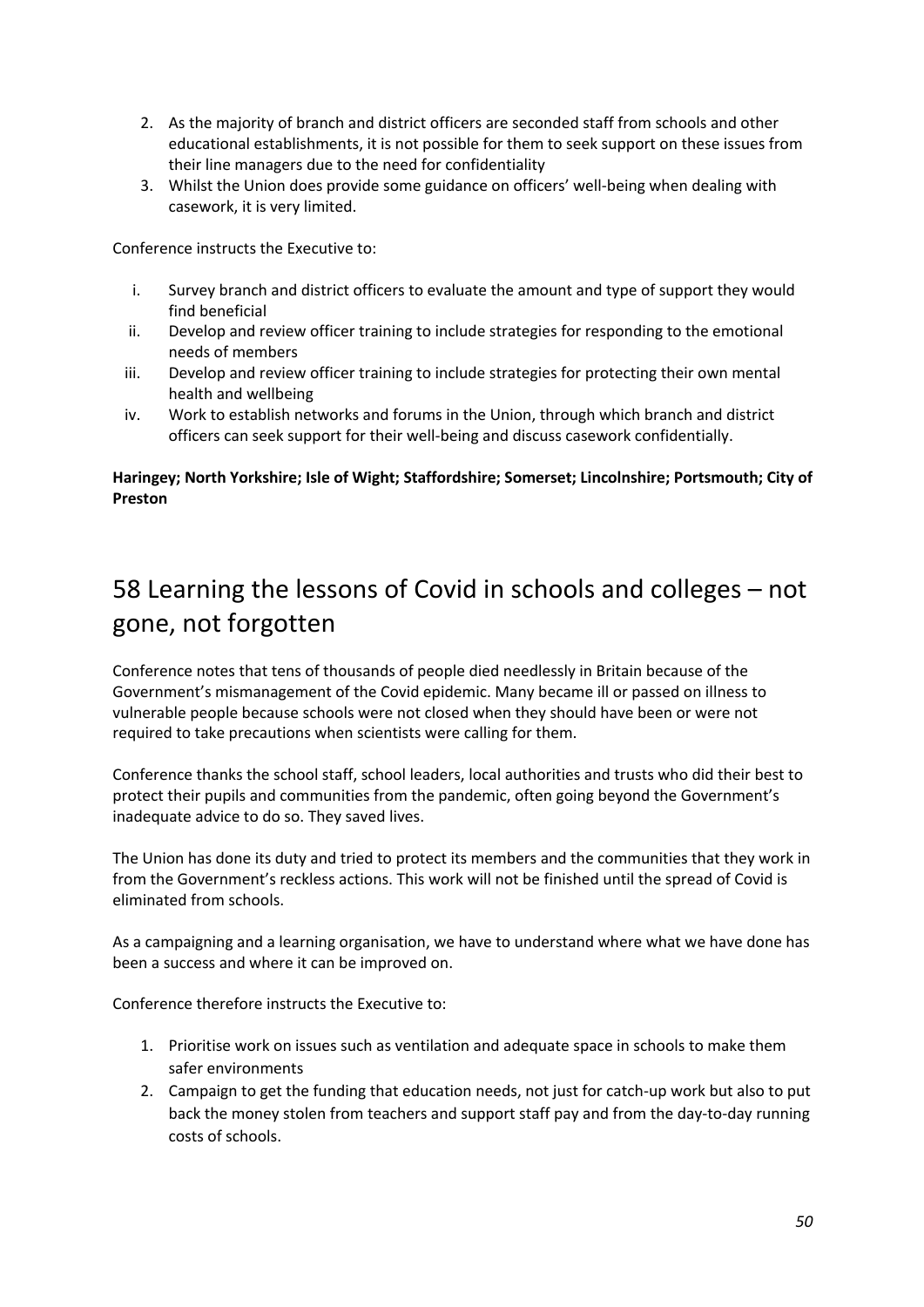- 3. Produce a report on the Union's work during the pandemic examining its implications for the use of industrial action, campaigning, organising and the priority given to health and safety throughout union activity
- 4. Create a memorial to all educators who died and recognise those whose health was undermined by working during the pandemic.

**Kirklees; Bradford; Fylde and Wyre**

## 59 A different school is possible – making it happen

Conference believes that innovation and creative ideas coming bottom up from school staff have played a crucial role during the pandemic crisis and have helped demonstrate further that there are other and better ways to run schools and education.

Conference notes that many Union policies and motions centre around a different approach to education on the ways schools should be run, the way teachers and pupils should be involved in education, the ways the curriculum and assessment can be organised, and the ways accountability can be handled, both for individual staff, and for the democratic accountability of the school system. Essentially, they all question the present strange hybrid of centralised control and local market competition, with high stakes testing and distorting inspection regimes.

Conference instructs the Executive to:

- 1. To build on this with a 'Reimagining Schools and Education Year' running from September 2022 to July 2023. This can involve discussions at school level, local, regional, national and possibly international conferences, discussion papers, web-based meeting and webinars, and any other suitable means. Most importantly Union members and others with direct involvement and understanding in education must be involved to gather views and ideas, bottom up, both on what changes are needed, and how we can make change happen
- 2. To present to Conference 2023 a Memorandum on Progress and Priorities that would then be used to sharpen the focus on further developments and initiatives. This would include proposals for next steps which could be amended, as necessary
- 3. Subject to decisions at Conference 2023 and further inputs from the Reimagining Year, to then develop a strategy so that the Union from September 2023, and with the full involvement of our members and allies, can campaign for the re-imagined education system we want to see, and turn our ideas into reality.

**Kirklees; Fylde and Wyre**

## 60 Multi academy trusts (Composite)

Conference welcomes:

1. The efforts the union is making to adapt its structures to organise across MATs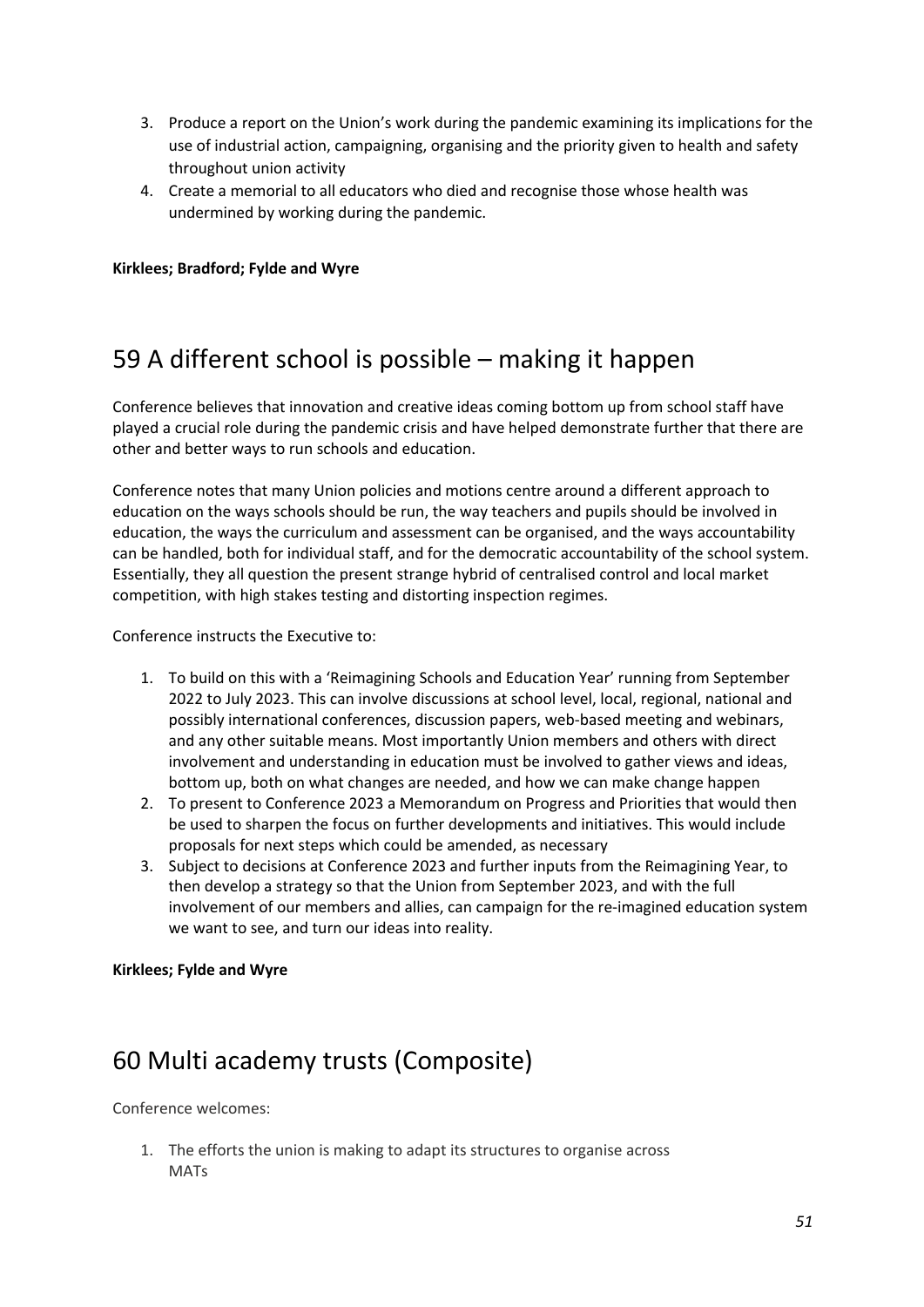- 2. The policy passed at Labour Party conference 2020 which stated: 'that in Government, the Labour Party will bring all schools back under local democratic control including academy and Multi Academy Trusts. Therefore proposals to wind up MATs and turn over control and management of schools to local democratically controlled structures should be developed urgently.'
- 3. The continued campaigning by the Union and parents' groups to stop further academisations.

Conference believes:

- i. That organising workers in academies is not counterposed to fighting to get them returned to local democratic control.
- ii. That organising workers in academies is best done by lay-reps, ideally with facility time, in those academies
- iii. That there is an opportunity raised by Labour's discussion on a National Education Service to end the fragmentation and privatisation of education.

Conference instructs the Executive to:

- a. Ensure the Union gives maximum support to set up lay-led structures within MATs and academies
- b. Continue to prioritise the fight against further academisations
- c. Campaign and lobby for the end of academisation and the return of all schools to local democratic control, through elected local authorities.

### **Southwark; Newham**

## 61 Value Education, Value Educators (Composite)

Conference reaffirms its strategic focus on building the union from the bottom-up.

Conference believes that:

- 1. Strong, active workplaces and local organisation is key to building an effective campaigning union, that is able to win with members
- 2. Engaging members in our campaigns and activities is vital to winning our major political campaigns and winning gains in workplaces
- 3. Visible and effective organising, through robust negotiations across workplaces will help the Union address issues around recruitment and retention of members
- 4. For the Union to continue to grow and be relevant to members we must work together across all levels of the Union to develop a disciplined and coherent strategy on Organising to Win.

Conference notes the recruitment, organising and bargaining gains achieved during the pandemic. Clear union-wide messaging, high quality resources and targeted use of technology enabled rep-led workplace organising, backed by local rep networking, that spread success from workplace to workplace, across MATs and branches. This approach shows how we can win as a union on other campaigns, particularly workload and pay work and its imperative to consolidate these gains postpandemic.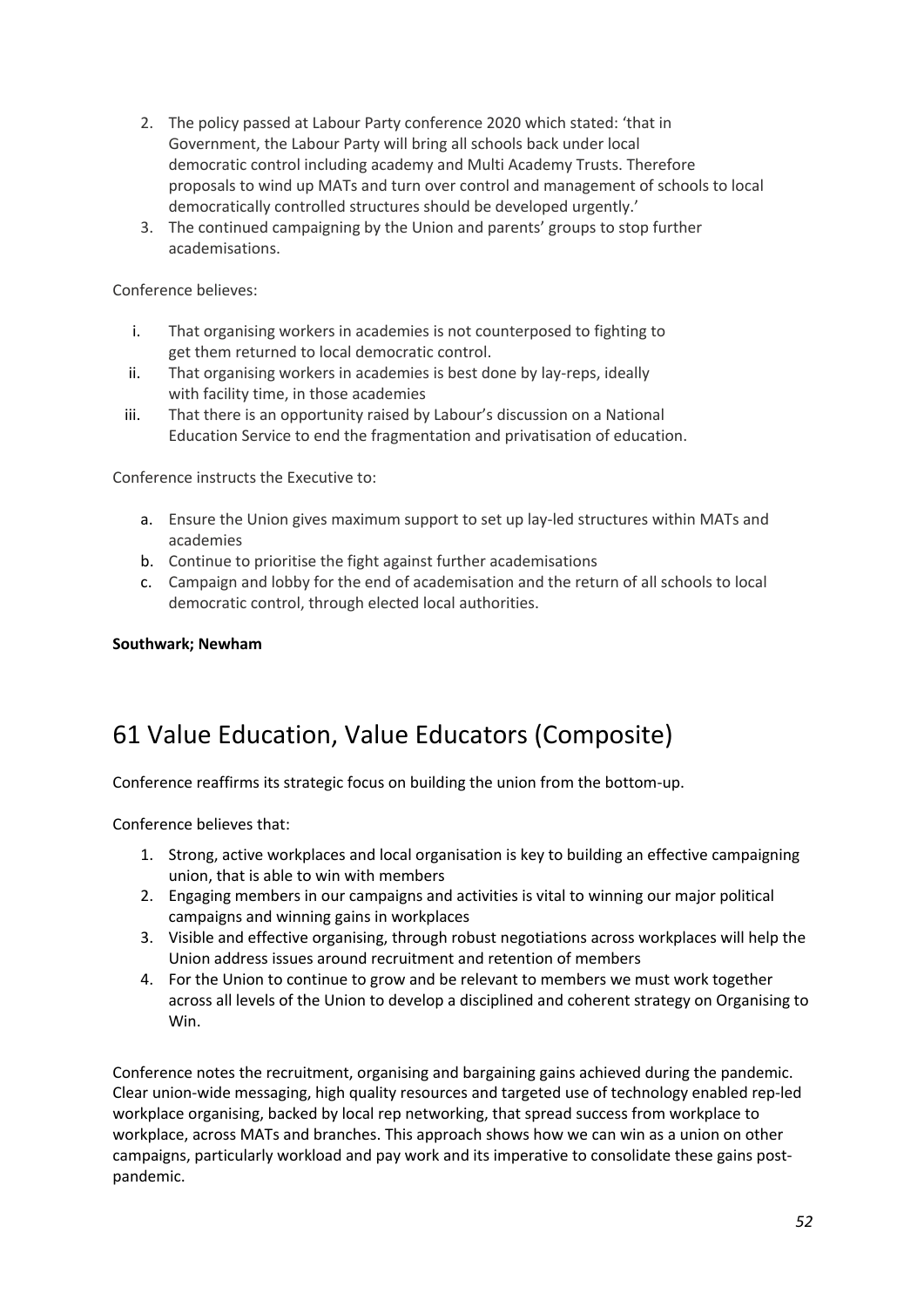Conference endorses the relentless focus on the workplace embodied by the Value Education, Value Educators (VE:VE) and notes that it launched with resources empowering reps and districts to negotiate tangible workplace wins that address destructive workload. As districts, reps and members bargain successfully to re-think in-school accountability they boost professional autonomy and enhance collective agency to bargain around pedagogy, curriculum and assessment as well as fair pay progression, directed time and flexible working. For VE:VE, every issue can be a union issue.

Conference reaffirms that strengthening workplace and local organisation will depend on a coherent union-wide focus on growing membership, boosting rep density, developing branch and district rep networks, and training and supporting reps to engage confidently and represent members, build activist teams and bargain robustly with their school and college employers.

Conference urges the Executive to roll-out Value Education, Value Educators to deliver material gains in workplaces, MATs, branches and districts, and particularly to support districts and branches to:

- i. Develop detailed organising plans to build strong union groups, grow membership and boost rep density within and across every workplace
- ii. Recruit and train a growing body of reps to deliver these plans in the workplace
- iii. Establish and support local, regional and national rep networks that scale-up wins, exchange best practice and build a movement for educators to re-build their professional agency
- iv. Engage members in our national campaigns to shape the future of education.

Conference also notes the impact branches and districts have in mobilising, organising and energising our workplace reps with 48% of reps more likely to undertake actions if they had attended a local campaign briefing.

Conference instructs the Executive to:

- a. Continue to develop the Value Education, Value Educators strategy with the aim of targeting material gains in workplaces and across branches and MATs
- b. Work with districts and branches to develop detailed organising plans around this strategy, including production of materials to support bargaining at school, LA and MAT level
- c. Support local districts and branches to develop plans to recruit, train and develop a new army of NEU Reps, aiming to build strong union groups that can make gains together
- d. Work with local officers to secure pooled arrangements for facility time and recognition agreements with MATs
- e. Work with local officers and Reps to develop a strategy to recruit new members to the Union and engage them in campaigns and activity
- f. Continue to develop the Union's own technology to provide tools that help communicate, mobilise and organise members/reps as well as our branch and district officers.

### **Croydon; Denbighshire; Vale of Glamorgan; Tower Hamlets and the City; Norfolk; Executive**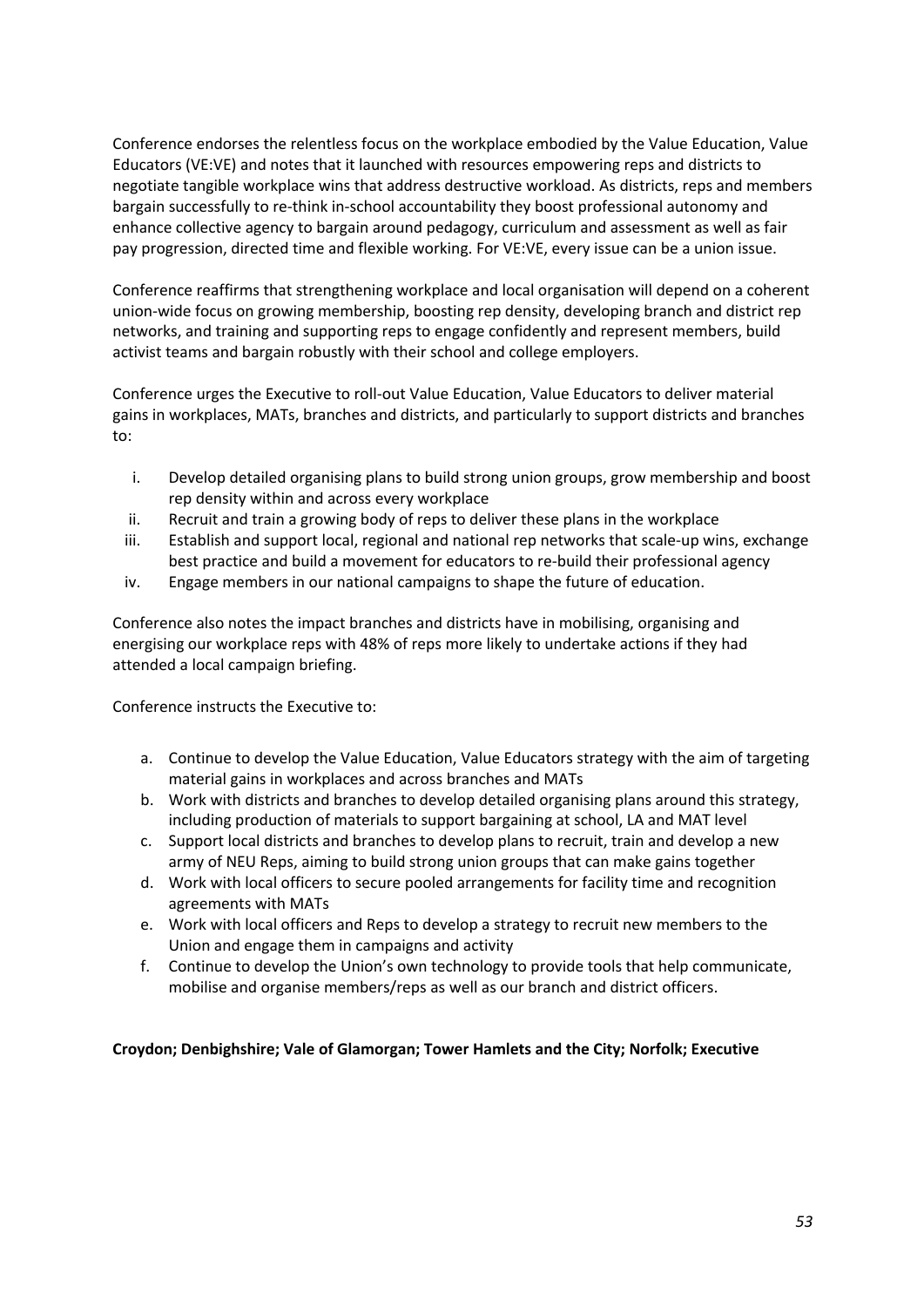## 62 Recruitment of support staff members working in the independent sector

Conference notes:

- 1. There are restrictions around recruiting support staff members employed in the state sector but these restrictions do not apply in the independent sector
- 2. The Union can recruit anyone who is employed in the independent sector
- 3. This is an area where we can grow the overall membership numbers of support staff quickly.
- 4. Increased membership in independent sector establishments gives the Union greater bargaining power.

Conference instructs the Executive to produce recruitment materials specifically aimed at recruiting support staff members in the independent sector.

### **Newcastle-upon-Tyne**

## 63 Equal representation of women at regional and Wales council

Conference notes that:

- 1. The union is currently discussing and debating the under representation of women across all fora and is considering several changes to begin to address this imbalance
- 2. Regional and Wales council have no rules in place to facilitate women's participation and engagement
- 3. Some regional/Wales councils have never had a female chair
- 4. In some regional councils all three officer positions are occupied by men despite very capable women running for those positions over the last few years.

Conference instructs the Executive to ensure that:

- i. Based on the percentage of women in our union, 2 out of the 3 officer positions at Regional and Wales councils should always be occupied by women
- ii. If the chair is male, then the vice chair position should automatically be occupied by a woman
- iii. Delegations to Regional and Wales councils should consist of at least 50% women, wherever possible.

### **Nottinghamshire**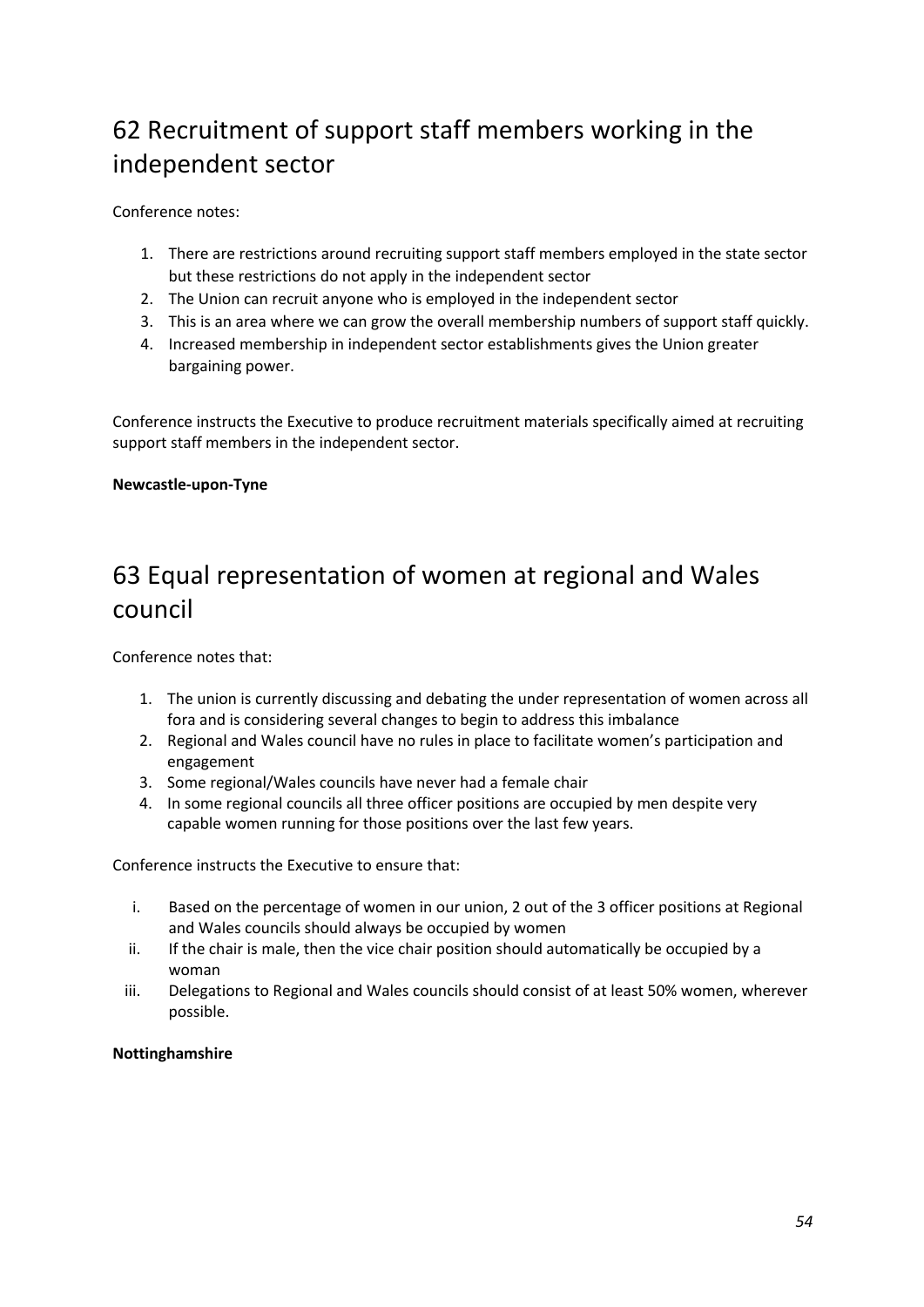## 64 Scrap the NAHT/NEU agreement on avoidance of disputes

Conference notes:

- 1. The agreement between the NAHT and the NEU entitled Avoidance of Disputes
- 2. That the agreement includes a commitment that, if it is enacted in any dispute, 'NAHT and NEU paid officials will.... seek to agree status quo ante' and 'a cooling off period' with no clear written requirement to get the agreement of members, workplace reps or lay officers to this course of action.

Conference believes that this agreement is:

- i. Of much more benefit to the NAHT than to members of the NEU. In practice it can make it even more difficult for our members, even where their support for collective action is overwhelming, to effectively challenge unreasonable practices by a head teacher
- ii. Not consistent with our commitment to be a lay-led Union.

Conference instructs the Executive to write to the NAHT to inform them that, on the basis of a Conference decision, the NEU is withdrawing from the agreement with immediate effect.

### **Nottinghamshire**

## 65 Representation of support staff

Conference notes that:

- 1. The support staff membership of the Union has grown substantially over the last two years and is now at around 50,000 members, more than 10% of our membership
- 2. The Union does not currently have recognition and bargaining rights in respect of representing support staff with most employers
- 3. In 2017 the relevant sections of the Union and the Joint Executive Council approved an undertaking that, with regard to publicly funded schools, the Union will not actively or knowingly recruit support staff, and will not seek recognition and negotiating rights for support staff
- 4. Union density for support staff is substantially lower than for teachers.

Conference believes that:

- i. There can be no second-class citizens or categories of membership in the Union
- ii. The significant numbers of new support staff members since the creation of the Union have been attracted by the prospect of education workers organising and campaigning together in the fourth largest union in the UK, and particularly by the Union's active and high-profile campaigning on Covid safety for schools, colleges and other education settings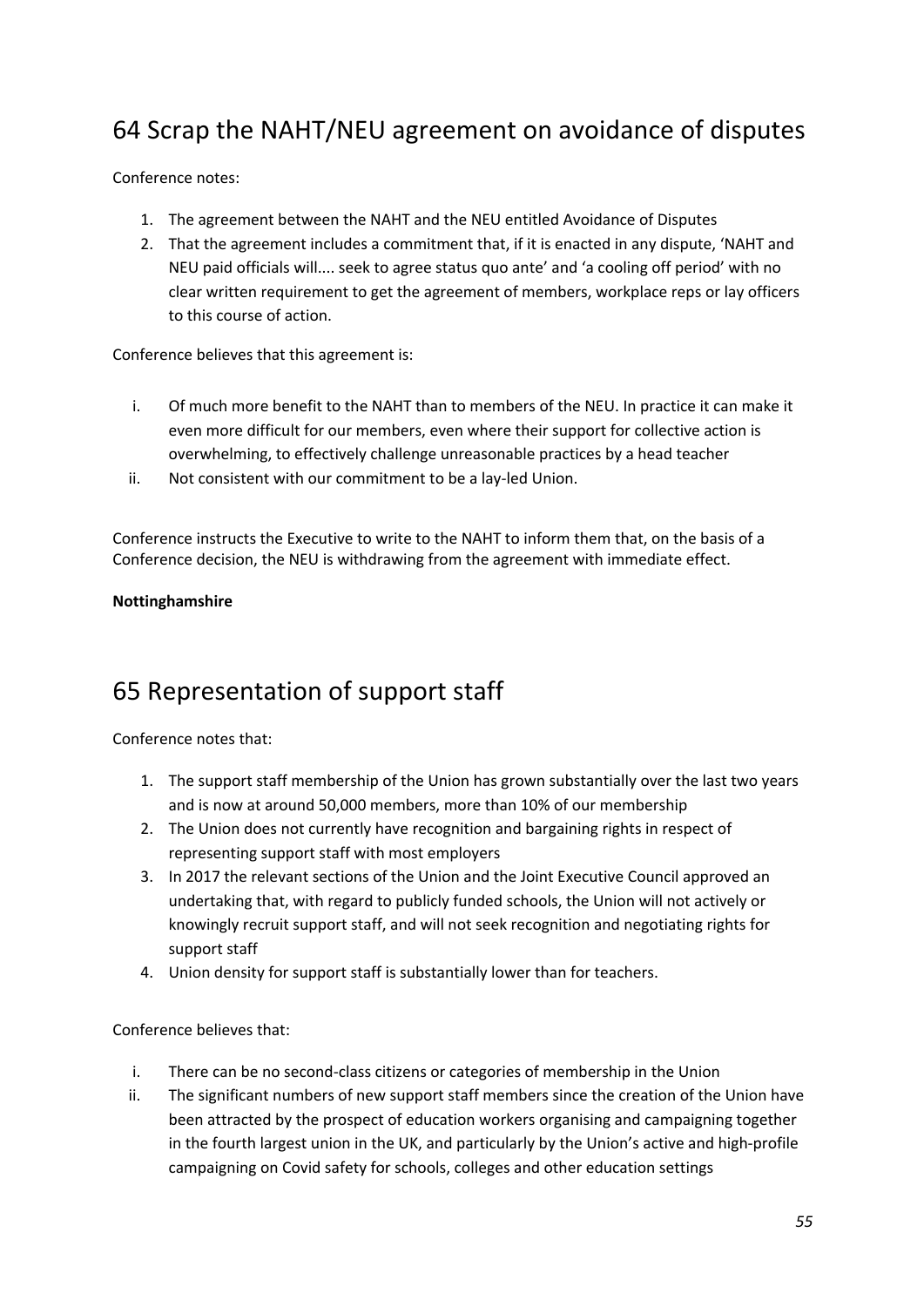iii. We cannot deliver properly on the potential of the Union as long as we refuse to fully represent a significant section of our membership.

Conference instructs the Executive to:

- a. Seek, at the earliest opportunity, recognition and negotiating rights in respect of our support staff members
- b. Liaise with the existing unions representing support staff to make clear our desire to work with them, to strengthen union density and effectiveness among support staff
- c. End the undertaking not to recruit support staff actively or knowingly.

### **Nottinghamshire; Newham**

## 66 Supply staff

Conference notes with concern that:

- 1. The past year has seen a continuing decline in both wages and terms and conditions for supply teachers, to the point of a looming crisis
- 2. Supply activists are increasingly having to plug gaps created by a lack in the Union of both the specialist knowledge required and the national negotiating needed in these cases
- 3. Weaknesses have been identified in the Union's present protocols with respect to supply members.

Conference instructs the Executive to:

- i. Ensure the relevant sub-committee urgently reports back to the Executive and the Union's Supply and Home Tutor Organising Forum about the steps that will be taken to ensure full implementation of the two motions passed at the 2021 conference, which were highly relevant to these protocol issues:
	- a. The instruction to the Executive to "oppose the inappropriate use of Non-Disclosure Agreements" (Motion 21, Conference 2021)
	- b. The instruction to the Executive to "implement a programme of staff training with the aim of having supply specialism in every regional office to support lay officers with supply casework, including building bargaining/negotiating relationships with supply agencies" (Amendment 13.1, Conference 2021).

In light of the increasing workload and demands in this area, Conference further instructs the Executive to:

- ii. Seek innovative, dynamic and modern ways to represent members working in the supply sector
- iii. Seek advice on these matters from the supply activists who have been highly successful in making significant successes and gains for supply members.

### **Bradford**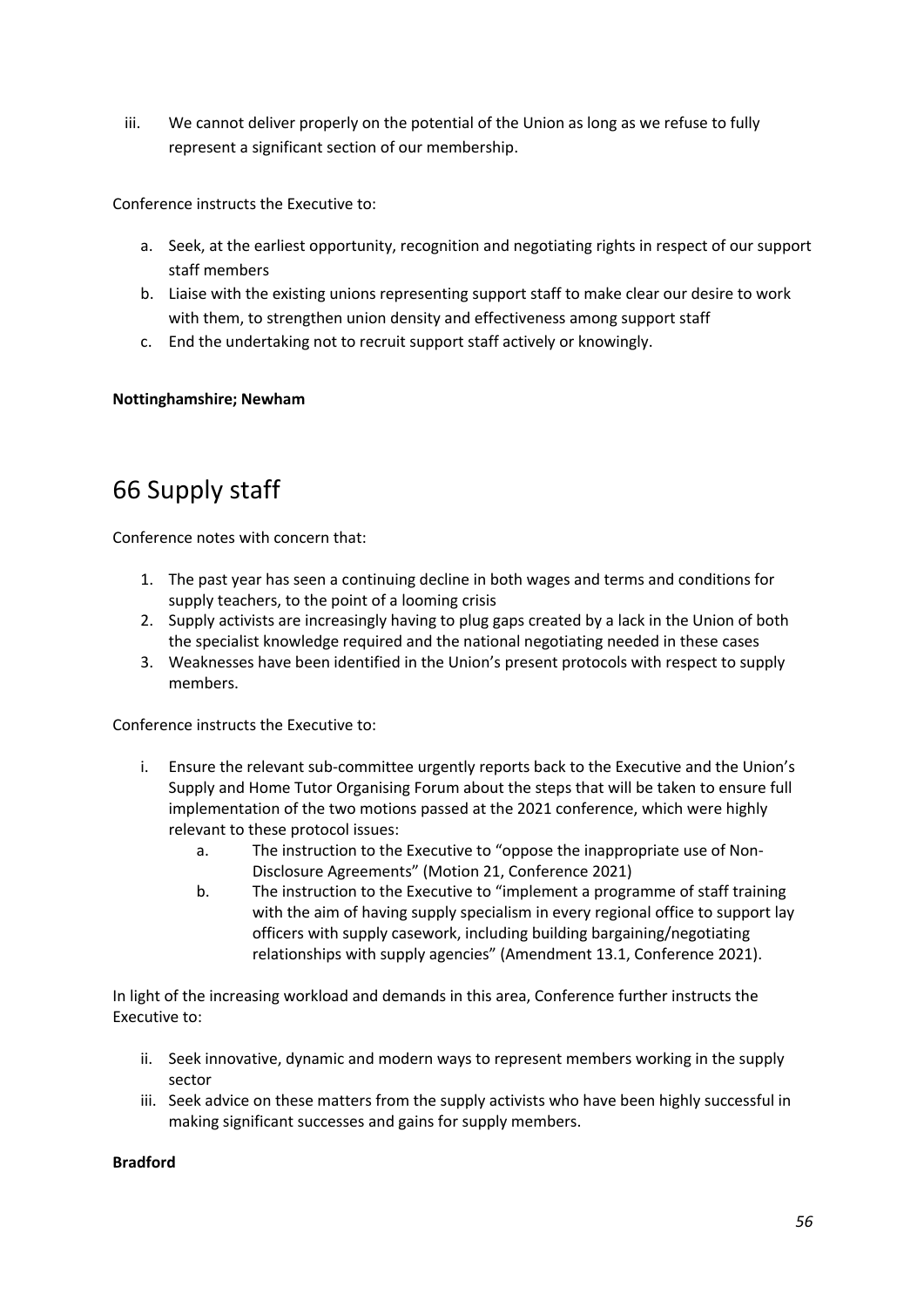## 67 Representing school leaders, allowing school groups to function

Conference notes:

- 1. Headteacher members are able to attend school group meetings
- 2. That they are advised not to attend the entire meeting and that reps are advised to ask them to absent themselves from part of the meeting
- 3. Many good headteacher members do just this
- 4. Some headteacher members refuse to absent themselves from any of the meeting
- 5. That, as the recommendation is only advice, there is little the Union can do if they refuse to leave.

Conference believes:

- i. That school groups cannot function effectively where headteachers are present throughout the meeting
- ii. That the current guidance offered to leadership members and reps is not sufficient, we need clear protocols to cover this
- iii. The vast majority of our leadership members are in the Union for the right reasons. However, there is a small minority that join to hinder the collective functioning of their school groups.

Conference instructs the Executive to investigate urgently, and return to the 2023 Conference with proposals, to ensure leadership members cannot hinder the collective functioning of school groups, whilst safeguarding leadership members' rights to participation and representation.

### **Lewisham**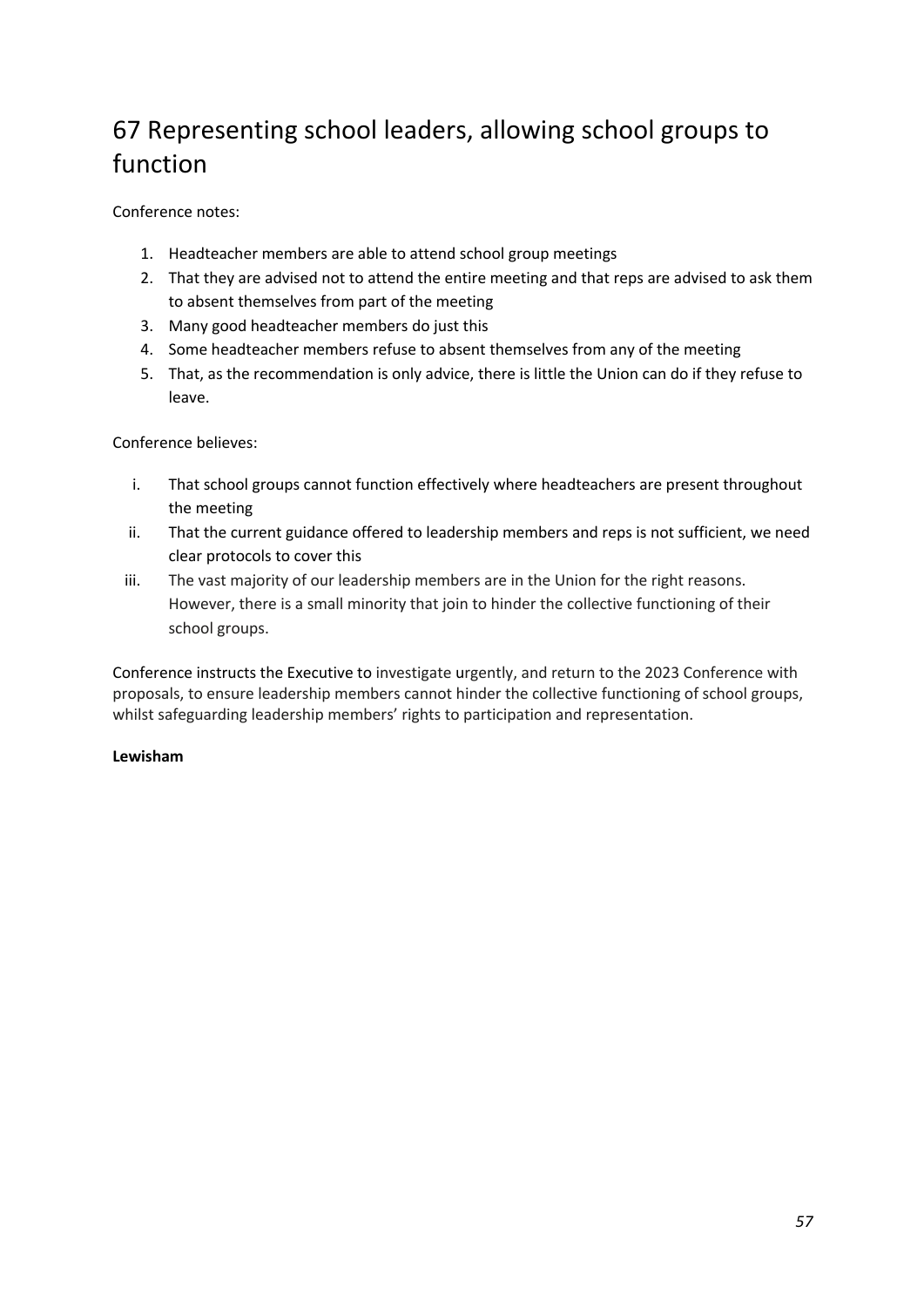## Equality and Sector Conference motions

## For information only

These motions are guaranteed to be part of the final agenda, so districts cannot vote for them as priority motions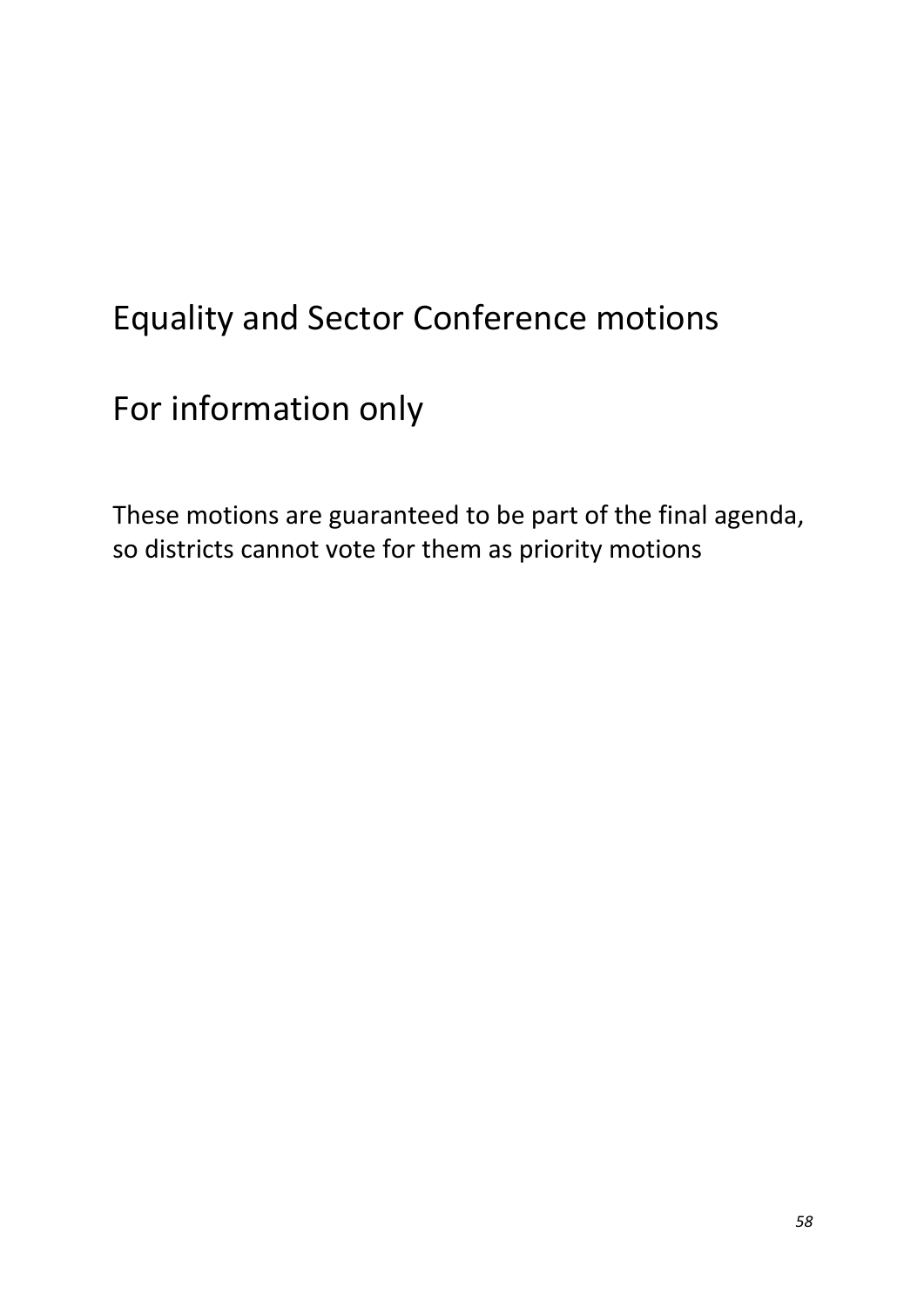## Black educators' conference – Supporting Black Members, Black Lives Matter

Conference is aware that workplace racism has not been eradicated and continues to be enabled by unaccountable management, including those of academy chains.

Conference is alarmed at the number of Black members who continue to bring such matters to the fore, yet feel their concerns are neither taken seriously, nor dealt with appropriately by the employer and, in some cases, the Union.

Conference believes that despite the global mobilisations around Black Lives Matter, workplace racism continues to blight lives, including in educational institutions. Sadly, a number of our members feel let down by the Union in race discrimination cases, in particular being denied legal assistance.

Conference further believes this situation has to be addressed without delay, and that the Union must ensure members facing racism have robust support and representation, including re-evaluating the criteria of our threshold for taking cases to Employment Tribunal.

Conference therefore instructs the Executive to:

- 1. Review and update Union training for all lay and paid officials to ensure they are competent, confident and conversant in dealing with cases of discrimination in all its manifestations
- 2. Review all Union procedures for dealing with cases in which members cite being subject to racial and/or other forms of discrimination
- 3. Establish a new Executive committee/working party to implement and carry out the process outlined above. Its membership to comprise of a minimum of 60% women, at least three representatives from each of our Equality strands including the relevant Constituency seat holders (CSHs). Its brief to include a review of Union policies and practice, with regular updates on its work and progress
- 4. Bring a report to Annual Conference 2023 or 2024 at the latest, with recommendations to ensure that best practice is embedded within all our structures and continues at an operational level.

## Disabled members' conference – Pride and Power for our Disabled Members

Conference notes that despite the Covid pandemic the number of self- identified disabled members in our union has remained stubbornly low, at less than 2% of total membership. (A figure closer to 15% would be more reflective of society in general.) We consider this low figure to be due to several reasons including fear of discriminatory practices by employers, lack of information and sadly negative attitudes to disability held by some individual members themselves.

Conference believes that now is the time to deal with this issue in a positive, empowering way whilst raising the profile of Disability Equality within our Union.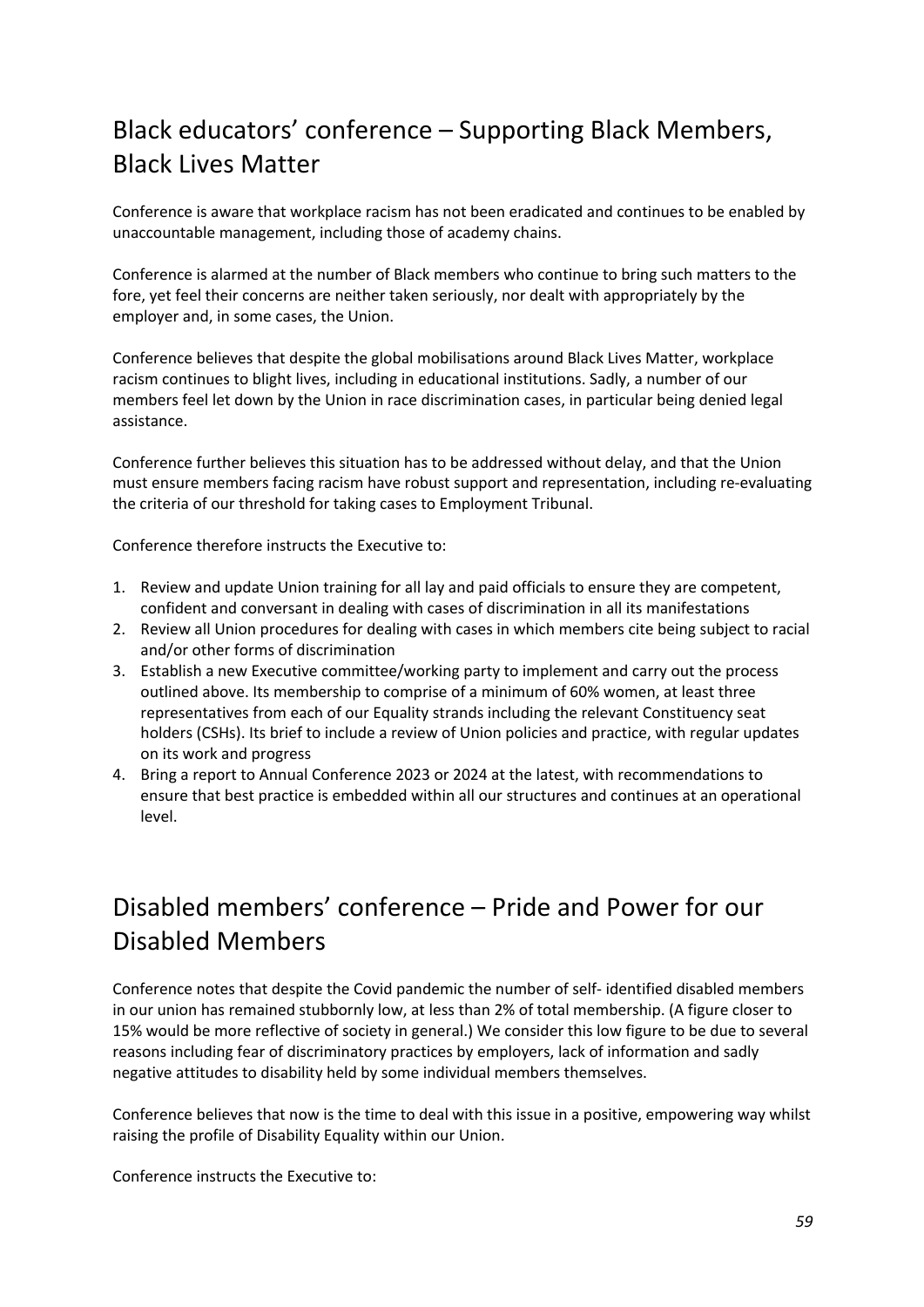- 1. Promote and run a high-profile campaign of self- identification featuring key activists and members of the Disabled Members' Organising Forum
- 2. Organise regional disabled peoples' pride events, like those for LGBT+ and Black members, that clearly illustrate the many talents of disabled people, including those of disabled educators
- 3. Develop rep training to further promote Disability Equality within workplace groups. In addition to encouraging self-identification suggest inclusive adverts for jobs which mention access needs at interview and reasonable adjustments when in post
- 4. Provide upfront training for members regarding identifying to their employer and possible adjustments at work, early on in their contract and well before any crisis point is reached
- 5. Monitor the effect of the actions detailed above in terms of membership numbers and casework involving disabled members or suspected disability related discrimination.

## LGBT+ members' conference – Challenging stereotypes and fighting for liberation

Conference believes that the unchallenged use of stereotyped language leads to homophobic, biphobic and transphobic bullying (HBT), and acceptance of "casual sexism", and it sets back the fight for women's liberation.

Conference notes that the Union's 2017 report, "It's just everywhere" found that "*Sexist language is also interlinked with homophobic bullying".* 

Conference believes that:

- 1. The struggle for LGBT+ liberation and women's liberation are both strengthened by challenging and eradicating harmful stereotypes
- 2. Schools and colleges should be places where staff and students feel safe and are free from bullying and harassment. Unfortunately, this is not always the case.

Conference is alarmed that, in many schools and colleges:

- i. Homophobic, biphobic, transphobic and sexist language are not challenged by staff
- ii. Incidents of HBT bullying, sexism and sexual harassment are not taken seriously or recorded appropriately
- iii. Staff receive no training on challenging HBT or sexist language, and lack confidence to do so, despite wanting to support their LGBT+ students.

Conference is also concerned that:

- a. Many young LGBT+ people are afraid to be open about their identity at school or college as they fear harassment, bullying and attacks from peers
- b. Work done to support LGBT+ students is often left to LGBT+ educators. It is the job of all educators to challenge HBT bullying and to foster an LGBT+ friendly school culture.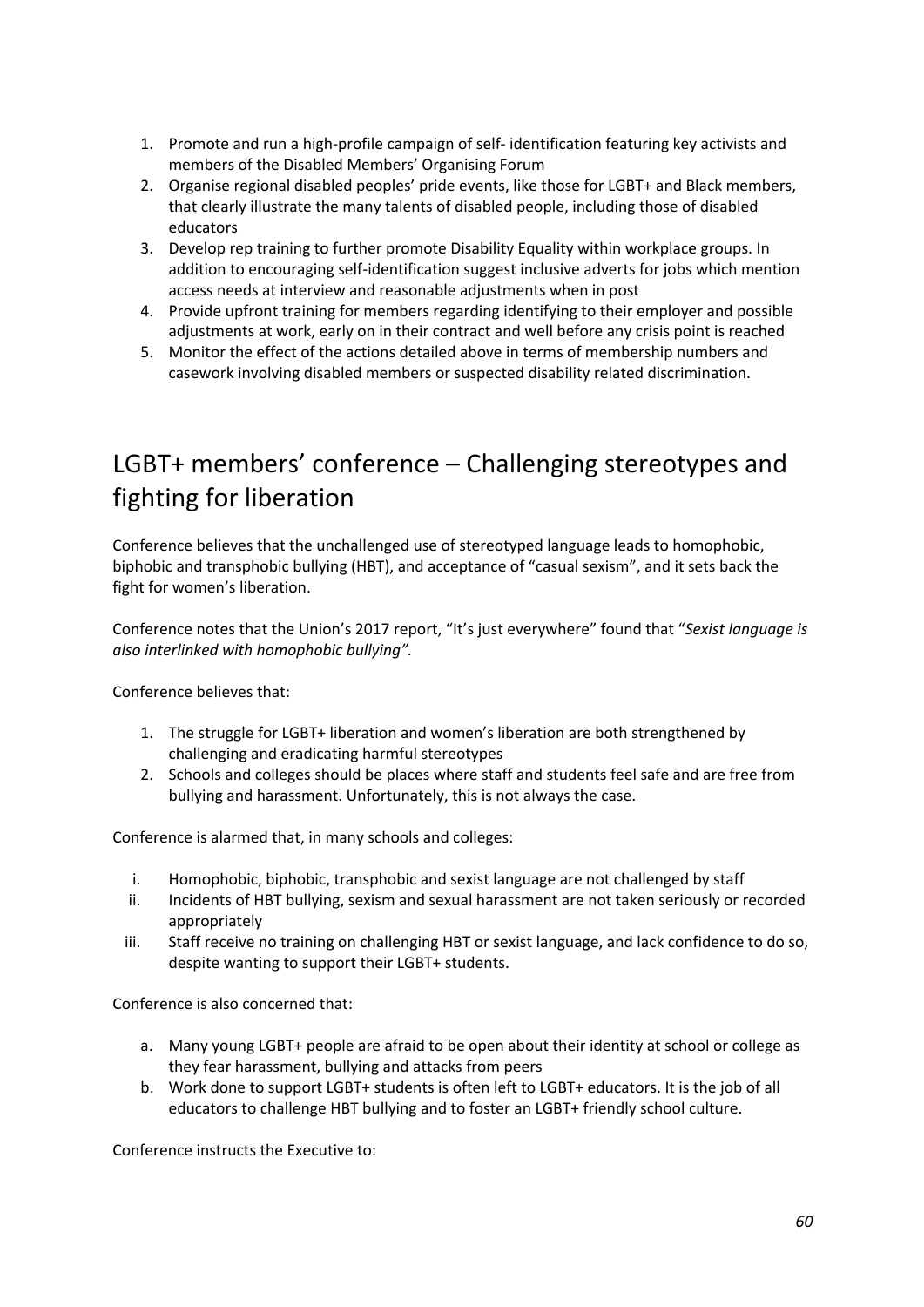- I. Devise a full day's training on challenging sexism and HBT bullying as part of its CPD offer
- II. Encourage members to ask their school or college to provide annual INSET on challenging sexism and HBT bullying and to involve students in designing the training
- III. Ask local authorities how they record and investigate incidents of sexual harassment and HBT bullying in schools and colleges
- IV. Publish a document drawing together examples of best practice of how to set up LGBT+ groups/lunch clubs/Pride Days and spaces where LGBT+ students can feel free to be themselves
- V. Survey members to find out what their school or college has in place to support LGBT+ students.

## Independent Schools conference – Branch structures and casework support for all members

Conference notes that:

- 1. The Union is a large, dynamic, and diverse educational union representing teachers, support staff and leaders in all education sectors
- 2. With our growing reach, we need to ensure that we have the right structures to enable all members, regardless of role, stage, or sector to be properly supported and to play an active role in the union
- 3. Our branch structure is predicated on facility time for state sector teachers. While our core membership is state sector teachers, almost one in four is not. There are no facility time payments for support staff, very little for independent sector members, and difficulties in some academies
- 4. While support is provided for support staff and independent sector members by some branches but more often the district, there is no facility time to pay for this
- 5. Conditions of service, pay, and pensions in independent schools are often very different to those in the state sector, with wide variation across the sector. Local specialist knowledge of the sector is not always there.

The rules of the new union created for Independent Sector Branches are not fit for purpose. There is just one independent sector branch – the Girls Day School Trust – a single owner of 23 schools. Conference believes the union needs to review its branch structure and regional support to ensure that all members are equally supported and encouraged to play an active part in the union.

- i. Conduct a review of the branch structure, to ensure that, regardless of role, stage, or sector, it:
	- a. Is fit for purpose
	- b. Supports members
	- c. Maximises the democratic participation
	- d. Encourages and enables activism
- ii. Conduct a review to ensure that in all Regions, Wales, and Northern Ireland, and for all members, regardless of role, stage, or sector, there is:
	- a. Specialist knowledge and casework support
	- b. Training for activists
	- c. Promotion of activism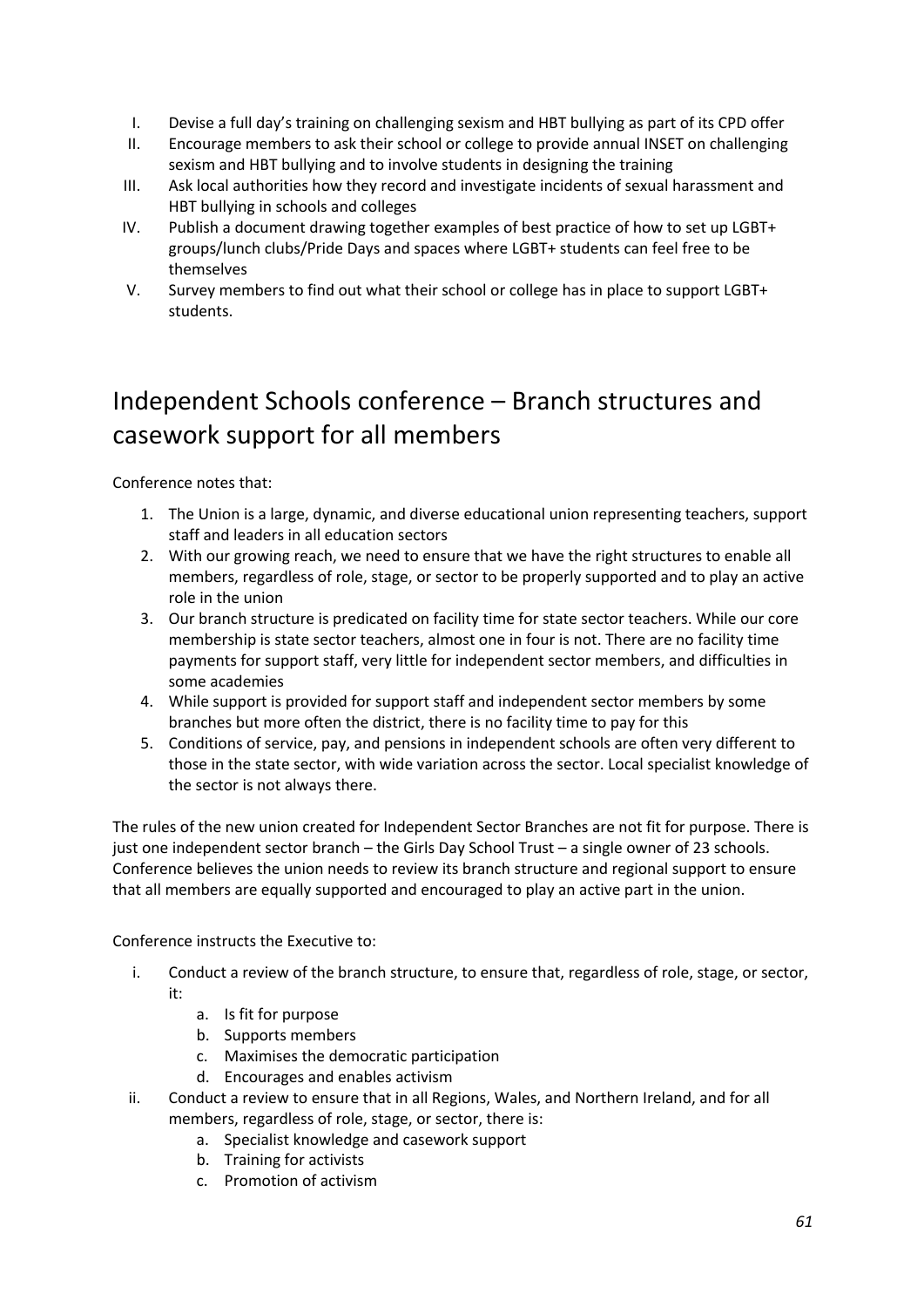d. Inclusive collective campaigns.

## Post-16 conference – Save vocational education, value vocational educators

Conference notes that:

- 1. The Government is swinging an axe over the head of some of the most popular and effective Post-16 qualifications. The announcement to defund Applied General qualifications has been met with bemusement and opposition across the education sector. There has been a short postponement, but the threat remains. BTEC qualifications have long been the best hope for working class students in an education system which is otherwise massively stacked against them
- 2. The Government's strategy of a binary choice between A Levels and T Levels is not appropriate for all students (including adults) who have benefitted from applied vocational qualifications for decades. We need to maintain student choice
- 3. That Post-16 funding remains at skeletal levels. Funding per student is 15% down on 2010 levels. Lecturers' pay in FE colleges is 30% down in real terms on 2009 levels. Pay scales in the Sixth Form College Association (SFCA) Red Book have recovered parity with schoolteachers, as a result of strike action two years ago. However, elsewhere, poor pay and conditions reflect fragmentation on both the employers' and union sides. In recent years only 30% of FE colleges have implemented Association of Colleges (AoC)-negotiated pay deals.

Conference instructs the Executive to:

- a. Continue to take a lead in the national campaign to save Applied General qualifications. This is vital for every college and should involve staff, students and the public. In a minority of colleges, it is an emergency issue already as local managements press ahead with pilot schemes to dismantle Applied Generals. The Executive should work to build a detailed picture of the battlefield in order to direct resources to fight these advanced attacks
- b. Work with other unions to press the AoC to pressure individual colleges to respect pay deals done in their name
- c. Prepare the ground to build resistance, and where possible disputes, in those colleges which refuse to respect AoC pay deals
- d. Campaign for a national contract across FE colleges to end the era of fragmentation and establish a meaningful environment for collective bargaining.

## Support Staff conference – Fighting for support staff

Conference notes:

- 1. Support Staff membership is currently around 50,000 members
- 2. Our lowest paid colleagues (eg, cleaners and kitchen staff) are disproportionately outsourced with most paid at, or barely above, minimum wage
- 3. Support Staff have suffered more than 5 years of austerity pay freezes, compounded by rising prices and bills
- 4. Support staff lack nationally standard pay, terms and conditions
- 5. School cuts disproportionately impact support staff, resulting in pay cuts and redundancies.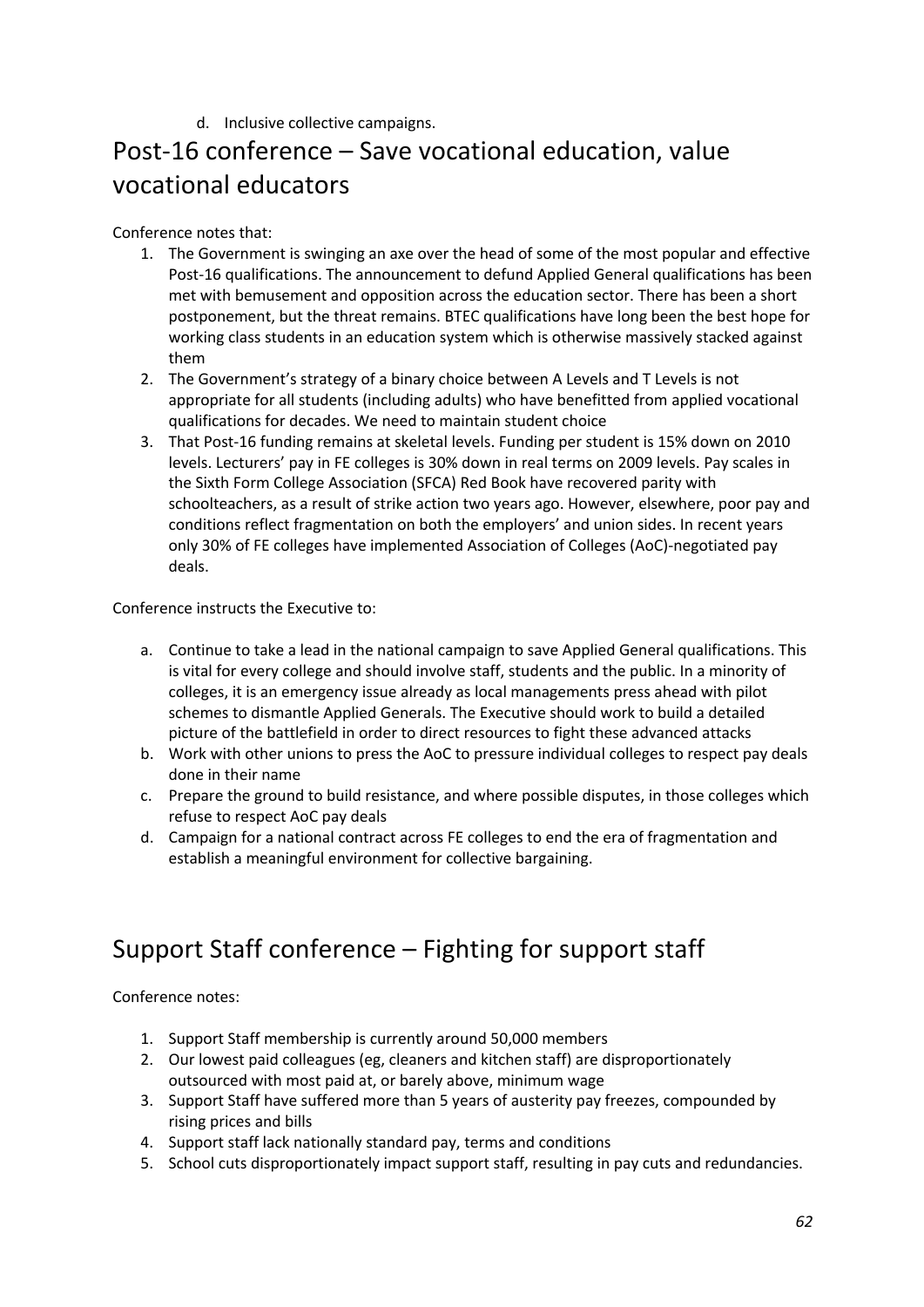- 6. Although including all grades of education workers, the Union is still often viewed, internally and externally, as a "teachers' union"
- 7. Over 900,000 support staff are employed in state schools the majority are not in any union.

Conference believes:

- i. We must be a union for all education workers, including support staff
- ii. Urgent action is needed to reverse the deterioration in support staff pay, terms and conditions
- iii. Winning a significant pay rise requires ongoing, energetic, united campaigning by all support staff unions, including willingness to take action
- iv. We must encourage more support staff members to stand for Union positions as reps, officers, for national councils, forums, and the Executive
- v. The undertaking not to recruit support staff actively or knowingly, whilst not preventing growth in our support staff membership, is a considerable hindrance to our organising and unionising efforts.

- a. Approach other education unions seeking jointly organised campaigning on support staff issues to:
	- I. increase union density in workplaces and end the undertaking not to recruit support staff actively or knowingly
	- II. win a 10% pay increase
	- III. reinstate the School Support Staff Negotiating Body.
- b. Consult relevant members over support staff pay offers, including consultative ballots and official ballots for action
- c. Campaign for the real Living Wage to apply to all workers in education settings, providing campaign materials and support to Districts and Branches to pursue this demand
- d. Campaign to end outsourcing in education settings in-house employment for all workers
- e. Campaign for increased numbers of support staff required for effective SEND provision.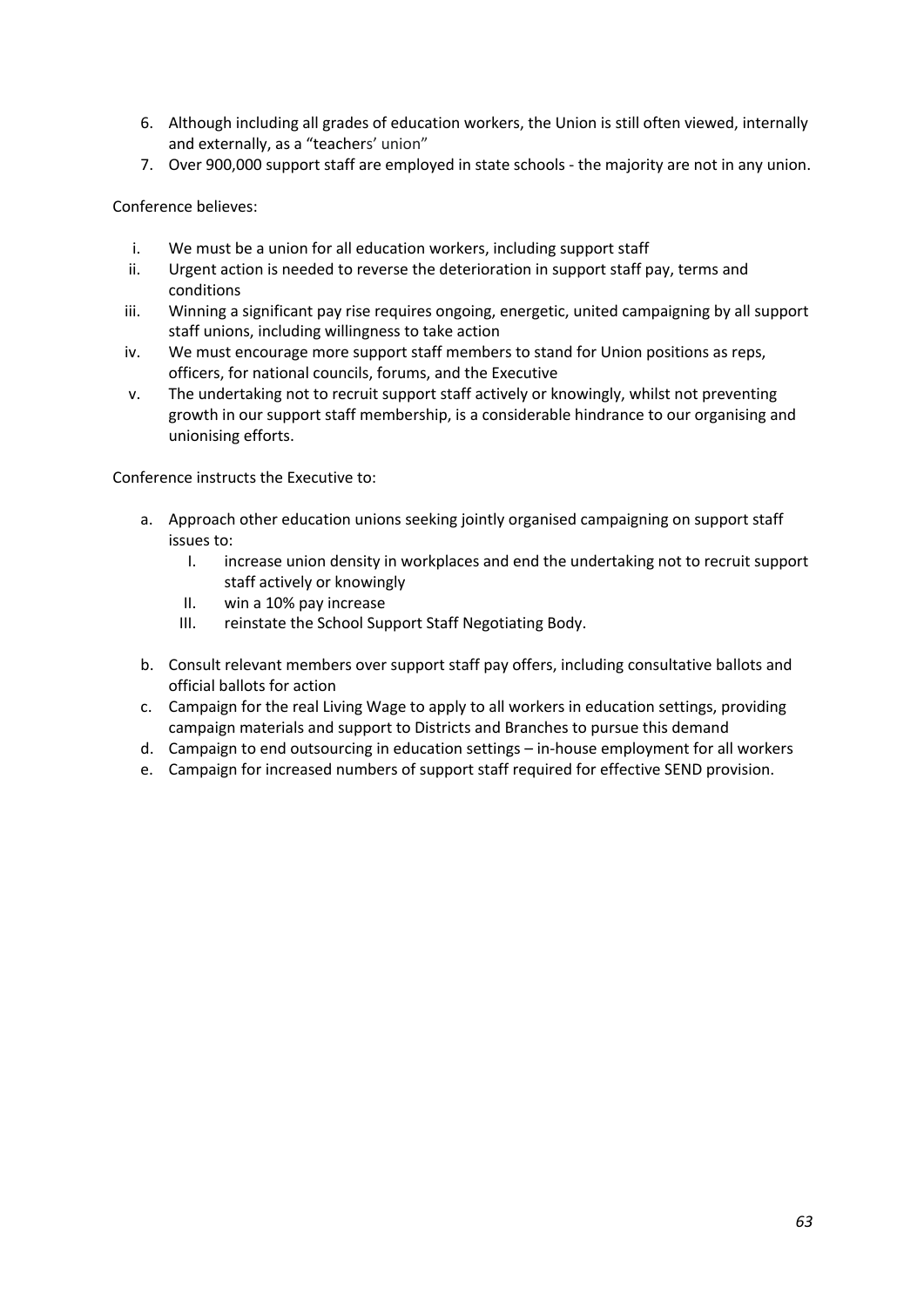## Standing Orders – Annual Conference 2022

## Order of Business

1. The order of business will be decided by the Conference Committee.

## Conference Committee

- 2. The Conference Committee's report on the allocation of business, will form the first section of the Conference agenda, available in advance of Conference.
- 3. This report can be amended by Conference. Notice of an amendment must be emailed to annual.conference@neu.org.uk with the membership numbers of at least 200 members of Conference, and the names of the proposer and seconder.
- 4. If an amendment to the Conference Committee report is received before Conference starts, it will be debated immediately after the CC report has been moved and seconded. The amendment must be proposed and seconded.
- 5. Further decisions made by the Conference Committee can also be amended by Conference. Amendments must be made in line with SO3 above and will normally be debated at the start of the following session. All such amendments must be proposed and seconded.
- 6. The adoption of the Annual Report of the Executive will be proposed, seconded, and voted on following the Adoption of the Report of Conference.

## Motions

- 7. Motions must be submitted in line with the Conference timetable and the Conference Committee arrangements. Each district can submit a maximum of six motions. Sector and equality conferences can submit one motion each.
- 8. The proposer of a motion or amendment will be allowed to speak for up to four minutes.
- 9. The seconder of a motion or amendment, and all subsequent speakers will be allowed to speak for up to three minutes.
- 10. The Chairperson can speak for up to four minutes following the motion on the vote of thanks

## Amendments to Motions

- 11. Each district can submit up to six amendments to motions, in accordance with the Conference timetable and the Conference Committee arrangements.
- 12. The Executive Committee are not restricted on the number of amendments they can submit.
- 13. The Chairperson will usually call for a vote on an amendment as soon as it has been proposed and seconded unless there are speakers' cards against.
- 14. Where there are amendments to a motion, Conference will debate at least one. Further amendments will not be debated until the vote on the current amendment is declared. When an amendment is carried or accepted, the amended motion will then be treated as the original motion, and further amendments can be debated.
- 15. If there is more than one amendment to the Report of the Executive, members of Conference will vote on the order in which they are taken.
- 16. If a district wishes to withdraw an amendment to the Report of the Executive, a request must be made by email to annual.conference@neu.org.uk at least 30 minutes before the start of Conference. Conference will vote to approve the withdrawal before it votes on the order of the amendments.
- 17. Amendments to urgent motions should be submitted by email to annual.conference@neu.org.uk with details of the proposer and seconder. The Conference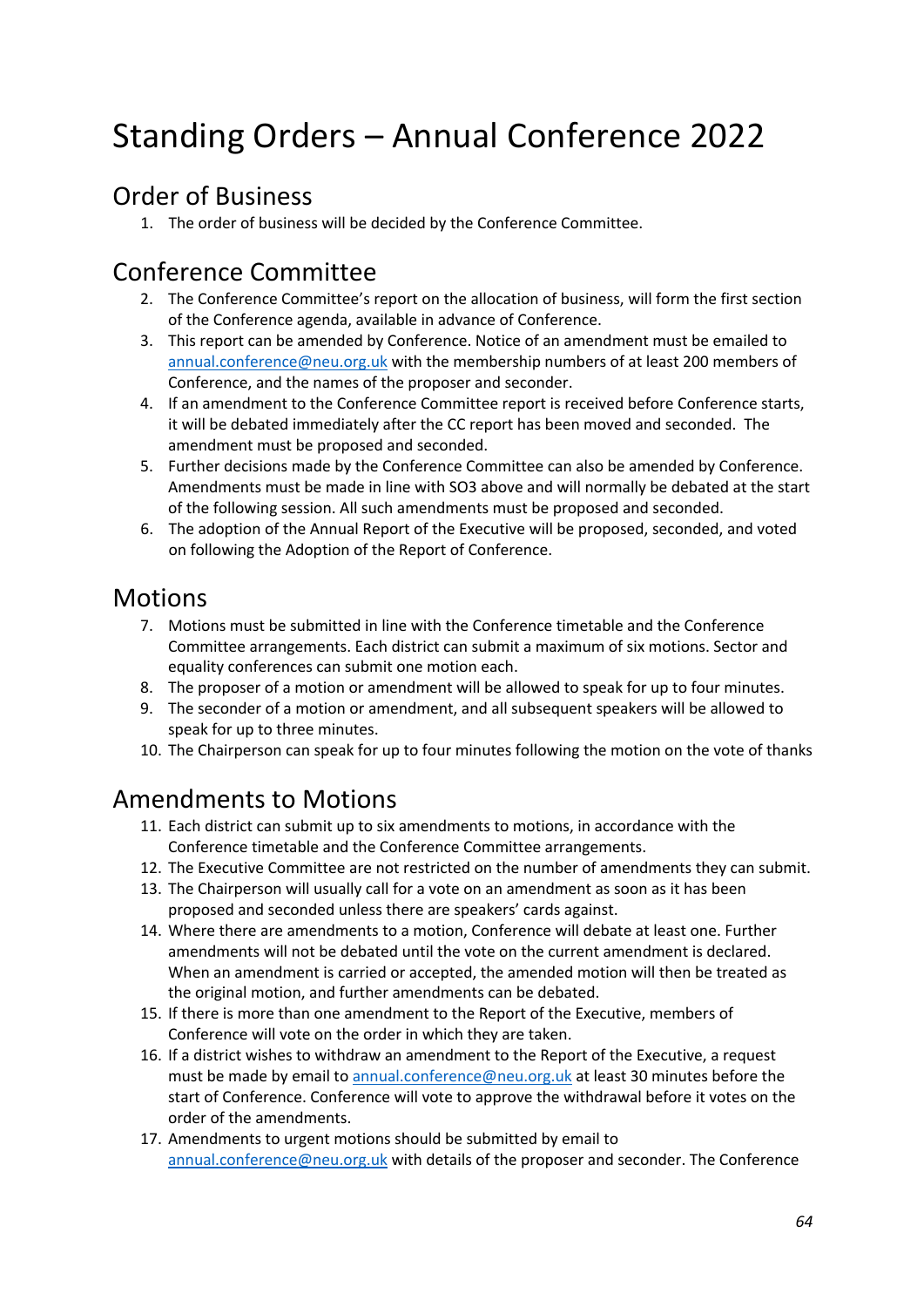Committee will decide the timetable of debate, and Conference informed. The text of any amendments will be provided to members of Conference.

## Speakers' Cards

- 18. To request to speak on a motion or an amendment, members of Conference must use the Conference app to submit a virtual speakers' card.
- 19. A speakers' list for the day will be published 15 minutes before the start of Conference.
- 20. All virtual speakers' cards will be randomised and then sorted into a female/non-female order.
- 21. Virtual speakers' cards received after the speakers' list for the day has been published, will be added to the bottom of the list after being sorted into female/non-female order.
- 22. Members of Conference who have spoken two or more times, other than to propose or second motions/amendments or exercise the right of reply, will be added to the bottom of the speakers' list after being sorted into female/non-female order.

## Decisions of the Chairperson/Points of Order

- 23. The decision of the Chairperson on any point shall be final, unless challenged. If a challenge is made, it will be taken as the first piece of business in the next session, using the following process:
	- a. The Chairperson will vacate the Chair in favour of the Vice-Chairperson.
	- b. The Vice-Chairperson will read the decision of the Chair which was challenged.
	- c. The member of Conference making the challenge will have four minutes to speak to the challenge, and the Chairperson four minutes to respond.
	- d. Conference will then vote on the Chairperson's ruling, without further debate.
- 24. Members of Conference who wish to raise a point of order, must quote the relevant Standing Order when doing so.
- 25. Members of Conference must not address any questions to the Chairperson from the Conference floor. Questions must be submitted in writing to annual.conference@neu.org.uk.

## Procedural Motions

- 26. Debate on motions and amendments can be terminated early and put to the vote. The Chairperson can make this decision, or a motion 'that Conference now votes' can be made from the floor, as long as no one is speaking. This motion must be proposed and seconded. If there are speakers' cards registered against, the debate cannot be curtailed until at least one speech against has been heard. If an amendment is being debated, 'Conference now votes', will only apply to that amendment.
- 27. Debate on all amendments to a motion can be curtailed by the motion 'that Conference now returns to the substantive motion'.
- 28. Executive memoranda with more than one recommendation are debated in the order in which the recommendations appear. Debates are usually held only on sections with amendments. Recommendations can be closed by Conference voting 'that Conference proceeds to the next recommendation with an amendment'. Debate on the memorandum itself can be curtailed by a vote 'that Conference now votes on the substantive motion'.
- 29. Debate on a section of the agenda can be terminated after the vote on a motion has been concluded, with the vote 'that discussions on this section of Conference be terminated'. If the vote is passed, no further motion in that section can be debated and Conference will normally move to uncompleted business from an earlier section. Alternatively, the Chairperson may request the permission of Conference to bring forward business from the next session.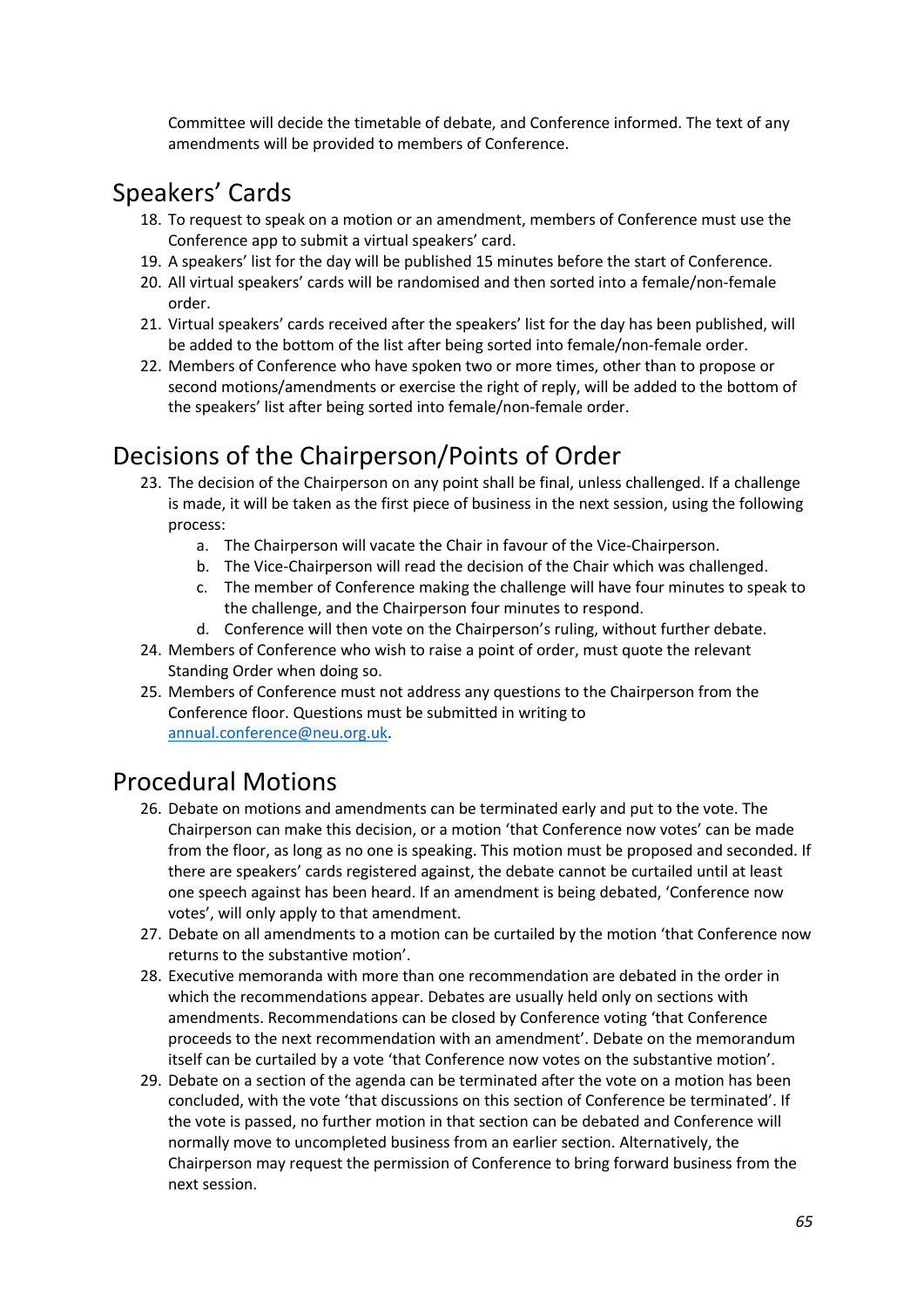30. If all business in a section is completed early, Conference will normally consider unfinished business from an earlier section. Alternatively, the Chairperson may request the permission of Conference to bring forward business from the next session.

## Other Rules of Debate

31. In addition to the general privileges of debate:

- a. To ensure balance, the first two speakers after the proposer and seconder should be speakers against the motion/amendment. Subsequent speakers should alternate for, against, for, against etc.
- b. The proposer of an original motion will have the right of reply either to an amendment or to the original motion.
- c. The proposer of a motion who has accepted an amendment will have the right of reply either to an amendment or to the amended motion.
- d. The proposer of an amendment which is carried, becomes the 'owner' of the motion, and has the right of reply either to the amended motion, or to one subsequent amendment.
- e. The proposer of the motion to adopt the Annual Report of the Executive will retain their right of reply, even if amendments are carried, and will also have the right of reply to one amendment.
- f. The proposer of an Executive Memorandum retains their right of reply, even if amendments are carried. They will additionally have the right of reply to one amendment. Where an Executive Memorandum is split into sections, the proposer has the option of right of reply to one amendment in each section, as well as right of reply to the Memorandum in totality.
- g. The right of reply will always be the final contribution to a debate
- h. No member may speak more than once in any debate (other than right of reply).
- The right of reply must not introduce new items.
- j. Every motion/amendment will be put to the vote by a show of hands. Members of Conference must remain in their seats until the Chairperson announces voting is concluded. The Chairperson will declare the result.
- k. Members of Conference can challenge the Chairperson's declaration by raising their hands. If 200 members of Conference in the hall challenge the declaration, or if the Chairperson decides, Conference will vote digitally.
- l. A digital vote cannot be challenged.
- 32. Any member of Conference who wilfully disregards the ruling of the Chairperson after being warned or is guilty of gross disorderly conduct by interrupting Conference, will be suspended from the remainder of Conference and will have their conduct dealt with under the Rules of the Union.
- 33. Members of Conference who are temporarily absent from the Conference Session, may authorise other members of Conference to vote on their behalf.
- 34. In the interests of debate, the Chairperson may seek the permission of Conference to vary the order of discussion on amendments, without the need to suspend Standing Orders.

## Suspension of Standing Orders/Urgent Motions

- 35. For an Urgent Motion to be heard, Standing Orders must be suspended to alter the timetable of Conference business.
- 36. Urgent Motions from the Executive may be debated if Conference decides by a majority vote to suspend standing orders.
- 37. A proposal from members of Conference to suspend Standing Orders to hear an Urgent Motion must be made by email to annual.conference@neu.org.uk. The email must contain